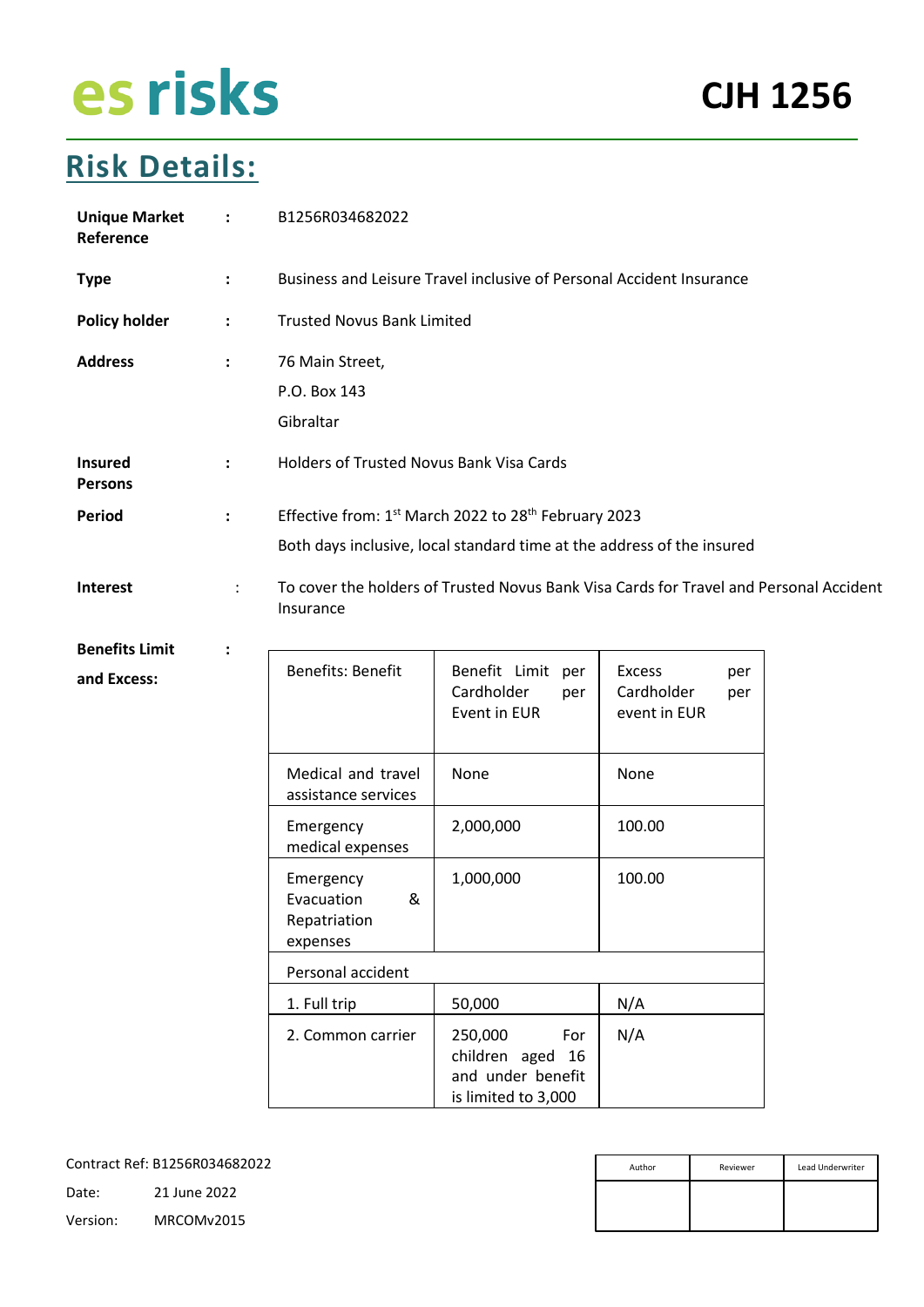|                                                 |                | Domestic Common<br>Carrier                 | None      | None                                                                                                                                                                           | 1. |
|-------------------------------------------------|----------------|--------------------------------------------|-----------|--------------------------------------------------------------------------------------------------------------------------------------------------------------------------------|----|
|                                                 |                | daily<br>Hospital<br>indemnity             | 50        | N/A                                                                                                                                                                            |    |
|                                                 |                | Personal liability                         | 1,000,000 | N/A                                                                                                                                                                            |    |
|                                                 |                | <b>Baggage</b>                             |           |                                                                                                                                                                                |    |
|                                                 |                | Loss of baggage                            | 10,000    | 140.00                                                                                                                                                                         |    |
|                                                 |                | Loss of money                              | 250       | 75                                                                                                                                                                             |    |
|                                                 |                | Loss of Documents                          | 250       | 75                                                                                                                                                                             |    |
|                                                 |                | Cancellation                               | 15,000    | 100                                                                                                                                                                            |    |
|                                                 |                | Inconvenience benefits                     |           |                                                                                                                                                                                |    |
|                                                 |                | Travel delay                               | 25        | 4 hours                                                                                                                                                                        |    |
|                                                 |                | delay<br><b>Baggage</b>                    | 60        | 4 hours                                                                                                                                                                        |    |
|                                                 |                | Document<br>replacement Hijack             | None      | None                                                                                                                                                                           |    |
|                                                 |                | Legal expenses                             | 25,000    | None                                                                                                                                                                           |    |
|                                                 |                |                                            |           | None                                                                                                                                                                           |    |
|                                                 |                | Ski Pack                                   | 300       | None                                                                                                                                                                           |    |
|                                                 |                | Ski area closure                           | 300       | None                                                                                                                                                                           |    |
| <b>Territorial Limits:</b>                      | $\ddot{\cdot}$ | Worldwide                                  |           |                                                                                                                                                                                |    |
| <b>Conditions</b>                               |                | As per attached                            |           |                                                                                                                                                                                |    |
|                                                 |                |                                            |           | Sanctions and Limitation and Exclusion Clause - LMA 3100, as attached                                                                                                          |    |
| <b>Choice of Law and</b><br><b>Jurisdiction</b> | $\ddot{\cdot}$ | and Wales in any dispute arising hereunder |           | This insurance shall be governed by and construed in accordance with the law of the<br>England and Wales and each party agrees to submit exclusive jurisdiction to the England |    |

**Minimum and Deposit Premium: :** GBP 54,000 net of any applicable tax and adjustable at the below rate.

- **Premium :** GBP 45 per person based on 1,200 members
- **Premium Payment Terms :** 60 day Premium Payment Clause LSW 3001

| <b>Taxes Payable by</b> | None |
|-------------------------|------|
| the (Re)insured         |      |

|          | Contract Ref: B1256R034682022 |
|----------|-------------------------------|
| Date:    | 21 June 2022                  |
| Version: | MRCOMv2015                    |

| Author | Reviewer | Lead Underwriter |
|--------|----------|------------------|
|        |          |                  |
|        |          |                  |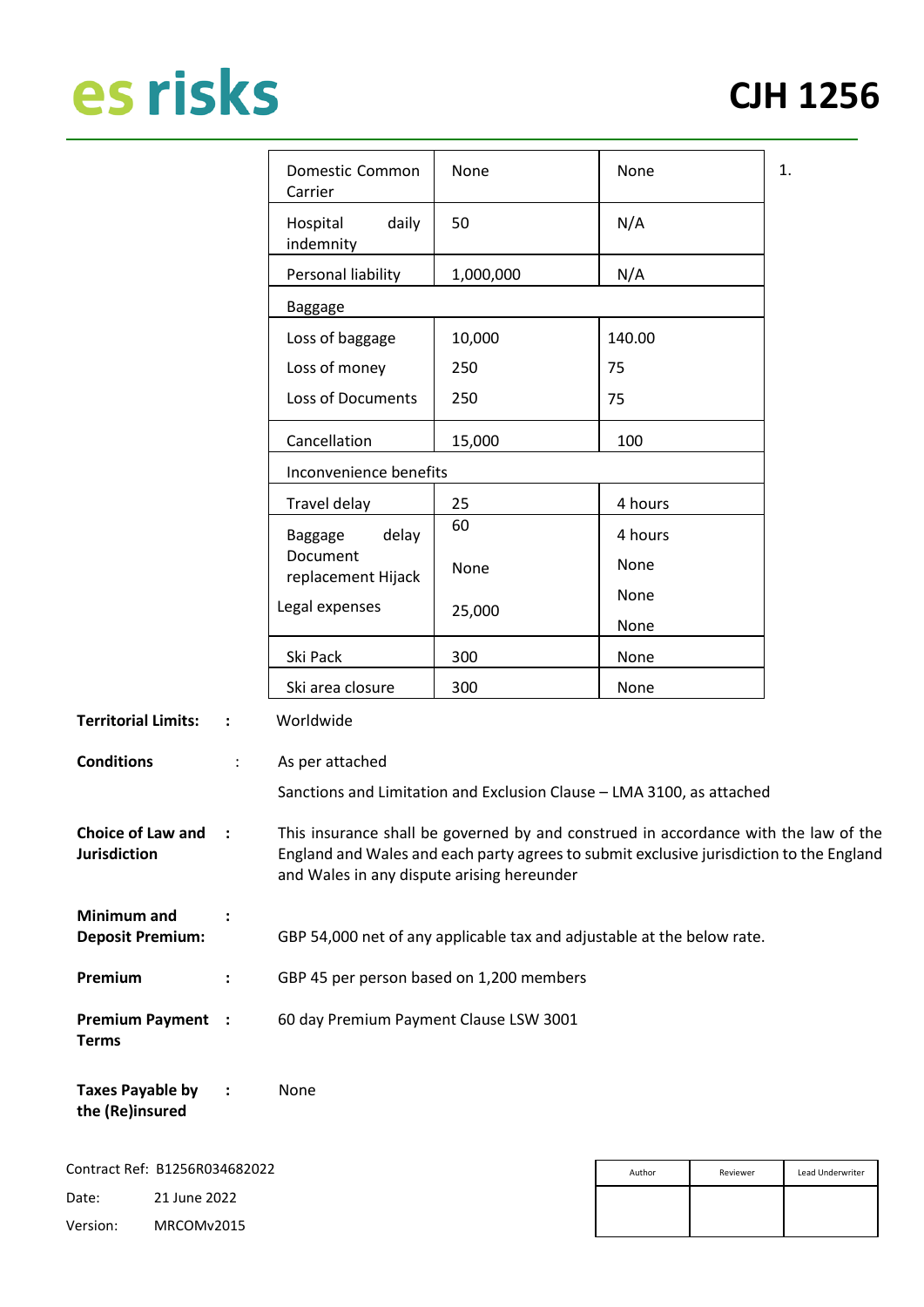**and Administered** 

**CJH 1256**

| by (Re)insurers                                                               |   |                                                                                                                                                                                                                      |
|-------------------------------------------------------------------------------|---|----------------------------------------------------------------------------------------------------------------------------------------------------------------------------------------------------------------------|
| Recording,<br><b>Transmitting and</b><br><b>Storing</b><br><b>Information</b> | ÷ | Where ES Risks Ltd maintains risk and claim data and/or information and/or documents<br>it may hold such data and/or information and/or documents in hard copy and/or<br>electronically at its sole discretion.      |
| (Re)insurer<br><b>Contract</b><br><b>Documentation</b>                        | ÷ | This document details the contract terms entered into by the Insurers and constitutes<br>the contract document. The Contract change document(s) signed by Insurers shall form<br>the evidence of the changes agreed. |
|                                                                               |   | Any further documentation changing this contract, agreed in accordance with the<br>contract change provisions set out in this contract shall form the evidence of such<br>change.                                    |

|          | Contract Ref: B1256R034682022 | Author | Reviewer | Lead Underwriter |
|----------|-------------------------------|--------|----------|------------------|
| Date:    | 21 June 2022                  |        |          |                  |
| Version: | MRCOMv2015                    |        |          |                  |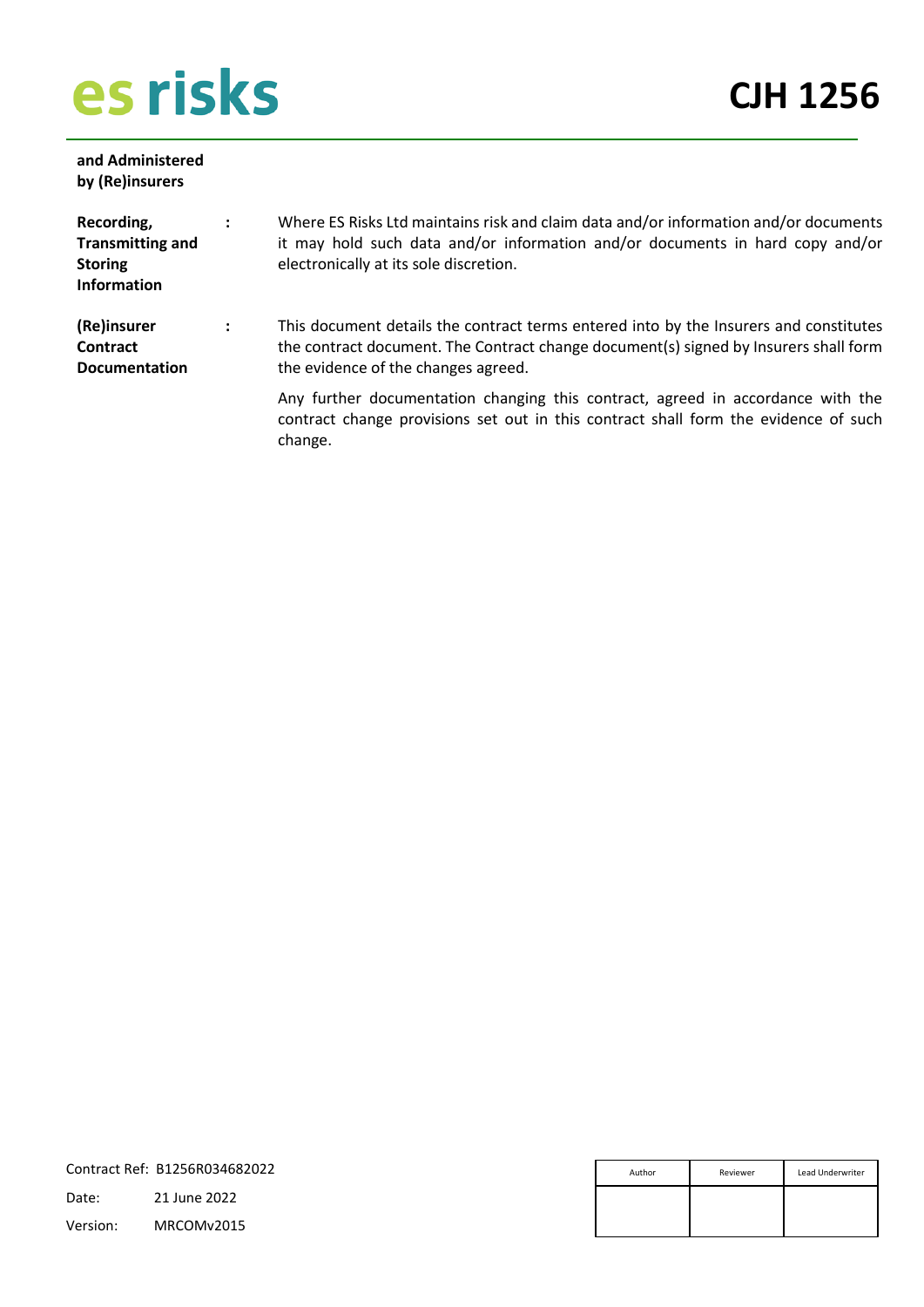### **Information Section:**

**Information :** As noted and agreed by underwriters. Held on file at ES Risks

Minimum and Deposit Premium based on 1,200 members

|          | Contract Ref: B1256R034682022 | Author | Reviewer | Lead Underwriter |
|----------|-------------------------------|--------|----------|------------------|
| Date:    | 21 June 2022                  |        |          |                  |
| Version: | MRCOMv2015                    |        |          |                  |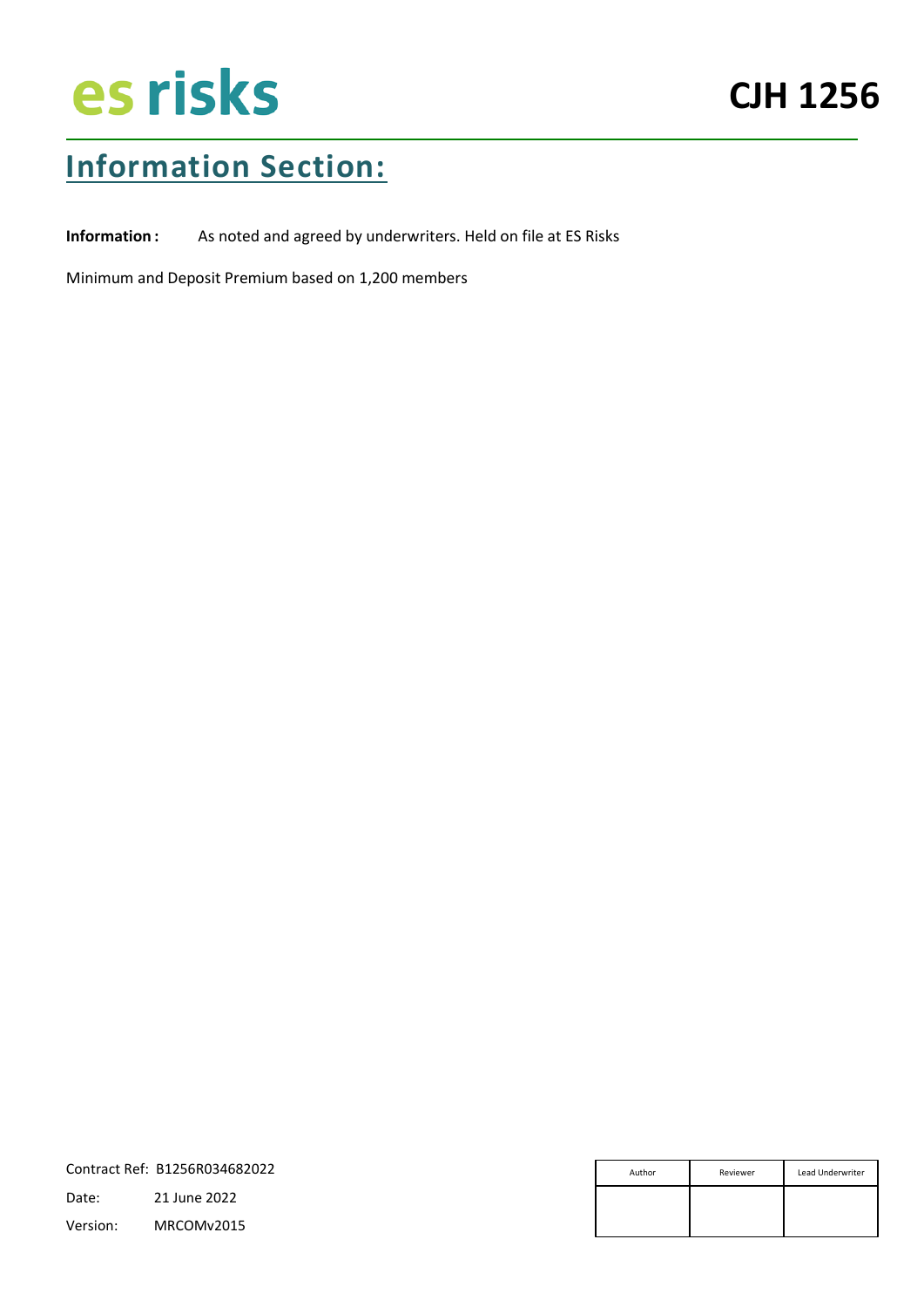### **Conditions:**

#### **Sanction Limitation And Exclusion Clause**

No (re)insurer shall be deemed to provide cover and no (re)insurer shall be liable to pay any claim or provide any benefit hereunder to the extent that the provision of such cover, payment of such claim or provision of such benefit would expose that (re)insurer to any sanction, prohibition or restriction under United Nations resolutions or the trade or economic sanctions, laws or regulations of the European Union, United Kingdom or United States of America.

15/09/10 LMA3100

#### **ES Risks Intermediary Clause**

ES Risks Ltd of America House, 2 America Square, London, EC3N 2LU is recognised as the intermediary negotiating this contract through whom all communications and or transactions relating to the execution of this contract shall be conducted.

The (Re)Insured(s) and (Re)Insurer(s),hereon known as "the parties", jointly and severally, their affiliates and assignees confirm that any corporation, division, subsidiary, employees, agents or consultants, or assignees thereof will not make any contact with, deal with or otherwise involve in any communications and or transactions, between the parties, including any communications and or transactions with regards to any extension, replacement or renewal of this contract, without written permission of ES Risks Ltd.

By subscribing to and in the execution of this Agreement, each of the parties, jointly and severally, their affiliates and assignees confirm that any corporation, organization, firm, company or individual of which the parties is a member of, employee of, party to, or otherwise which would benefit financially from an association, is bound by this Agreement.

|          | Contract Ref: B1256R034682022 | Author | Reviewer | Lead Underwriter |
|----------|-------------------------------|--------|----------|------------------|
| Date:    | 21 June 2022                  |        |          |                  |
| Version: | MRCOMv2015                    |        |          |                  |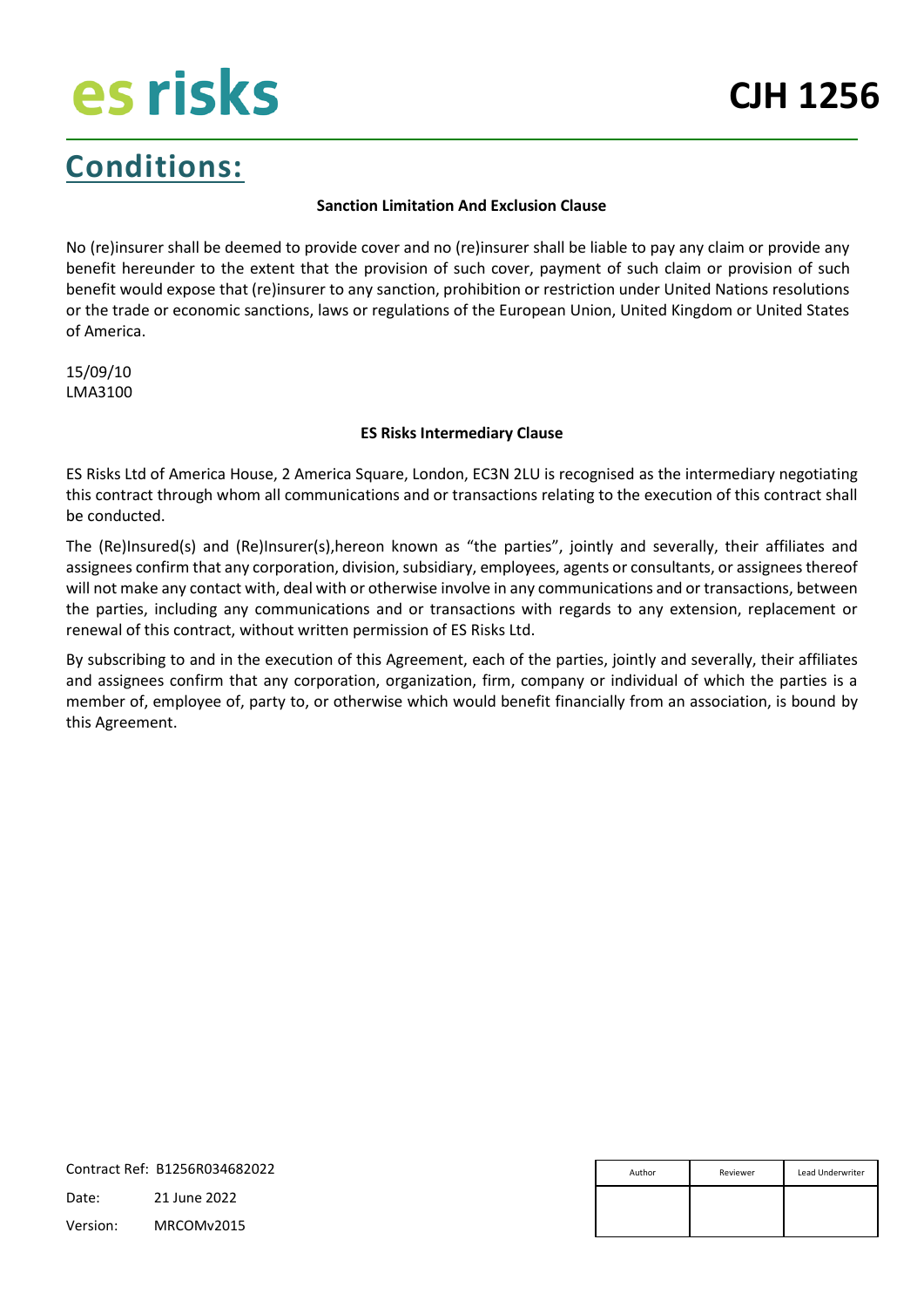### **Policy Document:**

| <b>POLICY HOLDER:</b>                              | <b>Trusted Novus Bank Limited</b>                                    |
|----------------------------------------------------|----------------------------------------------------------------------|
| TYPE:                                              | Business and Leisure Travel inclusive of Personal Accident Insurance |
| <b>INSURED PERSONS:</b><br><b>BENEFITS, LIMITS</b> | Holders of qualifying payment cards issued by Trusted Novus Bank.    |

| <b>Benefits: Benefit</b> | <b>Benefit</b><br>Limit<br>per | <b>Excess</b><br>per |
|--------------------------|--------------------------------|----------------------|
|                          | Cardholder per Event           | Cardholder per event |
|                          | in EUR                         | in EUR               |
|                          |                                |                      |
| Medical and travel       | None                           | None                 |
| assistance services      |                                |                      |
| Emergency medical        | 2,000,000                      | 100.00               |
| expenses                 |                                |                      |
| Emergency                | 1,000,000                      | 100.00               |
| Evacuation<br>&          |                                |                      |
| Repatriation             |                                |                      |
| expenses                 |                                |                      |
| Personal accident        |                                |                      |
| 1. Full trip             | 50,000                         | N/A                  |
| 2. Common carrier        | 250,000 For children           | N/A                  |
|                          | aged 16 and under              |                      |
|                          | benefit is limited to          |                      |
|                          | 3,000                          |                      |
| Domestic<br>Common       | None                           | None                 |
| Carrier                  |                                |                      |
| Hospital<br>daily        | 50                             | N/A                  |
| indemnity                |                                |                      |

Contract Ref: B1256R034682022

| Author | Reviewer | Lead Underwriter |
|--------|----------|------------------|
|        |          |                  |
|        |          |                  |

Date: 21 June 2022 Version: MRCOMv2015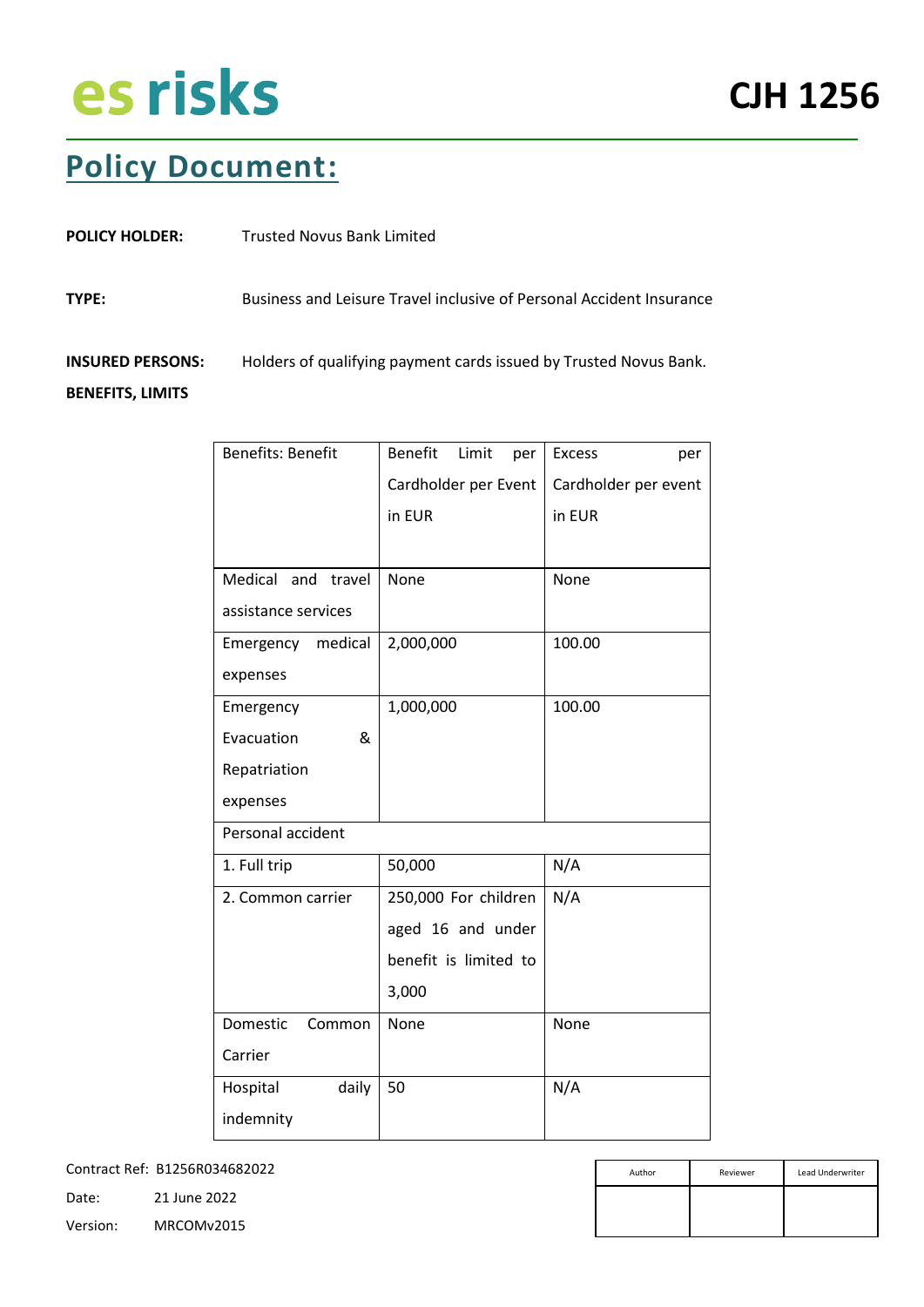**AND EXCESS:** 

### **CJH 1256**

| Personal liability      | 1,000,000 | N/A     |
|-------------------------|-----------|---------|
| <b>Baggage</b>          |           |         |
| Loss of baggage         | 10,000    | 140.00  |
| of<br>Loss<br>money,    | 250       | 75      |
| passport<br>or          |           |         |
| documents               |           |         |
| Cancellation            | 15,000    | 100     |
| Inconvenience benefits  |           |         |
| Travel delay            | 25        | 4 hours |
| delay<br><b>Baggage</b> | 60        | 4 hours |
| Document                | None      | None    |
| Hijack<br>replacement   | None      | None    |
| Legal expenses          | 25,000    | None    |
| Ski Pack                | 300       | None    |
| Ski area closure        | 300       | None    |

|          | Contract Ref: B1256R034682022 | Author | Reviewer | Lead Underwriter |
|----------|-------------------------------|--------|----------|------------------|
| Date:    | 21 June 2022                  |        |          |                  |
| Version: | MRCOMv2015                    |        |          |                  |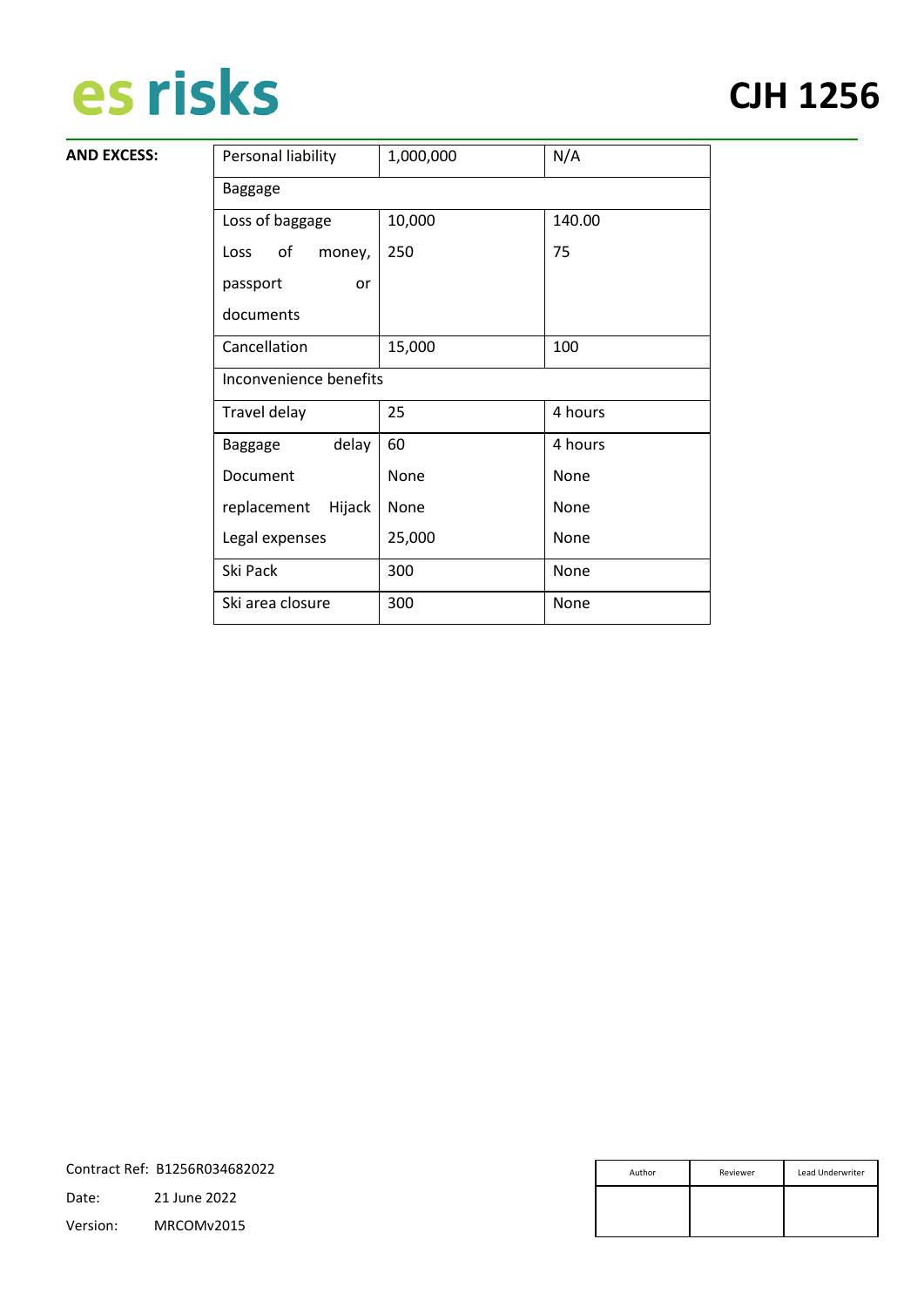| <b>TERRITORIAL LIMITS:</b>                         | Worldwide                                                                                                                                                                                                                       |
|----------------------------------------------------|---------------------------------------------------------------------------------------------------------------------------------------------------------------------------------------------------------------------------------|
| <b>CONDITIONS:</b>                                 | As per the policy wording as attached                                                                                                                                                                                           |
|                                                    | LAW AND JURISDICTION: This insurance shall be governed by and construed in accordance with the laws of<br>England and Wales and each party agrees to submit to the exclusive jurisdiction of the<br>courts of England and Wales |
| <b>RATE:</b>                                       | GBP 45 per Insured Person                                                                                                                                                                                                       |
| <b>PREMIUM:</b>                                    | Based on 1,200 card holders<br>£54,000 adjustable on expiry at £45 per person if numbers exceed 110%                                                                                                                            |
| <b>PERIOD:</b>                                     | Effective from: 29th February 2022 to 28th February 2023<br>Both days inclusive, local standard time at the address of the insured.                                                                                             |
| <b>SECURITY:</b>                                   | 100% Lloyd's of London - Canopius Syndicate                                                                                                                                                                                     |
| <b>CLAIMS CONTACT</b><br><b>GIBRALTAR CONTACT:</b> | WestMed Insurance Services Limited<br><b>P.O BOX 45</b><br><b>REGAL HOUSE</b><br>QUEENSQWAY<br><b>GIBRALTAR</b>                                                                                                                 |
|                                                    | TRUSTEDNOVUSTRAVEL@WESTMED.GI                                                                                                                                                                                                   |

| Author | Reviewer | Lead Underwriter |
|--------|----------|------------------|
|        |          |                  |
|        |          |                  |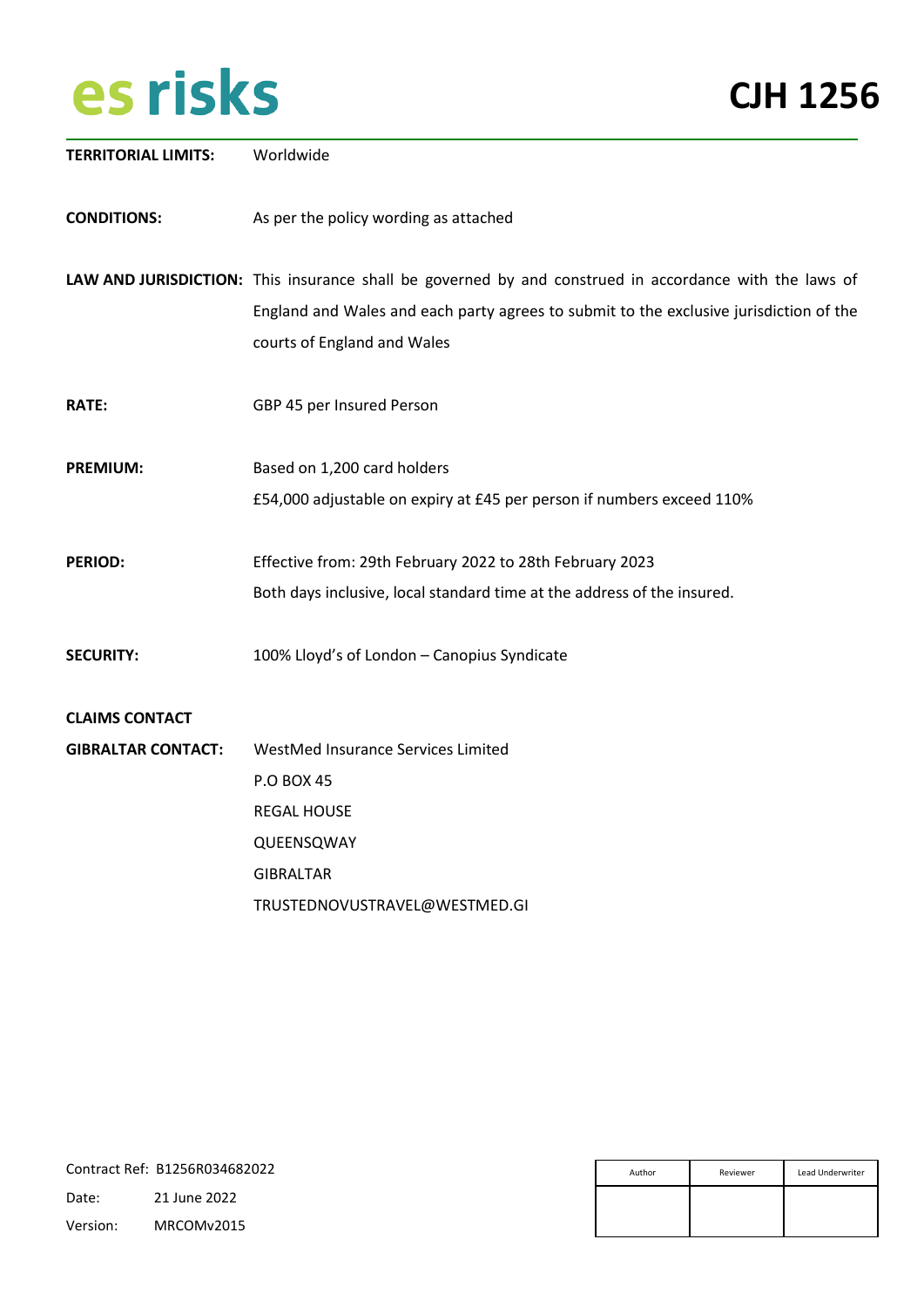### **Travel Insurance**

#### **for holders of qualifying payment cards issued by Trusted Novus Bank**

#### Table of Contents

| 1.  |  |
|-----|--|
| 2.  |  |
| 3.  |  |
| 4.  |  |
| 5.  |  |
| 6.  |  |
| 7.  |  |
| 8.  |  |
| 9.  |  |
| 10. |  |
| 11. |  |
| 12. |  |
| 13. |  |
| 14. |  |
| 15. |  |
| 16. |  |
| 17. |  |
| 18. |  |
| 19. |  |
| 20. |  |
| 21. |  |
| 22. |  |

**Travel insurance linked to Trusted Novus Bank Limited's Payment Card is supplied by WestMed Insurance Services Limited and may be subject to change. When the terms and conditions are changed, Trusted Novus Bank Limited will be notified three months prior to renegotiation. Trusted Novus Bank Limited will notify holders of cards with insurance coverage as soon as possible after receiving information hereof from WestMed Insurance Services Limited.**

| Author | Reviewer | Lead Underwriter |
|--------|----------|------------------|
|        |          |                  |
|        |          |                  |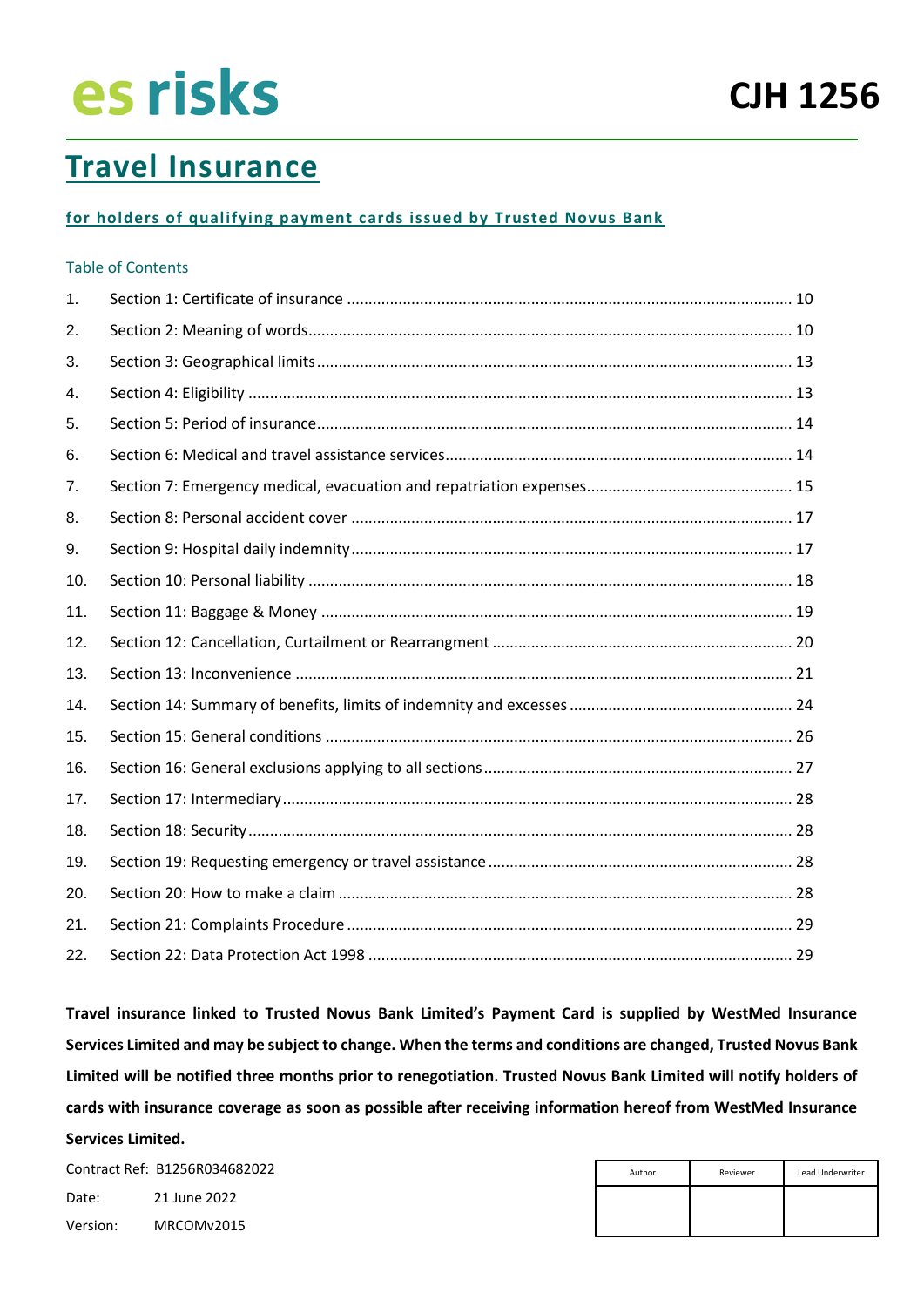### <span id="page-9-0"></span>Section 1: Certificate of insurance

- 1.1 This Certificate is a contract of insurance. This document contains the details of the cover, and the terms, conditions and exclusions relating to each Cardholder, and is the basis upon which all claims will be settled.
- 1.2 The Cardholder is entitled to indemnified Benefits and Services under this Certificate, during the Period of Insurance, within the geographical limits, subject to the terms, conditions and exclusions.
- 1.3 The Benefits are underwritten by certain underwriters at Lloyd's. Lloyd's is authorised under the Financial Services and Markets Act 2000.
- 1.4 The Emergency Assistance is either provided or arranged by INTANA Global on behalf of the Underwriters.
- 1.5 This Certificate shall be governed and construed in accordance with the laws of the United Kingdom and Wales, and the courts of the United Kingdom and Wales shall have jurisdiction in any dispute arising hereunder unless otherwise agreed by underwriters in writing.

### <span id="page-9-1"></span>Section 2: Meaning of words

**Accident**shall mean any sudden, unexpected, external and violent and specific event which occurs at an identifiable time (moment or point in time) and place which results in Bodily Injury.

**Act of Terrorism** shall mean an act, including but not limited to the use of force or violence and/or threat thereof, of any person or group(s) of persons, whether acting alone or on behalf of or in connection with any organisation(s) or government(s), committed for political, religious, ideological or similar purposes or reasons including the intention to influence any government and/ or to put the public, or any section of the public, in fear.

**Baggage** shall mean accompanied personal goods belonging to the Cardholder or for which the Cardholder is responsible and which are taken by the Cardholder on a Journey or acquired by the Cardholder during a Journey.

**Assistance Provider** shall mean, INTANA Global, 6 Devonshire Square, London, EC2M 4YE United Kingdom as appointed by Underwriters.

**Benefits** shall mean the indemnified benefits supplied by Underwriters under the terms and conditions of this Certificate, as set out in Sections 7 to 15 inclusive.

**Bodily Injury** shall mean identifiable physical injury which is caused by an Accident and which, within twelve months of the date of the Accident, results in the Cardholder's death, Permanent Total Disablement or Dismemberment.

**Card** means a card issued pursuant to the Client's card program in which the Benefits and Services of this Certificate have been incorporated.

| Author | Lead Underwriter<br>Reviewer |  |
|--------|------------------------------|--|
|        |                              |  |
|        |                              |  |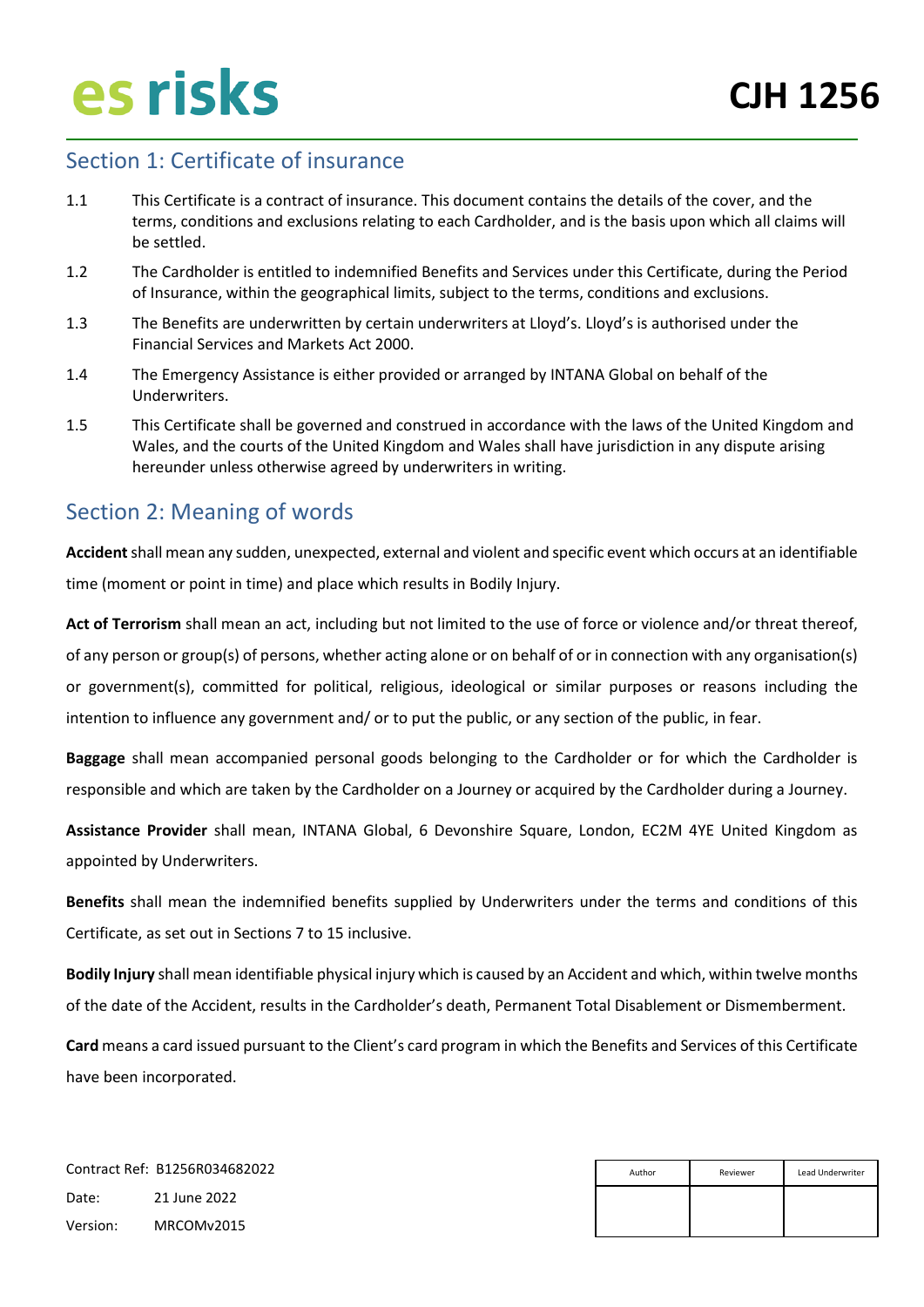**Cardholder/s** shall mean any person who has a valid qualifying payment card issued by the Client, and will include any Family who are all travelling on a Journey from his/her Principal Country of Residence with pre-assigned ticketing.

**Certificate** means this Certificate of Insurance.

**Common Carrier** shall mean any public transport by road, rail, sea or air with a licensed carrier operating a regular and/or charter passenger service.

**Compulsory Inclusion** shall mean the automatic provision of Benefits and Services to the Cardholders where the Benefits and Services are not offered on an optional basis.

**Client** means Trusted Novus Bank Limited.

**Default** means any breach of the obligations of either Party or any act, omission, negligent act or statement of wither Party, its employees, agents or sub-contractors and in respect of which liability arises from the defaulting Party to the other.

**Dependent Children** means the children, stepchildren and legally adopted children of the Cardholder who are:

- (i) unmarried, and;
- (ii) living with such Cardholder (unless living elsewhere whilst in full-time education), and;
- (iii) travelling with such Cardholder, and;
- (iv) under 19 years of age (or under 24 years of age if in full-time education).

**Dismemberment** means the loss of a limb including loss of use of limb or loss of eye(s) including total and irrecoverable loss of sight occurring within 12 months of the date of the Accident.

**Domestic common carrier** shall mean any domestic public transport by road, rail, sea or air with a licensed carrier operating a regular and/or charter passenger service.

**Expiry Date** means the date which the Cardholder is notified that the policy benefits no longer apply.

**Family** shall mean the Cardholder, Spouse and Dependent Children travelling with the Cardholder on a Journey.

Spouse shall include the legal wife/husband and common law partner cohabiting at the same address for a continuous period of at least 1 year prior to the Journey.

**General Exclusions** shall mean the exclusions listed in Section 16 of this Certificate.

**Hijack** means unlawful seizure or wrongful exercise of control of an aircraft or conveyance or the crew thereof.

**Hospital Daily Indemnity** shall mean a payment to be made to the Cardholder for each complete 24-hour period that the Cardholder spends as an inpatient in a hospital outside his or her Principal Country of Residence during a

| Author | Reviewer | Lead Underwriter |
|--------|----------|------------------|
|        |          |                  |
|        |          |                  |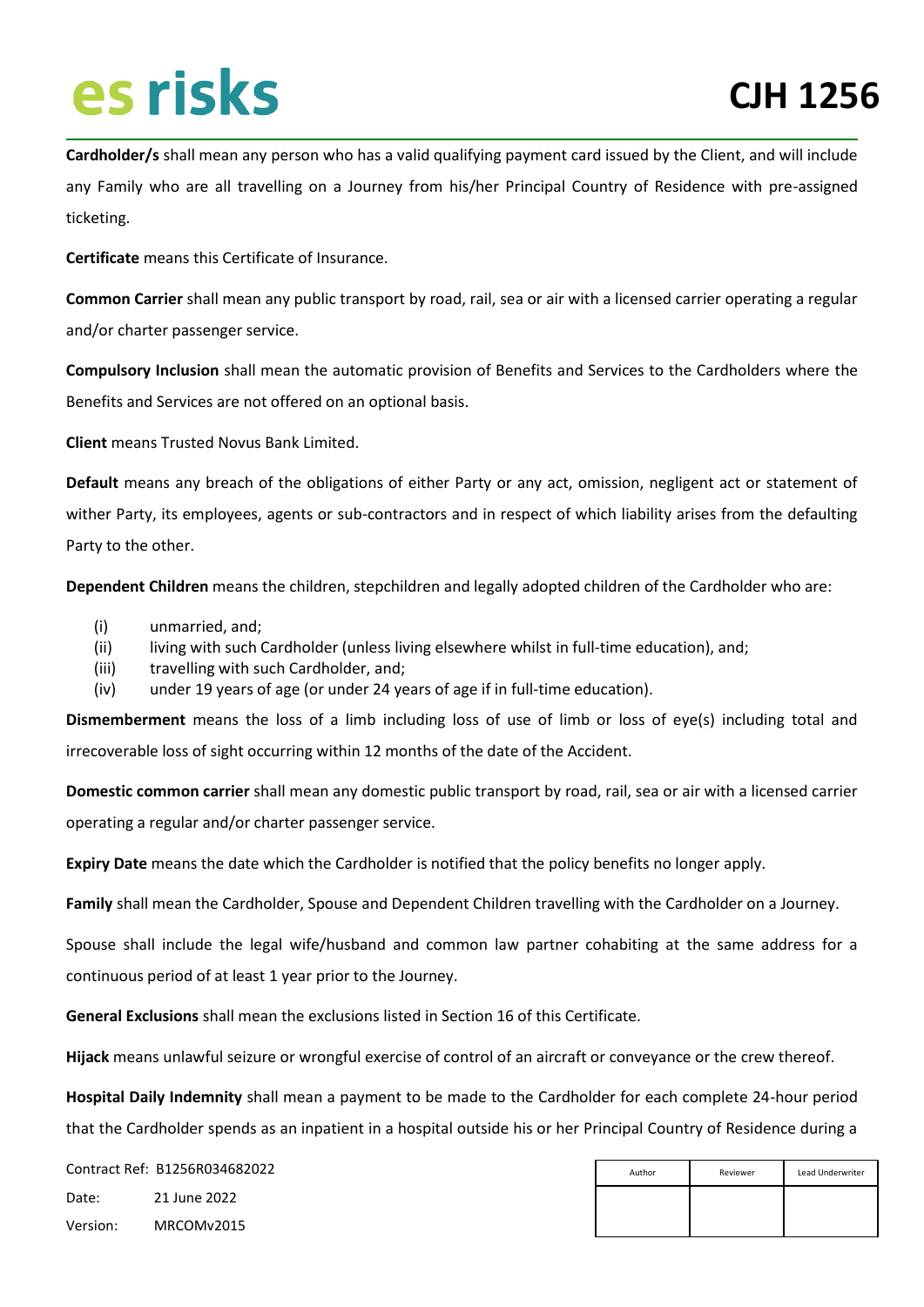Journey. No payment shall be made until the initial 48-hour period has elapsed, after which the Cardholder is also eligible for payment in respect of the initial 48-hour period.

**Intana-assist** shall mean Sussex House, Perrymount Road, Haywards Heath, West Sussex, RH16 1DN, United Kingdom.

**Intana-assist Physician** shall mean the physicians nominated by Intana-assist throughout the world.

**Illness** shall mean any sudden and unexpected deterioration of health certified by a competent medical authority and agreed by an Intana-assist Physician.

**Jewellery and Valuables** shall mean items composed of gold, silver or other precious metals or semi- precious stones, furs, curios, works of fine art and photographic equipment only.

**Journey** shall mean the first 90 days of any trip falling entirely within the Period of Insurance. This insurance will not be valid unless a payment card, issued by Trusted Novus Bank has been used for payment in part or in full for reservation of transport or accommodation either directly or via a travel agency as part of the trip. The Journey shall be deemed to have begun with the Cardholder's departure from the home where such Cardholder normally resides and shall have ended upon return to that home.

**Limit of Indemnity** refers to the maximum amount of third-party expenses for which the Underwriters shall be responsible under this Certificate towards any one Cardholder during any one event, subject to the terms and conditions as defined hereunder.

**Medical Expenses** shall mean all reasonable costs necessarily incurred outside the Cardholder's Principal Country of Residence for hospital, surgical or other diagnostic or remedial treatment provided or prescribed by a qualified medical practitioner.

**Money** shall mean coins, bank notes, postal and money orders, signed travellers and other cheques, letters of credit, travel tickets, credit cards, petrol coupons and other coupons.

**Party** means a party to this contract of insurance

**Permanent Total Disablement** shall mean disablement which medical evidence confirms, which has prevented the Cardholder from engaging in any gainful occupation for at least twelve months and will in all probability entirely prevent the Cardholder from engaging in any gainful occupation whatsoever for the remainder of his/her life.

**Period of Insurance** shall be the period between the start date and the expiry date of the policy.

| Author | Lead Underwriter<br>Reviewer |  |
|--------|------------------------------|--|
|        |                              |  |
|        |                              |  |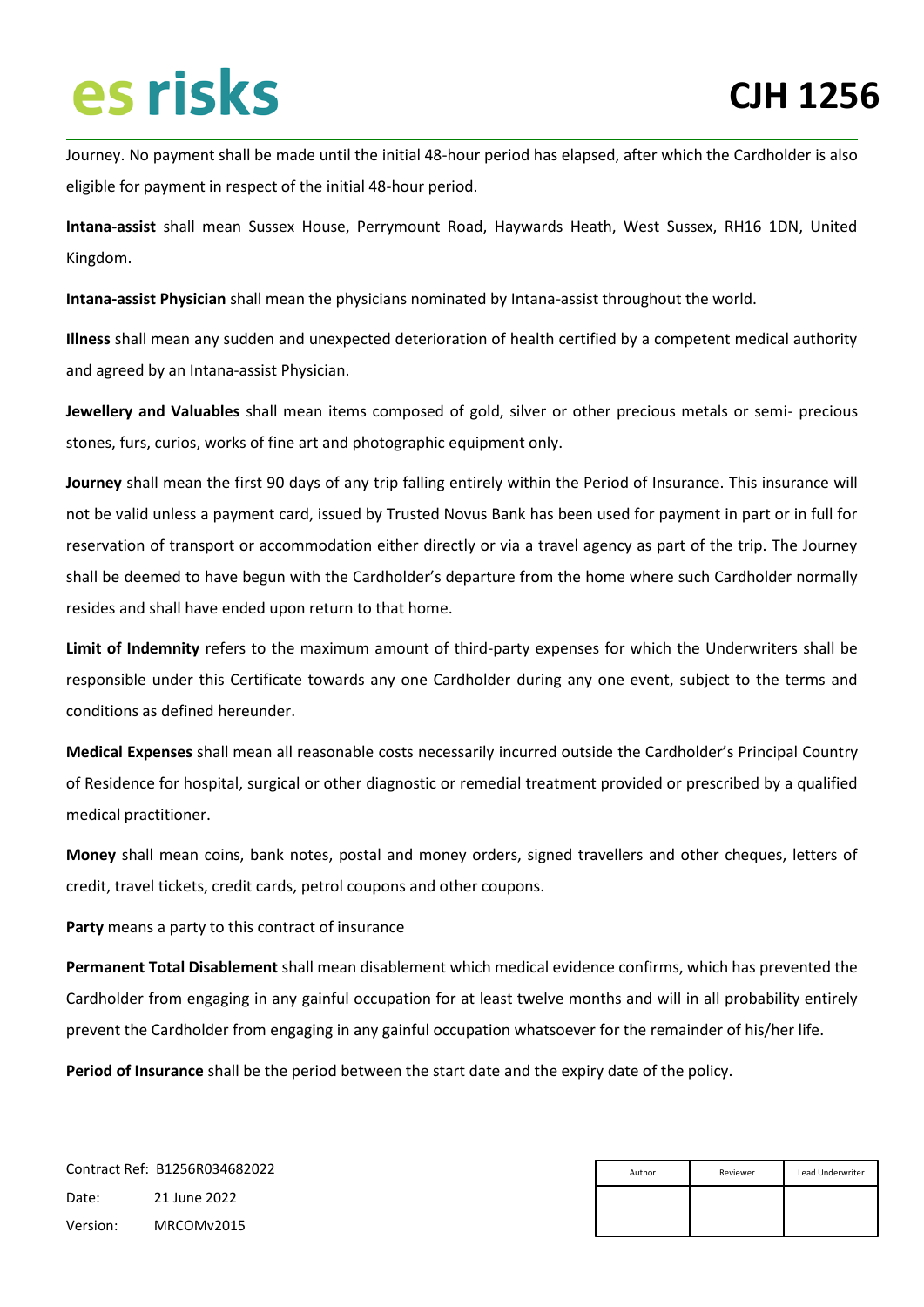**Pre-existing** means any illness, defect, physical infirmity or condition, including sequelae or complications thereof that in the opinion of a medical practitioner appointed by Intana Global can reasonably be related thereto, for which the Cardholder is receiving or has received medical treatment, advice or investigation prior to the Journey.

**Principal Country of Residence** shall mean the country in which the Cardholder has his/her principal place of residence. Immediate Family assumes the nationality of the Cardholder for the purposes of this insurance. In the event of dual nationality, the Cardholder assumes the nationality of his/her Principal Country of Residence for the purposes and for the duration of this insurance.

**Relative** shall mean the spouse or common law partner, mother, mother-in-law, father, father-in-law, daughter, daughter-in- law, son, son-in-law, (including legally adopted daughter or son), brother, brother-in-law, sister, sisterin-law, grandfather, grandmother, grandson, granddaughter or fiancé(e) of a Cardholder.

**Serious Medical Condition** shall mean a condition which, in the opinion of a Intana Global Physician, requires emergency medical treatment to avoid death or serious impairment to the Cardholder's health. In determining whether such a condition exists, the Intana Global physician may consider the Cardholder's geographical location, the nature of the medical emergency and the local availability of appropriate medical care or facilities.

**Services** shall refer to 24-hour assistance and other related emergency services to be provided by Intana Global as described in Section 6 of this Certificate.

**Ski and skiing** includes snowboarding, snow-blading, ice skating and cross country skiing

**Ski Pack** means the hire of Ski Equipment, ski or snowboard lessons and lift pass.

**Underwriters** shall refer to certain underwriters at Lloyd's of London.

### <span id="page-12-0"></span>Section 3: Geographical limits

3.1 The Services and Benefits described in this Certificate are provided on a worldwide basis.

### <span id="page-12-1"></span>Section 4: Eligibility

- 4.1 Only Cardholders holding a valid card shall be eligible for Benefits and/or Services under this insurance.
- 4.2 The Card holder is eligible for the Benefits and/or Services in accordance with the terms and conditions of this Certificate or any other eligibility criteria set by the Client in writing with the prior agreement from Underwriters and/ Emergency Assistance Provider.
- 4.3 The Benefits and Services provided to the Cardholders shall be on a Compulsory Inclusion basis.

|          | Contract Ref: B1256R034682022 | Author | Reviewer | Lead Underwriter |
|----------|-------------------------------|--------|----------|------------------|
| Date:    | 21 June 2022                  |        |          |                  |
| Version: | MRCOMv2015                    |        |          |                  |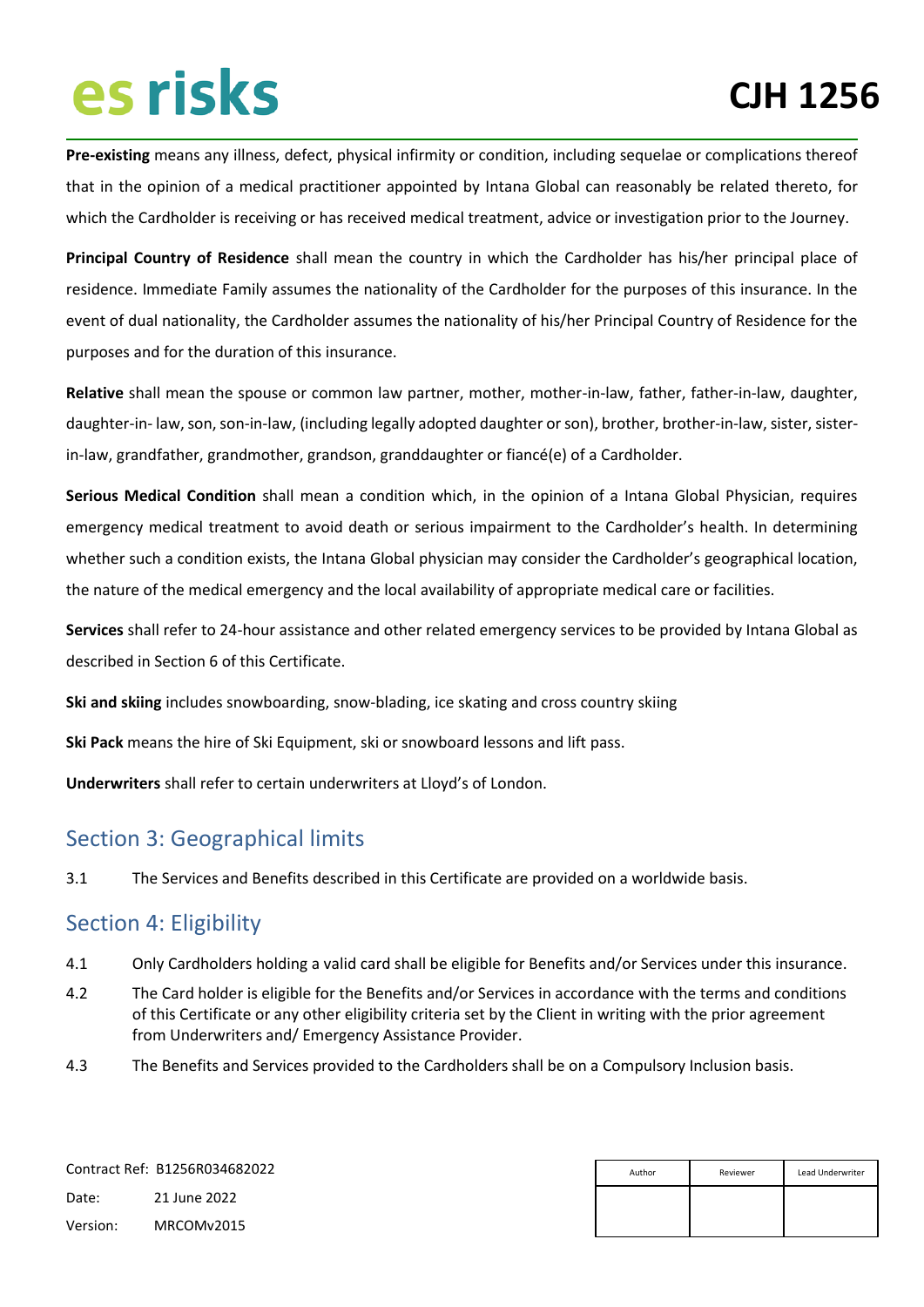### <span id="page-13-0"></span>Section 5: Period of insurance

- 5.1 This Certificate shall commence on the date specified in the insurance schedule and shall be in force until the Expiry Date.
- 5.2 Any Party may immediately terminate this Certificate on a written notice to the other Party in the event that:
	- (i) The other Party shall be in Default of the performance or observance of any material convenants or provisions hereof and such Party shall have failed to remedy such default or breach within 30 days after receiving written notice of such default or breach; or
	- (ii) Any material representation or warranty made by the order Party is false or untrue when made; or
	- (iii) The other Party shall make a general assignment for the benefit of creditors or a resolution is passed or a petition is presented against the other Party for liquidation, winding-up or dissolution or for the appointment of a liquidator, receiver, trustee, judicial manager or similar official of all or a substantial part of its assets or if execution or any form of action is levied or taken against any of its assets.
- 5.3 In the event of termination or expiry of this Certificate, both Parties shall be relieved of all future liabilities as at the date of termination or expiry, whichever is applicable.
- 5.4 All Cardholders are entitled to the Benefits and Services from the date of activation of their card account or the date the Cardholder has been notified to Underwriters, whichever comes later and subject to the appropriate premium having being paid to Underwriters.
- 5.5 The entitlement to Benefits and Services will cease automatically on the date Underwriters receive written notification of the deletion of the Cardholder or the termination of the Cardholder's card account, whichever comes first.
- 5.6 A Cardholder's eligibility for the Benefits and Services shall cease on the earliest of:
	- (i) the date the Cardholder is no longer eligible for the Benefits and Services pursuant to this Certificate; or
	- (ii) the Date of Termination or Expiry Date, whichever occurs first.

### <span id="page-13-1"></span>Section 6: Medical and travel assistance services

#### **6.1 Assistance Services**

Intana Global will provide various medical and travel assistance services. Those services provided directly by Intana Global are covered under the terms of this Certificate, subject to the Premium having been paid. Where a third party, such as a physician or courier, is utilised, the provision of such services is at the expense of the Cardholder, unless such costs are covered under the terms of this certificate.

#### **6.2 Intana Global Services**

#### **6.2.1 Telephone assistance**

If contacted, Intana Global will provide medical advice to the Cardholder by telephone, including information on inoculation requirements for travel. Intana Global will also provide information on travel visas. It must be noted that any such advice is inevitably limited by the circumstances, and Intana Global cannot be held liable for errors.

Contract Ref: B1256R034682022

Date: 21 June 2022

| Author | Reviewer | Lead Underwriter |
|--------|----------|------------------|
|        |          |                  |
|        |          |                  |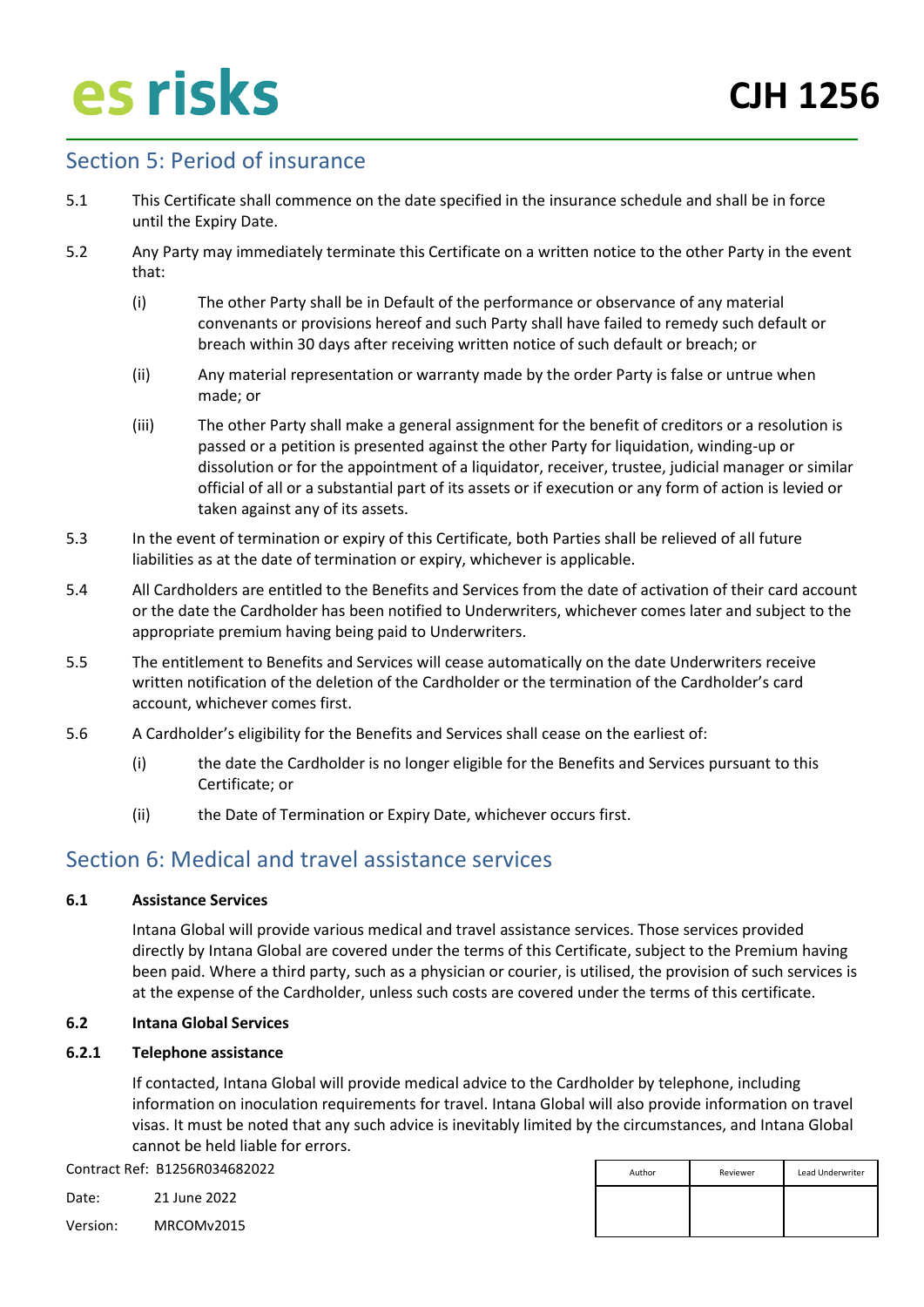#### **6.2.2 Service Provider referral**

If contacted, Intana Global will provide the Cardholder with contact details for medical or legal service providers, including physicians, dentists, lawyers, legal practitioners, interpreters, hospitals and other relevant persons or institutions. In such cases, whilst Intana Global exercises care and diligence in selecting the providers, it does not provide the actual advice and is not responsible for the advice given or the outcome thereof. Further, unless the costs of the actual services provided by third parties are covered by this agreement, they must be borne separately by the Cardholder.

#### **6.2.3 Medical Monitoring**

In the event of a Cardholder requiring hospitalisation, Intana Global will, if required, monitor the Cardholder's medical condition during and after hospitalisation until the beneficiary regains a normal state of health, subject to any and all obligations in respect of confidentiality and relevant authorisation.

#### **6.2.4 Cardholder support**

In the event that Intana Global is contacted to report a lost or stolen card or for account queries, Intana Global shall contact the Client's customer service line as soon as practicable.

#### **6.2.5 Guarantee of payment**

If covered under the terms of this certificate, Intana Global will guarantee or pay any required hospital admittance deposit on behalf of a Cardholder.

#### **6.3 Third-party services**

- 6.3.1 In the event of an emergency where either the Cardholder cannot be adequately assessed by telephone for possible evacuation, or the Cardholder cannot be moved, and local medical treatment is unavailable, Intana Global will send an appropriate medical practitioner to the Card holder. Intana Global will not pay for the costs of such services unless covered under the terms of this Certificate.
- 6.3.2 Intana Global will arrange to have delivered to the Cardholder essential medicine, drugs, medical supplies or medical equipment that are necessary for the Cardholder's care and/or treatment but which are not available at the Cardholder's location. The delivery of such medicine, drugs and medical supplies will be subject to the laws and regulations applicable locally. Intana Global will not pay for the costs of such medicine, drugs or medical supplies and any costs of delivering these unless covered under the terms of this Certificate.

### <span id="page-14-0"></span>Section 7: Emergency medical, evacuation and repatriation expenses

#### **7.1 Medical Expenses**

If a Cardholder incurs Medical Expenses whilst on a Journey as the direct result of the Cardholder sustaining Bodily Injury or an Illness, the Underwriters will indemnify the Cardholder in respect of such expenses up to the limit shown in Section 14 of this Certificate.

#### **7.2 Emergency evacuation and repatriation services**

7.2.1 In the event that a Cardholder suffers an Illness, Accident or Bodily Injury whilst on a Journey, and the Cardholder is in a Serious Medical Condition, and in the opinion of INTANA GLOBAL such arrangements are necessary on medical grounds, INTANA GLOBAL will arrange for the transportation for moving the Cardholder to the nearest hospital where appropriate medical care is available, or INTANA GLOBAL will arrange for the return of the Cardholder to the Principal Country of Residence.

| Author | Reviewer | Lead Underwriter |
|--------|----------|------------------|
|        |          |                  |
|        |          |                  |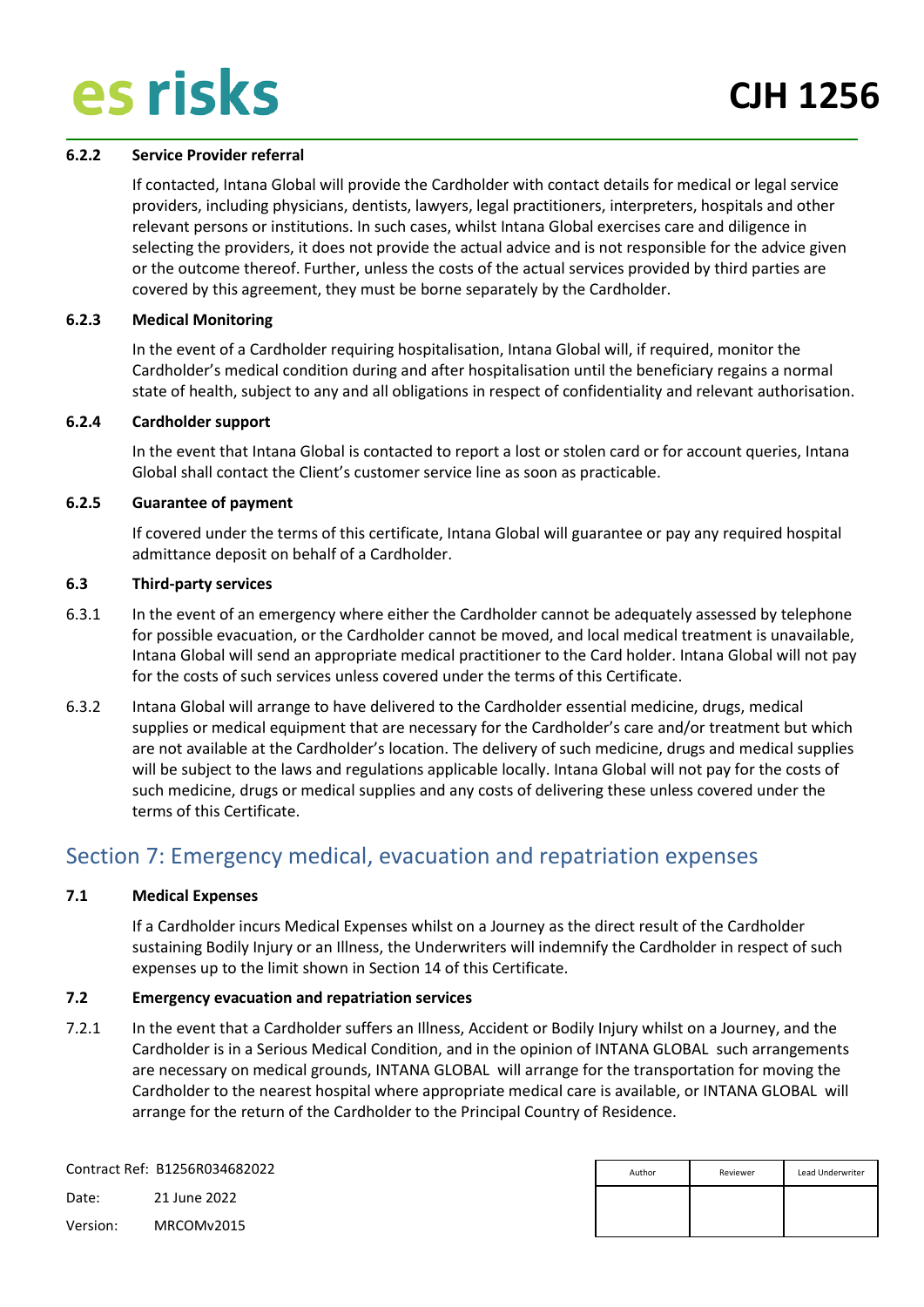- 7.2.2 If required, INTANA GLOBAL will also arrange for the provision of appropriate communication and linguistic capabilities, mobile medical equipment and a medical escort.
- 7.2.3 INTANA GLOBAL retains the absolute right to decide whether the Cardholder's medical condition is sufficiently serious to warrant an emergency medical evacuation. INTANA GLOBAL further reserves the right to decide the place to which the Cardholder shall be evacuated and the means or method by which such evacuation will be carried out having taken into account all the assessed facts and circumstances of which INTANA GLOBAL is aware at the relevant time.
- 7.2.4 INTANA GLOBAL reserves the right to decide the means or method by which such repatriation will be carried out having taken into account all the assessed facts and circumstances of which INTANA GLOBAL is aware at the relevant time.

#### **7.3 Transportation of mortal remains**

In the case of death of a Cardholder whilst on a Journey abroad, Assistance Provider will arrange for transporting the Cardholder's mortal remains from the place of death to any location as may be reasonably selected by the Cardholder's legal personal representative.

#### **7.4 Transportation to join a Cardholder**

7.4.1 Intana Global will arrange an economy class return ticket for a person chosen by the Cardholder to join the Cardholder who has been or will be hospitalised outside the Principal Country of Residence as a result of Accident or Illness for a period in excess of 7 consecutive days, subject to Assistance Provider prior approval and only when judged necessary by Intana Global on medical and compassionate grounds.

#### **7.5 Return of Dependent Children**

7.5.1 If Dependent Children are left unattended as a result of a Cardholder's Accident or Illness whilst on a Journey, Intana Global will arrange for the transportation of such Dependent Children by Common Carrier to their normal place of residence. Qualified attendants will be provided when deemed appropriate by Intana Global.

#### **Specific exclusions applying to Section 7**

- 7.6 In addition to the General Exclusions, the following treatment, items, conditions, activities and their related or consequential expenses are specifically excluded from the cover for emergency Medical Expenses, evacuation and repatriation expenses:
	- (i) Expenses incurred after 12 months from the time of the Accident or first manifestation of Illness or Bodily Injury;
	- (ii) Dental or optical expenses, unless incurred as a result of an Accident, Illness or Bodily Injury;
	- (iii) Treatment provided other than by a qualified medical practitioner;
	- (iv) Expenses incurred within the Cardholder's Principal Country of Residence;
	- (v) Expenses incurred which are non-medical in nature e.g. telephone calls, newspapers etc.;
	- (vi) Services rendered without the authorisation and/or intervention of Assistance Provider;
	- (vii) Costs which would have still been payable if the event giving rise to the intervention of Intana Global had not occurred;
	- (viii) Elective cosmetic surgery;
	- (ix) Expenses incurred for treatment not verified by a medical report;

Contract Ref: B1256R034682022

Date: 21 June 2022

| Author | Reviewer | Lead Underwriter |
|--------|----------|------------------|
|        |          |                  |
|        |          |                  |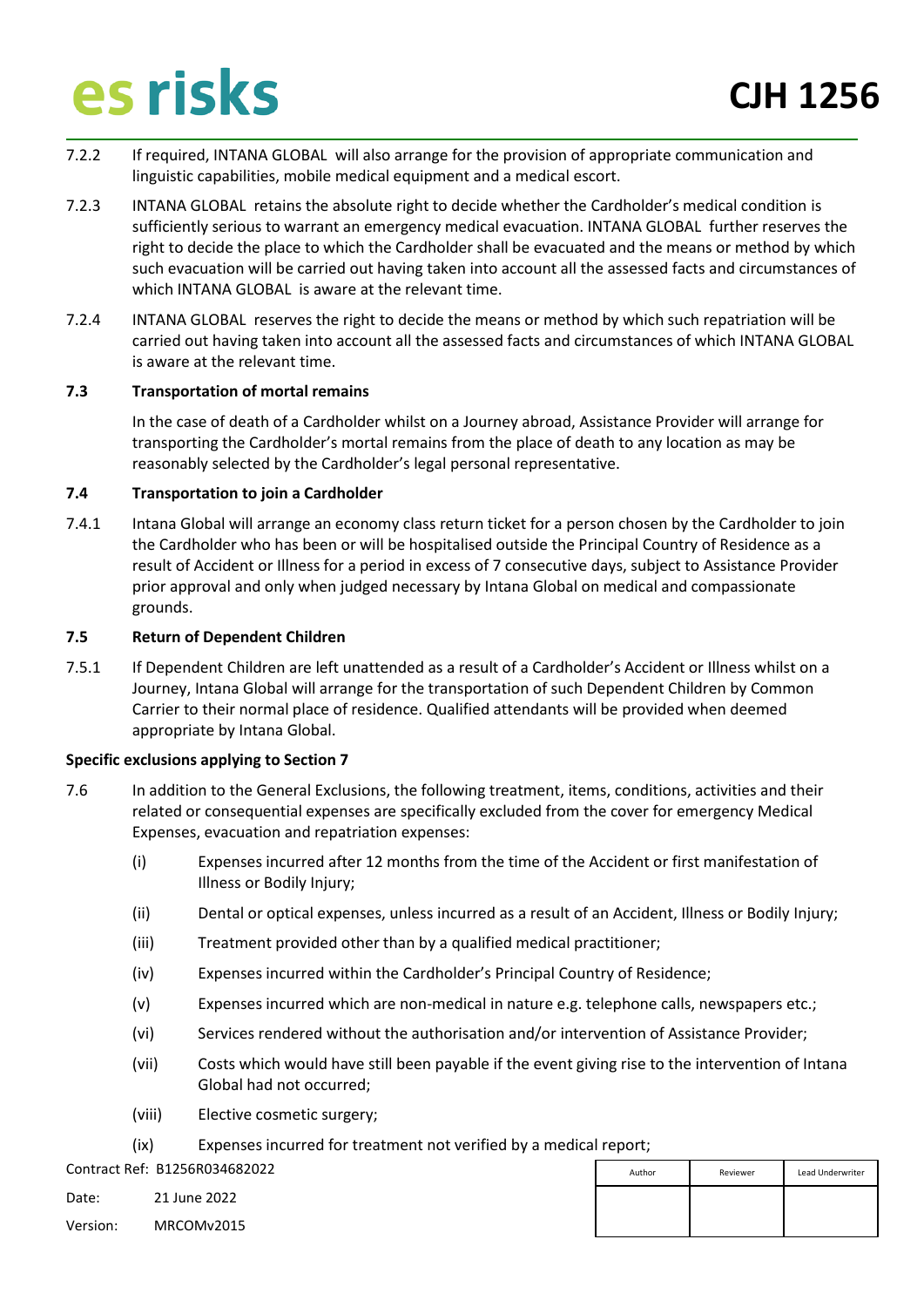- (x) Cases of minor Illness or Bodily Injury which in the opinion of the Assistance Provider Physician can be adequately treated locally and which do not prevent the Cardholder from continuing his/her travels or work;
- (xi) Expenses incurred where the Cardholder, in the opinion of the Intana Global Physician, is physically able to return to his/her Principal Country of Residence seated as a normal passenger and without medical escort; and
- (xii) The first EUR 100.00 of each and every claim;

### <span id="page-16-0"></span>Section 8: Personal accident cover

#### **8.1 Full trip (i.e. at all times during the Journey)**

- 8.1.1 If a Cardholder sustains Bodily Injury during a Journey and if, independently of any other cause, such Bodily Injury results in the death, Permanent Total Disablement or Dismemberment of the Cardholder, the Underwriters will pay to the Cardholder, or such person as may be selected by the Cardholder's legal personal representative(s), the sum detailed in Section 14 of this Certificate.
- 8.1.2 The cover provided under Section 8.1.1 commences with the Cardholder's departure from home where such Cardholder normally resides and shall end upon his/her return to that home.

#### **8.2. Common Carrier**

- 8.2.1 If during a Journey a Cardholder sustains Bodily Injury during the operative time below and if, independently of any other cause, such Bodily Injury results in the death, Permanent Total Disablement or Dismemberment of the Cardholder, the Underwriters will pay to the Cardholder, or such person as may be selected by the Cardholder's legal personal representative(s), the sum detailed in Section 14 of this Certificate.
- 8.2.2 The cover provided under Section 8.2.1 commences when the Cardholder enters an airport, seaport, railway or road station for the purpose of boarding a Common Carrier and ends upon disembarkation from such Common Carrier.

#### **Specific exclusions applying to Section 8**

- 8.3 In addition to the General Exclusions, the following treatment, items, conditions, activities and their related or consequential expenses are excluded from the cover for Personal Accident:
	- (i) Costs which would have still been payable if the event giving rise to the intervention of International SOS had not occurred;
	- (ii) More than one claim under this Section 8 in connection with the same Accident;
	- (iii) Expenses resulting from medical or surgical treatment except where Bodily Injury renders such treatment necessary; and
	- (iv) Bodily Injury sustained other than during a Journey.

### <span id="page-16-1"></span>Section 9: Hospital daily indemnity

9.1 If a Cardholder sustains Bodily Injury or Illness during a Journey which results in the hospitalisation of the Card-holder, the Underwriters will indemnify the Cardholder or such person as may be selected by the Cardholder's legal personal representative(s), against the sum detailed in Section 14 of this Certificate, per day, up to a maximum of 30 days.

Contract Ref: B1256R034682022

Date: 21 June 2022

| Author | Reviewer | Lead Underwriter |
|--------|----------|------------------|
|        |          |                  |
|        |          |                  |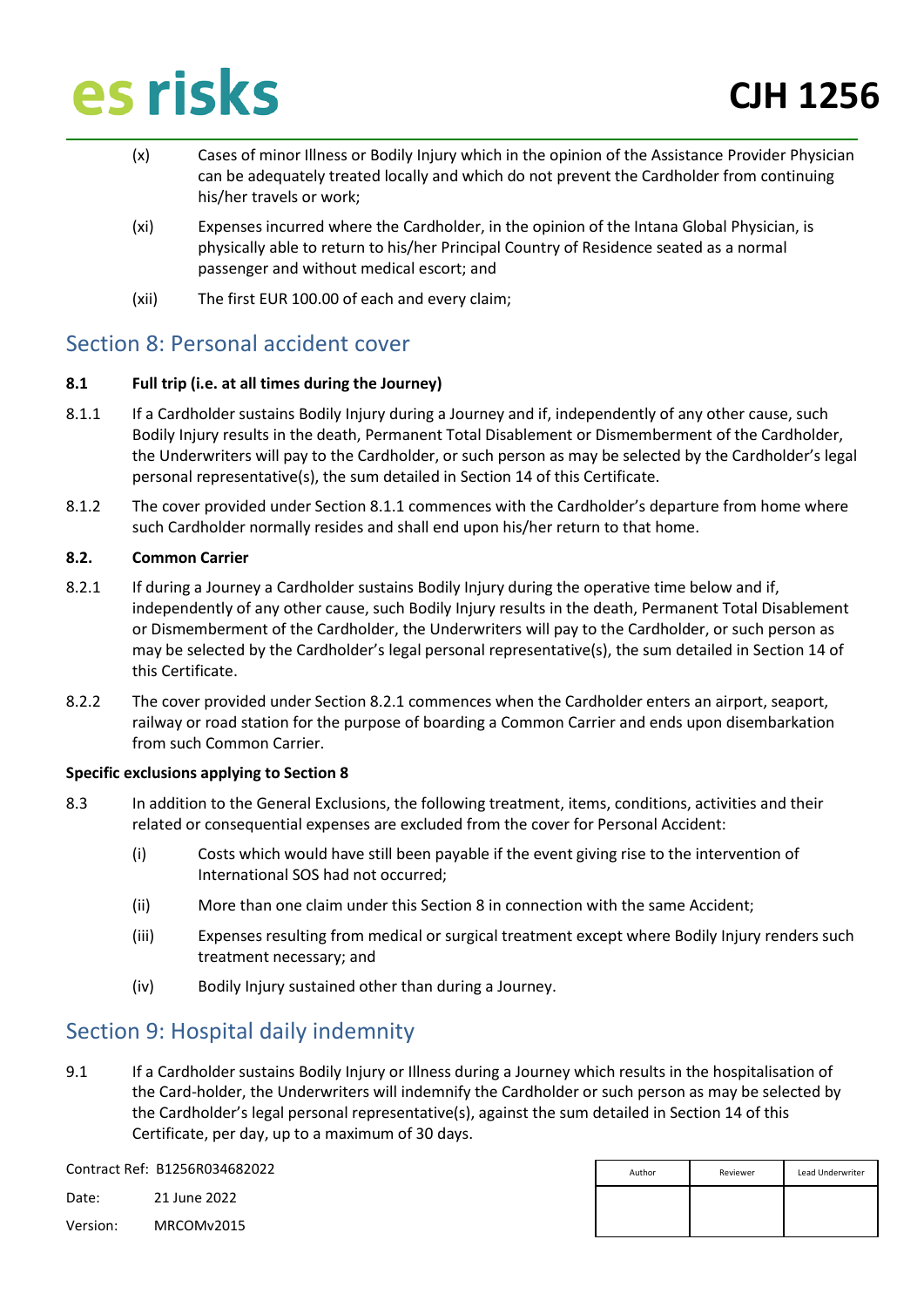#### **Specific exclusions applying to Section 9**

- 9.2 In addition to the General Exclusions, the following treatment, items, conditions, activities and their related or consequential expenses are excluded from the cover:
	- (i) Services rendered without the authorisation and/or intervention of Intana Global;
	- (ii) Cases of minor Illness or Bodily Injury which, in the opinion of the Intana Global Physician, can be adequately treated locally, and which do not prevent the Cardholder from continuing his/her travels or work;
	- (iii) The Cardholder suffering from sickness or disease not directly resulting from a valid claim for Bodily Injury or Illness;
	- (iv) Payment in respect of the first 48 hours of hospitalisation unless the period of hospitalisation exceeds 48 hours;
	- (v) Elective cosmetic surgery;
	- (vi) Expenses incurred after 12 months from the time of the Accident or first manifestation of Illness;
	- (vii) Expenses incurred within the Cardholder's Principal Country of Residence;
	- (viii) Expenses incurred for treatment not verified by a medical report; and
	- (ix) Dental or optical expenses, unless incurred as a result of an emergency.

### <span id="page-17-0"></span>Section 10: Personal liability

- 10.1 If, whilst on a Journey, the Cardholder is involved in an incident which results in him or her becoming legally liable to pay damages or costs in respect of accidental death or Bodily Injury and/or accidental loss of or damage to material property belonging to any third party, the Underwriters will indemnify the Cardholder against all sums which they shall become legally liable to pay to a third-party claimant up to the limit specified in Section 14 of this Certificate.
- 10.2 The limit shown in Section 14 of this Certificate also covers the Cardholder's costs and expenses incurred with the prior written approval of Underwriters.
- 10.3 Special conditions:
	- (i) The liability of the Underwriters for all sums payable by the Cardholder under this section shall not exceed the limits shown in Section 14 of this Certificate;
	- (ii) The Cardholder shall give immediate notice to the Underwriters of any occurrence for which there may be liability under this section and shall provide the Underwriters with such particulars and information as the Underwriters may require and shall forward to the Underwriters immediately on receipt any letter, writ, summons and process and shall advise the Underwriters in writing immediately the Cardholder has knowledge of any impending prosecution, inquest or inquiry in connection with the said occurrence;
	- (iii) No admission of liability or offer, promise or payment shall be made without the prior written consent of the Underwriters. The Underwriters shall be entitled at their discretion to take over settlement of any claim and to prosecute at their own expense and for their benefit any claim for compensation or damage against any other person. The Cardholder shall give any and all information and assistance required;

|          | Contract Ref: B1256R034682022 | Author | Reviewer | Lead Underwriter |
|----------|-------------------------------|--------|----------|------------------|
| Date:    | 21 June 2022                  |        |          |                  |
| Version: | MRCOMv2015                    |        |          |                  |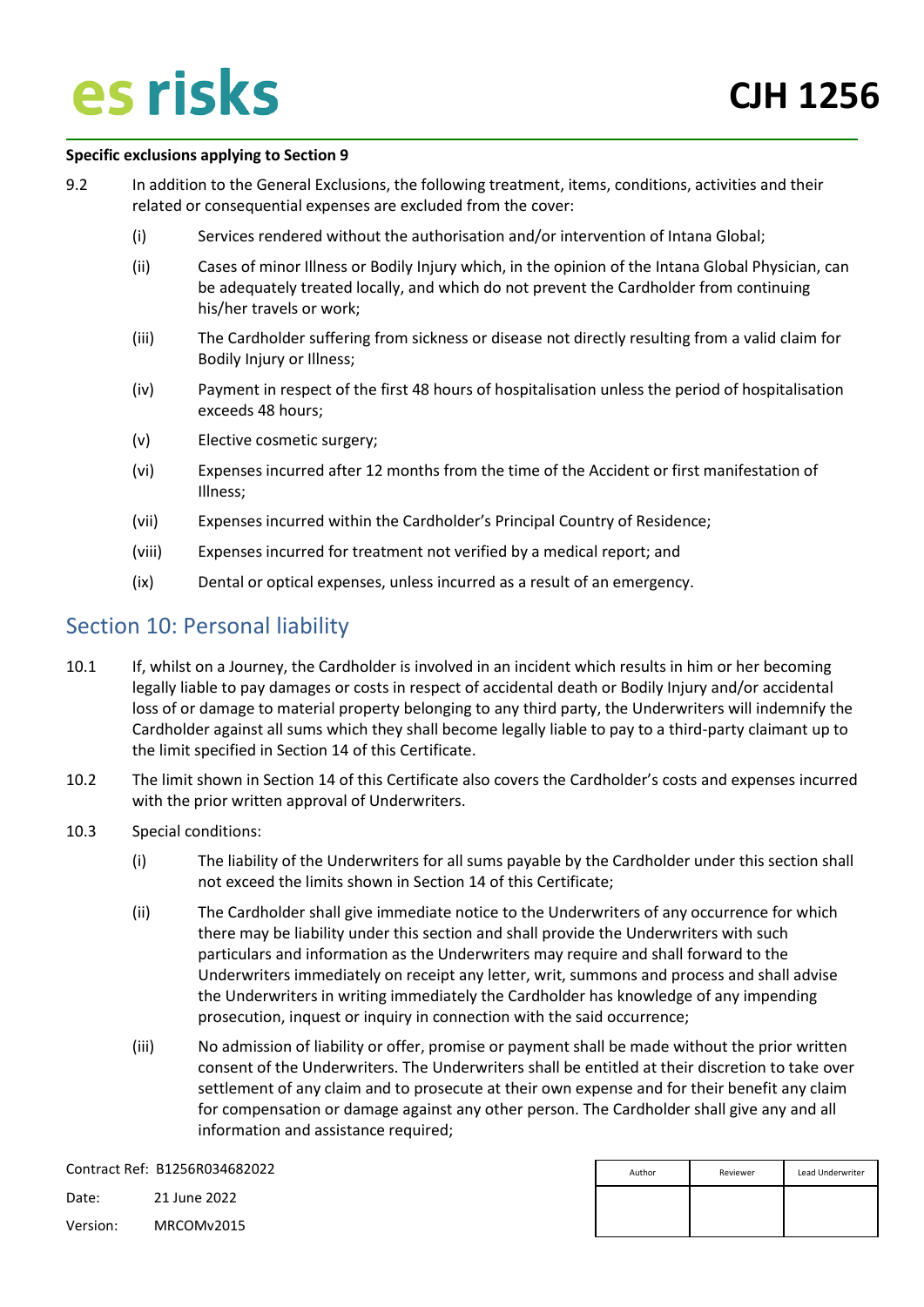(iv) The Underwriters may at any time and at their sole discretion pay to the Cardholder the maximum sum payable under this section in respect of any claim. The Underwriters shall then be exempt from all future liability under this section.

#### **Specific exclusions applying to Section 10**

- 10.4 In addition to the General Exclusions, the following treatment, items, conditions, activities and their related or consequential expenses are excluded from the cover for Personal Liability:
	- (i) Bodily Injury to employees of the Cardholder;
	- (ii) Liability arising out of:
		- a) the use of vehicles, aircraft or watercraft (other than manually propelled rowing boats, punts or canoes);
		- b) property belonging to or held in trust by or in the custody of, or control of the Cardholder;
		- c) any wilful or malicious act;
		- d) the ownership or use of firearms;
		- e) the carrying on of any trade, profession or business.
	- (iii) Liability to members of the Cardholder's family; and
	- (iv) Liability assumed by the Cardholder by agreement.

### <span id="page-18-0"></span>Section 11: Baggage & Money

#### **Loss of Baggage**

- 11.1 If, whilst on a Journey, a Cardholder sustains loss, theft or damage to Baggage, the Underwriters will indemnify the Cardholder in respect of such loss or damage up to the limits shown in Section 14 of this Certificate.
- 11.2 In order to be reimbursed by the Underwriters, the Cardholder must provide a detailed description of the property along with its date of purchase and value. Bills, invoices or other proof are required. Lost, stolen or damaged property will be valued allowing for wear and tear at the time of the loss.
- 11.3 If, whilst on a Journey, a Cardholder sustains loss or damage to Money, Passport or Documents, the Underwriters will indemnify the Cardholder in respect of such loss or damage up to the limits shown in section 14 of this Certificate.
- 11.4 In order to be reimbursed by the Underwriters, the Cardholder must provide a detailed description of the Money , Passport or Documents lost.

#### **Loss of Money**

- 11.5 If, whilst on a Journey, a Cardholder sustains loss or damage to Money, the Underwriters will indemnify the Cardholder in respect of such loss or damage up to the limits shown in section 14 of this Certificate
- 11.6 In order to be reimbursed by the underwriters, the Cardholder must provide a detailed description of the Money lost.

#### **Specific exclusions applying to Section 11**

Contract Ref: B1256R034682022

Date: 21 June 2022

| Author | Reviewer | Lead Underwriter |
|--------|----------|------------------|
|        |          |                  |
|        |          |                  |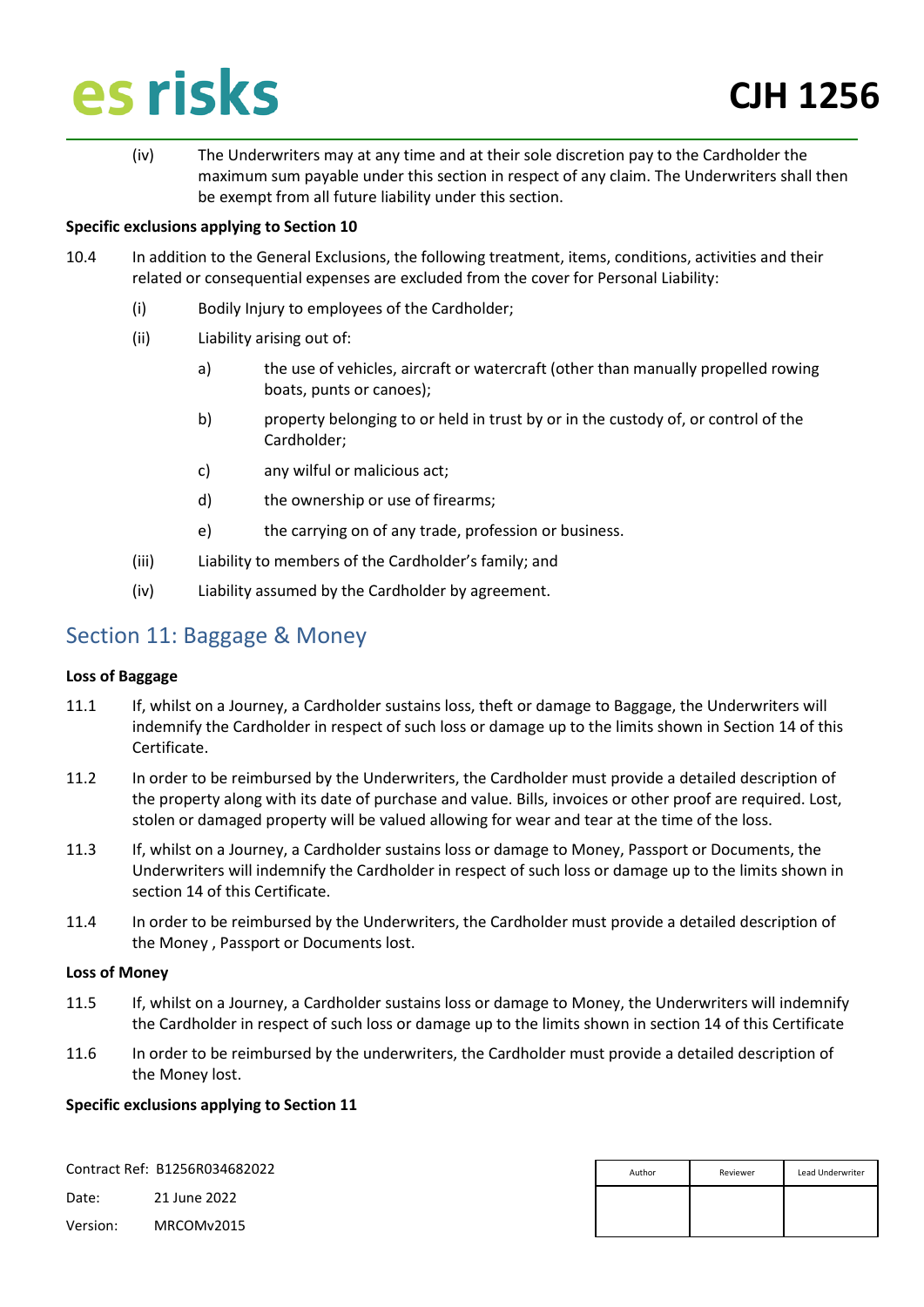- 11.7 In addition to the General Exclusions, the following treatment, items, conditions, activities and their related or consequential expenses are excluded from the cover for Loss of Baggage and/or money:
	- (i) More than EUR 500 in respect of any one article;
	- (ii) More than EUR 500 in respect of Jewellery and Valuables in total;
	- (iii) Claims in respect of accessories for vehicles or boats.
	- (iv) Loss or damage due to:
		- a) moths, vermin, wear and tear, atmospheric or climatic condition or gradual deterioration;
		- b) mechanical or electrical failure;
		- c) any process of cleaning, repairing, restoring or alteration.
	- (v) More than a reasonable proportion of the total value of the set where the lost or damaged article is part of a pair or set;
	- (vi) Loss not reported to either the police, airline, shipping line or their handling agent within 24 hours of discovery and a written report obtained;
	- (vii) Loss due to confiscation or detention by customs or any other authority;
	- (viii) Losses from unattended vehicles unless secured in a locked boot;
	- (ix) Baggage left in a vehicle during the hours of darkness, even if protected by an alarm;
	- (x) Breakage of sports equipment in use or loss of or damage to bicycles or hired equipment;
	- (xi) Loss of or damage to contact, corneal or micro-corneal lenses;
	- (xii) The first EUR 140 of each and every claim;
	- (xiii) Loss of personal goods borrowed, hired or rented by the Cardholder.
	- (xiv) (In respect of Money) Devaluation of currency or shortages due to errors or omissions during monetary transaction.

### <span id="page-19-0"></span>Section 12: Cancellation, Curtailment or Rearrangment

- 12.1 If a Cardholder incurs expenses as the direct and necessary result of the cancellation, curtailment or rearrangement of any part of the original plan for the Cardholder's Journey as the direct consequence of:
	- (i) the Cardholder sustaining Bodily Injury or suffering Illness;
	- (ii) the death, Bodily Injury or Illness of the Cardholder's Relative;
	- (iii) compulsory quarantine, jury service, subpoena or hijacking involving the Cardholder; or
	- (iv) cancellation or curtailment of scheduled public transport services consequent upon strike, riot or civil commotion, mechanical breakdown or adverse weather conditions, then the Underwriters will be responsible for indemnifying the Cardholder for the unused portion of prepaid travel and accommodation expenses as included in the Journey as per the limits shown in Section 14 of this Certificate.

#### **Specific exclusions applying to Section 12**

Contract Ref: B1256R034682022

Date: 21 June 2022

| Author | Reviewer | Lead Underwriter |
|--------|----------|------------------|
|        |          |                  |
|        |          |                  |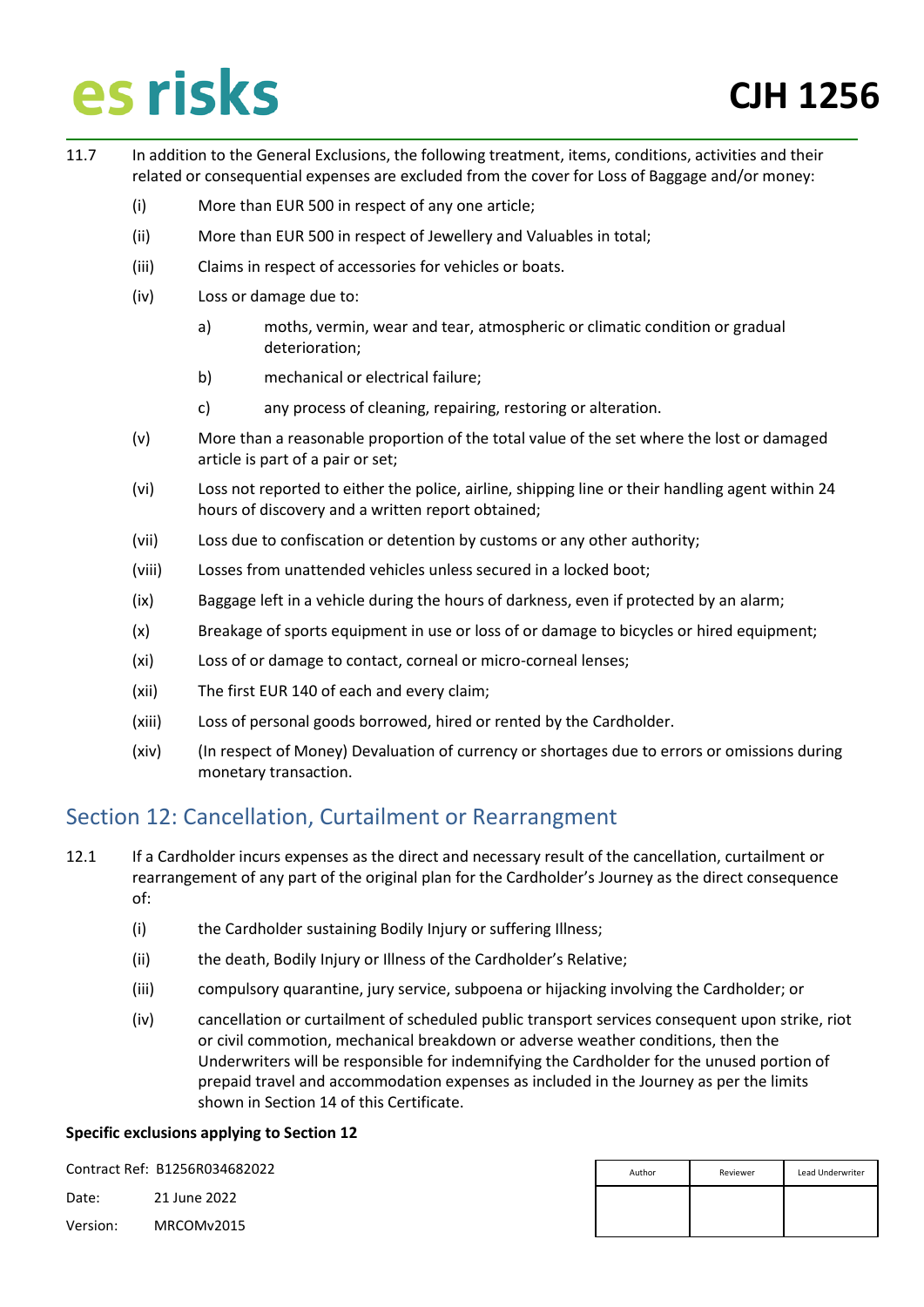- 12.2 In addition to the General Exclusions, the following treatment, items, conditions, activities and their related or consequential expenses are excluded from the cover for cancellation:
	- (i) Costs, which would have still been payable if the event giving rise to the intervention of Intana Global had not occurred;
	- (ii) Cases of minor Illness or Bodily Injury which, in the opinion of the Intana Global Physician, can be adequately treated locally, and which do not prevent the Cardholder from continuing his/her travels or work;
	- (iii) Expenses incurred where the Cardholder, in the opinion of the Intana Global Physician, is physically able to return to his/her Principal Country of Residence travelling as a normal passenger and without medical escort; and
	- (iv) Death or illness of any pet or animal.
- 12.3 Any of the following:
	- a) the coronavirus disease (COVID-19);
	- b) any mutation or variation of COVID-19;
	- c) severe acute respiratory syndrome coronavirus 2 (SARS-CoV-2);
	- d) any mutation or variation of SARS-CoV-2;
	- e) any epidemic, pandemic or mass outbreak of infectious disease;
	- f) any fear or threat of a), b), c), d) or e) above (whether actual or perceived).
- 12.4 Any loss, damage, liability, cost or expense arising directly or indirectly out of a Cyber Act or Cyber Incident.

### <span id="page-20-0"></span>Section 13: Inconvenience

#### **Travel delay**

- 13.1 In the event of:
	- (i) industrial action;
	- (ii) adverse weather conditions
	- (iii) mechanical breakdown or derangement of the Cardholder's aircraft or sea vessel; or
	- (iv) the grounding of the aircraft on which the Cardholder is due to travel as a result of mechanical or structural defect; which results in the delayed departure of the Cardholder's flight or sailing for at least 4 hours on the outward or return Journey from the time shown in the carrier's travel itinerary as supplied to the Cardholder, the Underwriters will arrange a payment to the Cardholder.
- 13.2 The payment to the Cardholder under Section 13.1 is up to the limits as shown in Section 14 of this Certificate, per hour of delay, up to a maximum of 12 hours, provided always that the Cardholder shall have checked-in according to the itinerary given to him/her by the tour operator or carrier and shall have obtained written confirmation from the airline or shipping line or their handling agents that the flight or sailing was delayed by an event described in this section. Such confirmation must state the actual period of the delay.

Contract Ref: B1256R034682022

Date: 21 June 2022

| Author | Reviewer | Lead Underwriter |
|--------|----------|------------------|
|        |          |                  |
|        |          |                  |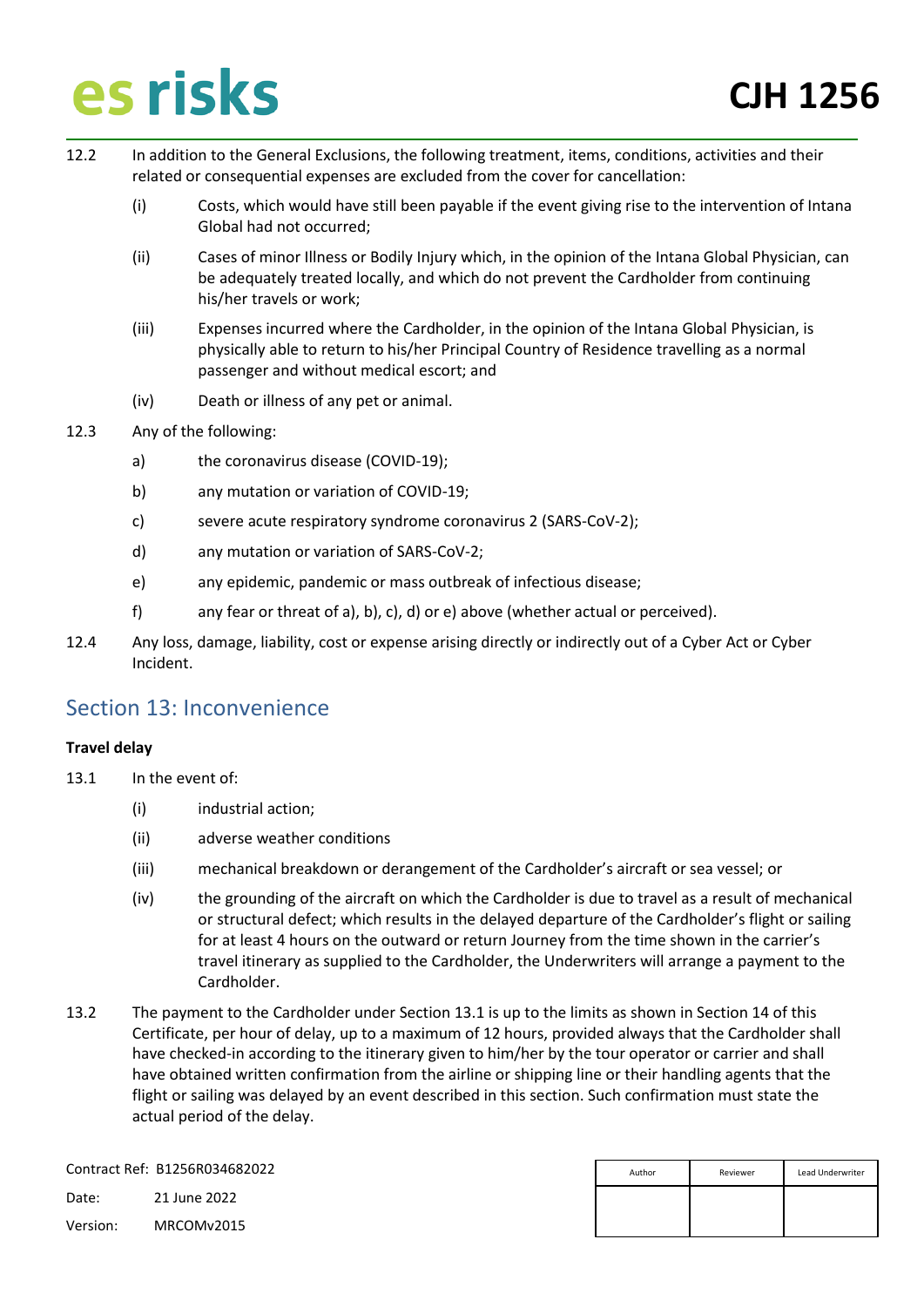13.3 The delay period shall be calculated from the scheduled departure time of the flight or sailing shown in the itinerary.

#### **Baggage delay**

13.4 In the event of a Cardholder's Baggage being temporarily lost or misplaced on an outward part of a Journey by the airline, shipping line or their handling agents, the Underwriters will reimburse the Cardholder up to the limits as shown in Section 14 of this Certificate per hour of delay, to a maximum of 12 hours. Written confirmation of such delay must be obtained from the airline, shipping line or their handling agents stating the actual period of the delay.

#### **Legal expenses**

13.5 The Administrator will, with the Underwriters' written consent, provide cover for legal expenses incurred up to the limits as shown in Section 14 of this Certificate arising from the pursuit of a claim against a third party who has caused Bodily Injury to or Illness or Death of the Cardholder by an incident occurring during a Journey.

#### **Winter Sports Benefit**

#### 13.6 Ski Pack

If an account holder is unable to ski through Illness or Bodily Injury, the Underwriters will reimburse the Account Holder for the cost of the Account Holder's Ski Pack, up to the limit shown in Section 14.

Specific exclusions applying to Ski pack cover:

The Underwriters will not pay for accidental Injury, Illness or Death caused directly or indirectly by participation in the following winter sports: Ski-racing, ski- jumping, snowboarding without a leash, offpiste skiing unless accompanied by a qualified guide or instructor, heliskiing, ice hockey, bobsleighing, the use of skeletons, toboggans or luges, freestyle skiing or competitive skiing.

#### Ski Area Closure

If an Account Holder is unable to Ski due to adverse weather conditions at their pre-booked ski area, the Underwriters will reimburse the Account Holder for the extra transport and ski lift pass costs if they have to travel to another ski area, up to the limit shown in Section 14.

Specific conditions applying to Ski Area Closure Cover:

Written confirmation must be obtained from the appropriate authority to confirm that the ski area was closed and / or it was not possible to travel to another resort. Cover for ski area closure is only available for journeys that commence within 105 days from 15th December in any given year.

#### **Specific exclusions applying to Section 13**

- 13.7 In addition to the General Exclusions, the following treatment, items, conditions, activities and their related or consequential expenses are excluded from the cover for inconvenience Benefits:
	- (i) Payment in respect of the first 4 hours of delay;
	- (ii) Delay resulting from the failure of the Cardholder to provide the necessary correct documentation;
	- (iii) Delay resulting from the failure of the Cardholder to allow reasonable time to reach the point of departure given the circumstances known at the time;
	- (iv) Delay arising as a result of any official Government suspension or cancellation of a service;

Contract Ref: B1256R034682022 Date: 21 June 2022 Version: MRCOMv2015 Author **Reviewer** Lead Underwriter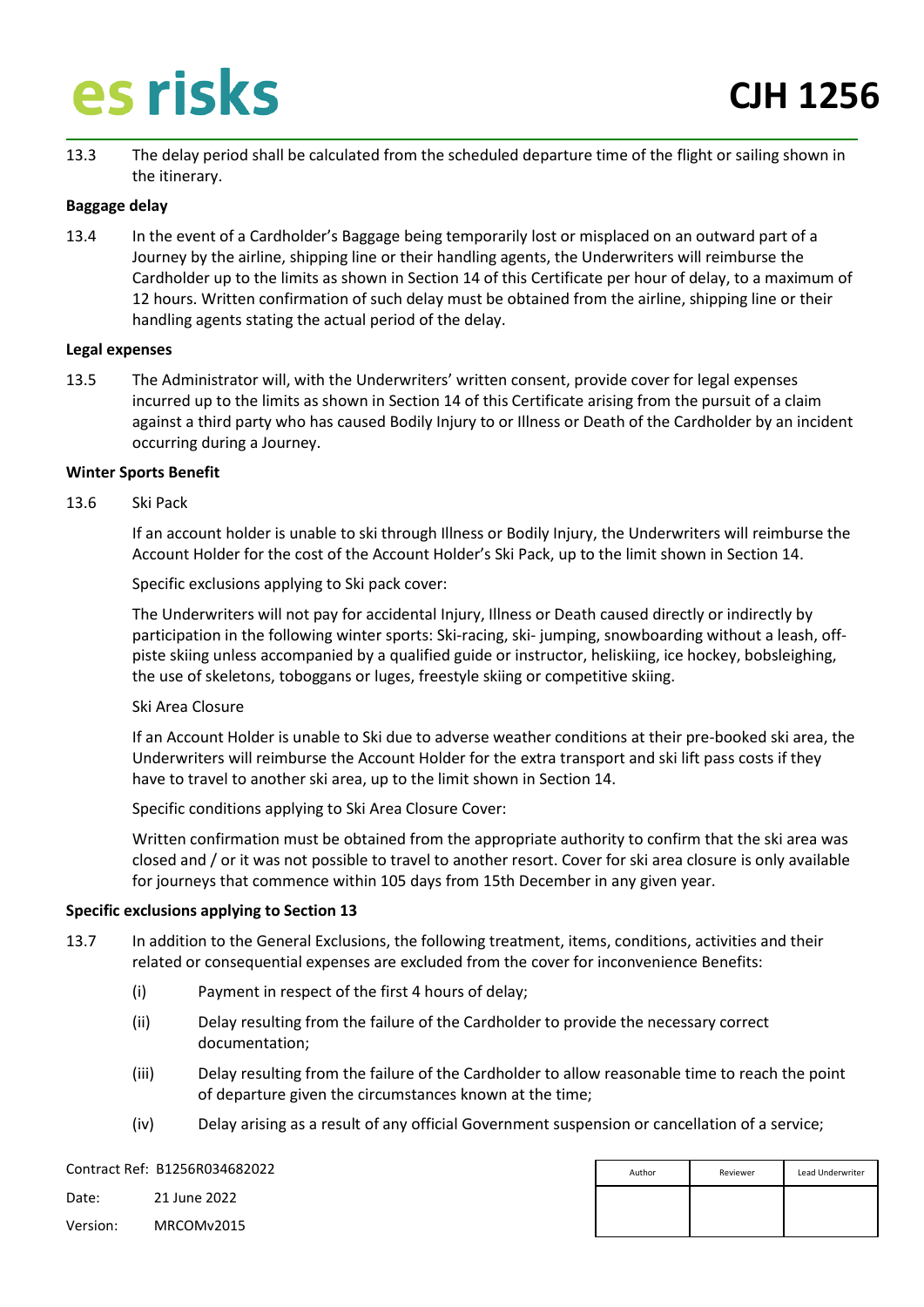- (v) Active participation in war (whether declared or not), invasion, act of foreign enemy, hostilities, civil war, rebellion, riot, revolution or insurrections;
- (vi) In respect of Baggage delay, loss, temporary loss/ misplacement not reported to either the police, airline, shipping line or their handling agent within 24 hours of discovery and a written report obtained;
- (vii) In respect of Missed Departure, costs incurred where confirmation of the failure of public transport has not been obtained;
- (viii) In respect of legal expenses, any costs or expenses incurred in pursuing claims against a travel agent, tour operator, insurer, insurance agent or carrier, but this exclusion only applies to the travel agent, tour operator, insurer, insurance agent or carrier contracted as part of the original Journey and not any third party's carrier booked directly by the Cardholder during the Journey;
- (ix) In respect of legal expenses, any claim where, in the opinion of the Underwriters, there is insufficient prospect of success in obtaining a reasonable benefit;
- (x) In respect of legal expenses, claims against any employer or whilst carrying on any business, trade or profession;
- (xi) In respect of legal expenses benefits rendered without the authorisation and/or intervention of Intana Global;

and

(xii) In respect of legal expenses, claims for professional negligence.

|          | Contract Ref: B1256R034682022 | Author | Reviewer | Lead Underwriter |
|----------|-------------------------------|--------|----------|------------------|
| Date:    | 21 June 2022                  |        |          |                  |
| Version: | MRCOMv2015                    |        |          |                  |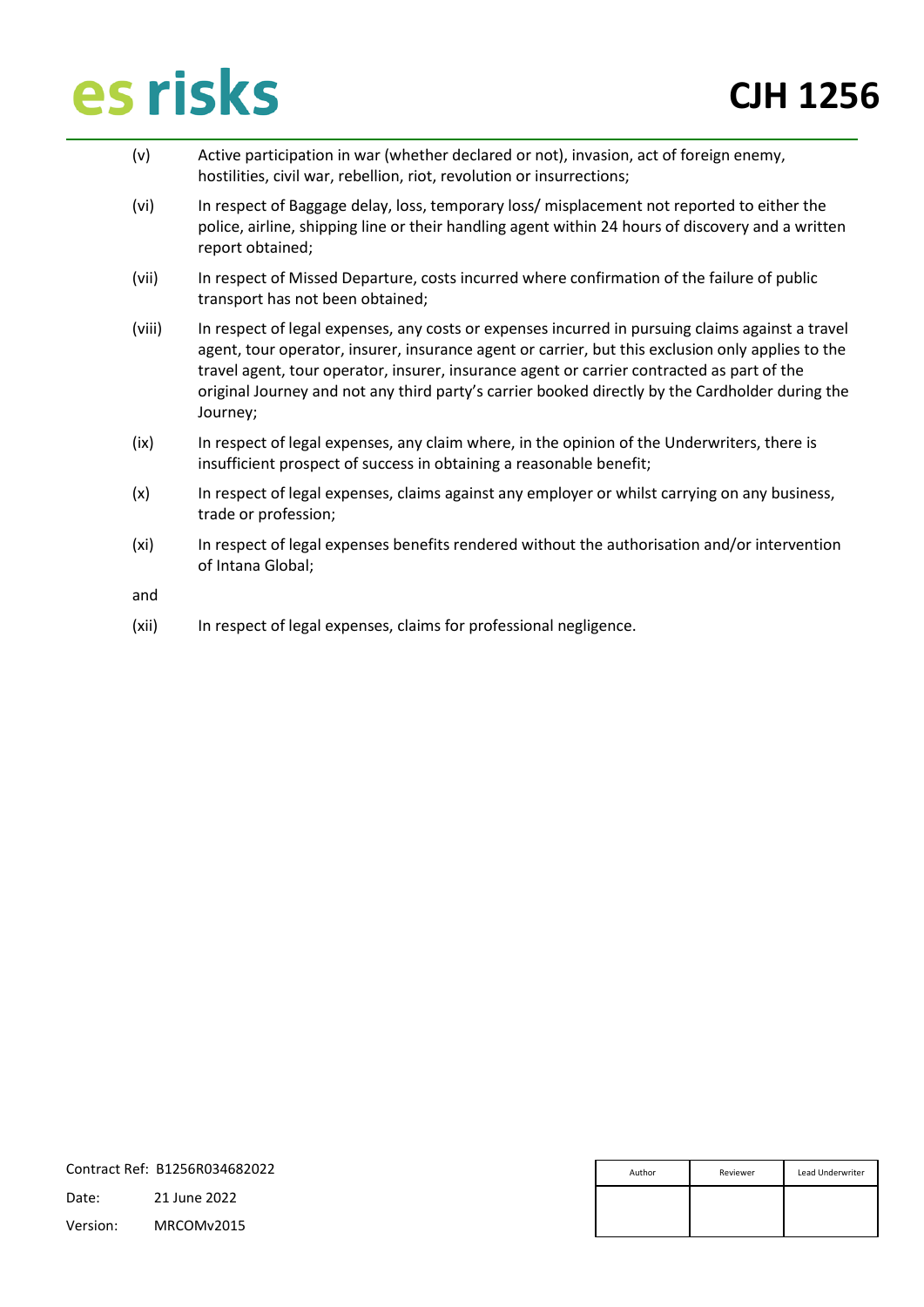### <span id="page-23-0"></span>Section 14: Summary of benefits, limits of indemnity and excesses

| <b>SECTION</b>  | <b>BENEFIT</b>                    | BENEFIT LIMIT PER CARDHOLDER   | <b>EXCESS PER CARDHOLDER</b> |
|-----------------|-----------------------------------|--------------------------------|------------------------------|
|                 |                                   | PER EVENT IN EUR               | PER EVENT IN EUR             |
| $6\phantom{1}6$ | Medical and travel assistance     | <b>None</b>                    | <b>None</b>                  |
|                 | services                          |                                |                              |
| $\overline{7}$  | <b>Emergency medical expenses</b> | 2,000,000                      | 100.00                       |
|                 | Evacuation<br>Emergency<br>&      |                                |                              |
|                 | <b>Repatriation expenses</b>      | 1,000,000                      | 100.00                       |
| 8               | Personal accident                 |                                |                              |
|                 | 1. Full Trip                      | 50,000                         | N/A                          |
|                 | 2. Common carrier                 | 250,000                        | N/A                          |
|                 |                                   | For children aged 16 and under |                              |
|                 |                                   | benefit is limited to 3,000    |                              |
|                 |                                   | <b>None</b>                    |                              |
|                 | <b>Domestic Common Carrier</b>    |                                | <b>None</b>                  |
| $9$             | Hospital daily indemnity          | 50                             | N/A                          |
| 10              | <b>Personal liability</b>         | 1,000,000                      | N/A                          |
| 11              | <b>Baggage</b><br>and<br>money    |                                |                              |
|                 | of<br>Loss<br>baggage             | 10,000                         | 140.00                       |
|                 | Loss of Money                     | 250                            | 75.00                        |
| 12              | Cancellation                      | 15,000                         | 100.00                       |
| 13              | Inconvenience<br>benefits         |                                |                              |
|                 | <b>Travel</b><br>delay            | 25                             | 4 hours                      |
|                 | <b>Delay</b><br><b>Baggage</b>    | 60                             | 4 hours                      |
|                 | <b>Document</b><br>replacement    | None                           | <b>None</b>                  |
|                 | Hijack                            | None                           | <b>None</b>                  |
|                 | Legal<br><b>Expenses</b>          | 25,000                         | None                         |
|                 | Ski<br>Pack                       | 300                            | None                         |
|                 | Ski area closure                  | 300                            | None                         |

Compensation payable in respect of personal accident

Contract Ref: B1256R034682022

Date: 21 June 2022

| Author | Reviewer | Lead Underwriter |
|--------|----------|------------------|
|        |          |                  |
|        |          |                  |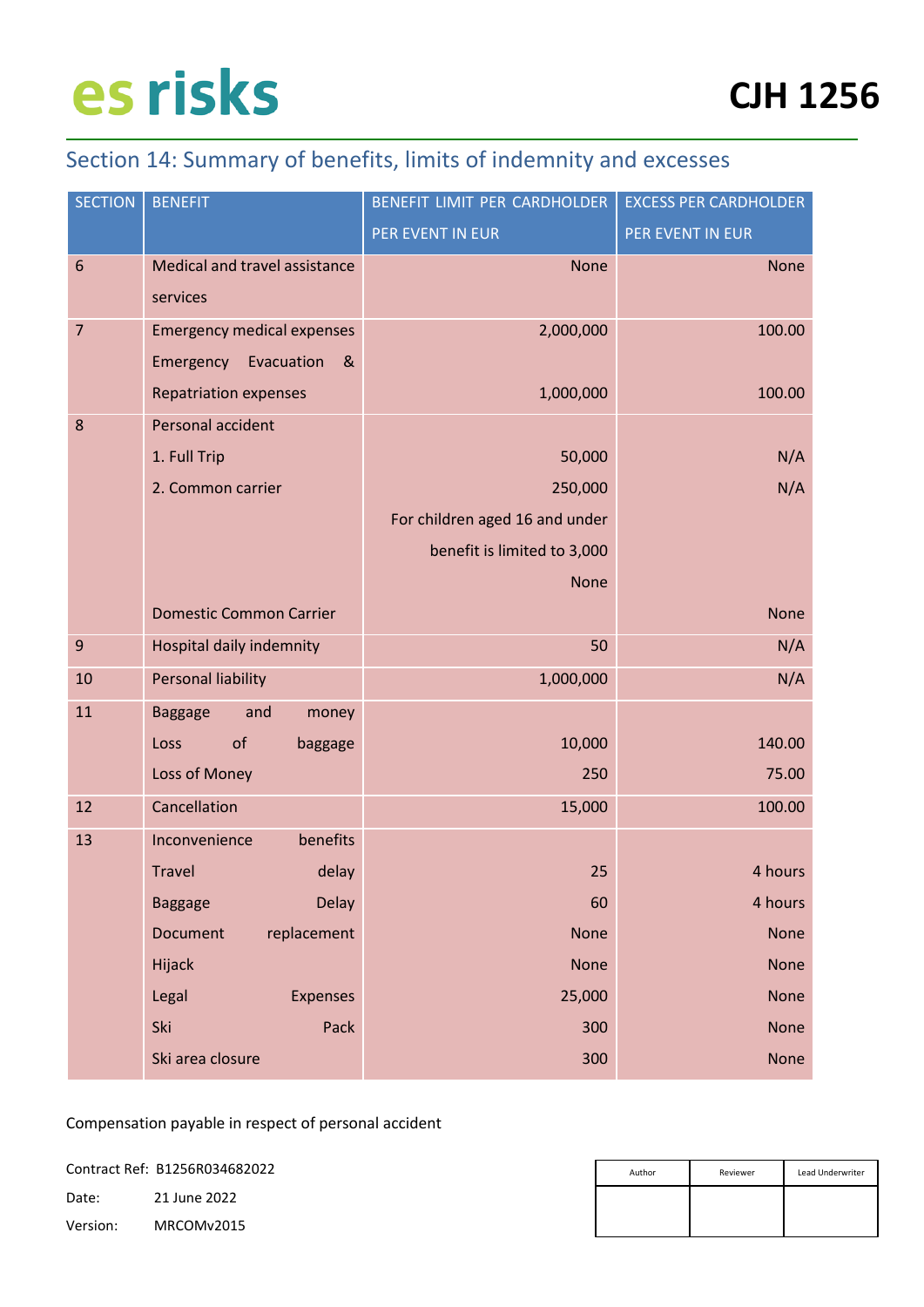|    | Death                                                                                 | 100% of sums above |                    |  |
|----|---------------------------------------------------------------------------------------|--------------------|--------------------|--|
| 2. | Total and irrecoverable loss of sight of one or both eyes                             |                    | 100% of sums above |  |
| 3. | Loss of one or two limbs                                                              |                    | 100% of sums above |  |
| 4. | Permanent Total Disablement (other than above)                                        |                    | 100% of sums above |  |
|    | The total payment for a single personal accident will not exceed 100 % the sum above. |                    |                    |  |

|          | Contract Ref: B1256R034682022 | Author | Reviewer | Lead Underwriter |
|----------|-------------------------------|--------|----------|------------------|
| Date:    | 21 June 2022                  |        |          |                  |
| Version: | MRCOMv2015                    |        |          |                  |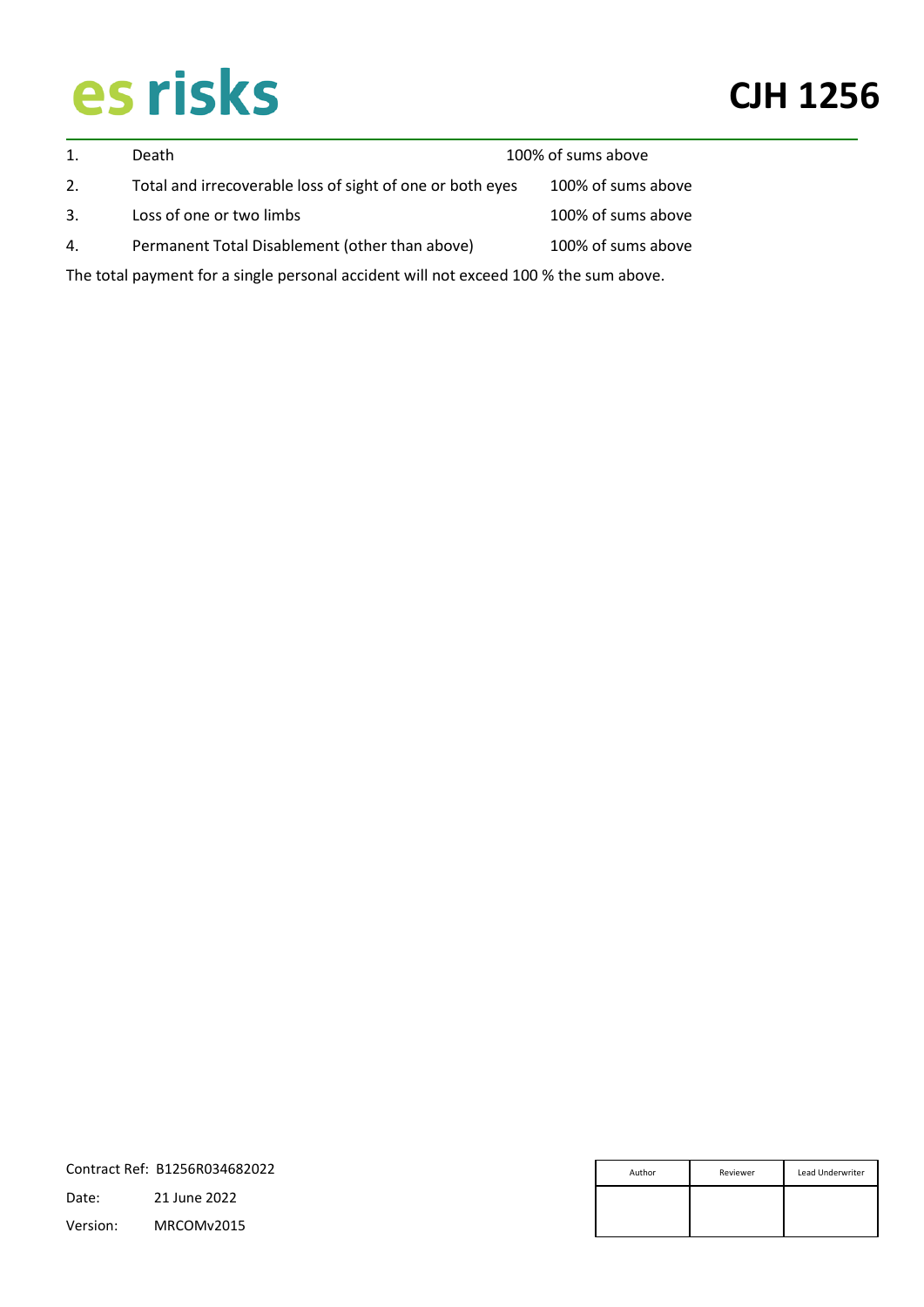### <span id="page-25-0"></span>Section 15: General conditions

- 15.1 The Cardholder must take reasonable care to prevent loss, theft, damage, Accident, Bodily Injury or Illness, and to protect, save and/or recover personal property.
- 15.2 Underwriters shall use its best endeavours to provide the Benefits and Services described in this Certificate, but any help and intervention depends upon, and is subject to local availability and has to remain within the scope of national and international law and regulations, and intervention depends on Intana Global obtaining the necessary authorisations issued by the various authorities concerned. Intana Global shall not be required to provide Benefits and Services to Cardholders who, in the sole opinion of Intana Global, are located in areas which represent war risks, political or other conditions such as to make such Services impossible or reasonably impracticable.
- 15.3 Written notice of any Accident, proceedings or any other event which may give rise to a claim shall be given to Underwriters within 30 days of the occurrence or as soon as reasonably practicable. All certificates, information, consents and evidence required by Underwriters shall be provided at the expense of the Client or Cardholder or his/her legal representative. A claim form must be completed by the Cardholder and submitted to Underwriters within 90 days of expenditure being incurred. This time limit may be extended subject to the prior approval of Underwriters where supporting accounts are not available in time. All documents submitted in respect of expenditure incurred must be originals and not photocopies.
- 15.4 If fraudulent means or devices are used by the Cardholder and/or anyone acting on his/her behalf to obtain any Benefits or Services provided under this Certificate, any and all rights in respect of the concerned Cardholder in terms of this Certificate shall be forfeited immediately.
- 15.5 If the Benefits and Services of this Certificate are covered in whole or in part by any other insurance policy and/ or other source, the Cardholder shall only be entitled to claim those costs which cannot be recovered by the Cardholder from such other policy / sources.
- 15.6 Any portion of a Cardholder's travel ticket which is unused following the provision of evacuation /repatriation services or cancellation benefits is to be surrendered to Intana Global.
- 15.7 Underwriters may at any time and at their own expense and without prejudice to this Certificate take proceedings in the name of the Cardholder to obtain compensation or secure an indemnity from any third party in respect of any loss or Bodily Injury giving rise to the provision of Benefits and Services.

| Contract Ref: B1256R034682022 |              | Author | Reviewer | Lead Underwriter |
|-------------------------------|--------------|--------|----------|------------------|
| Date:                         | 21 June 2022 |        |          |                  |
| Version:                      | MRCOMv2015   |        |          |                  |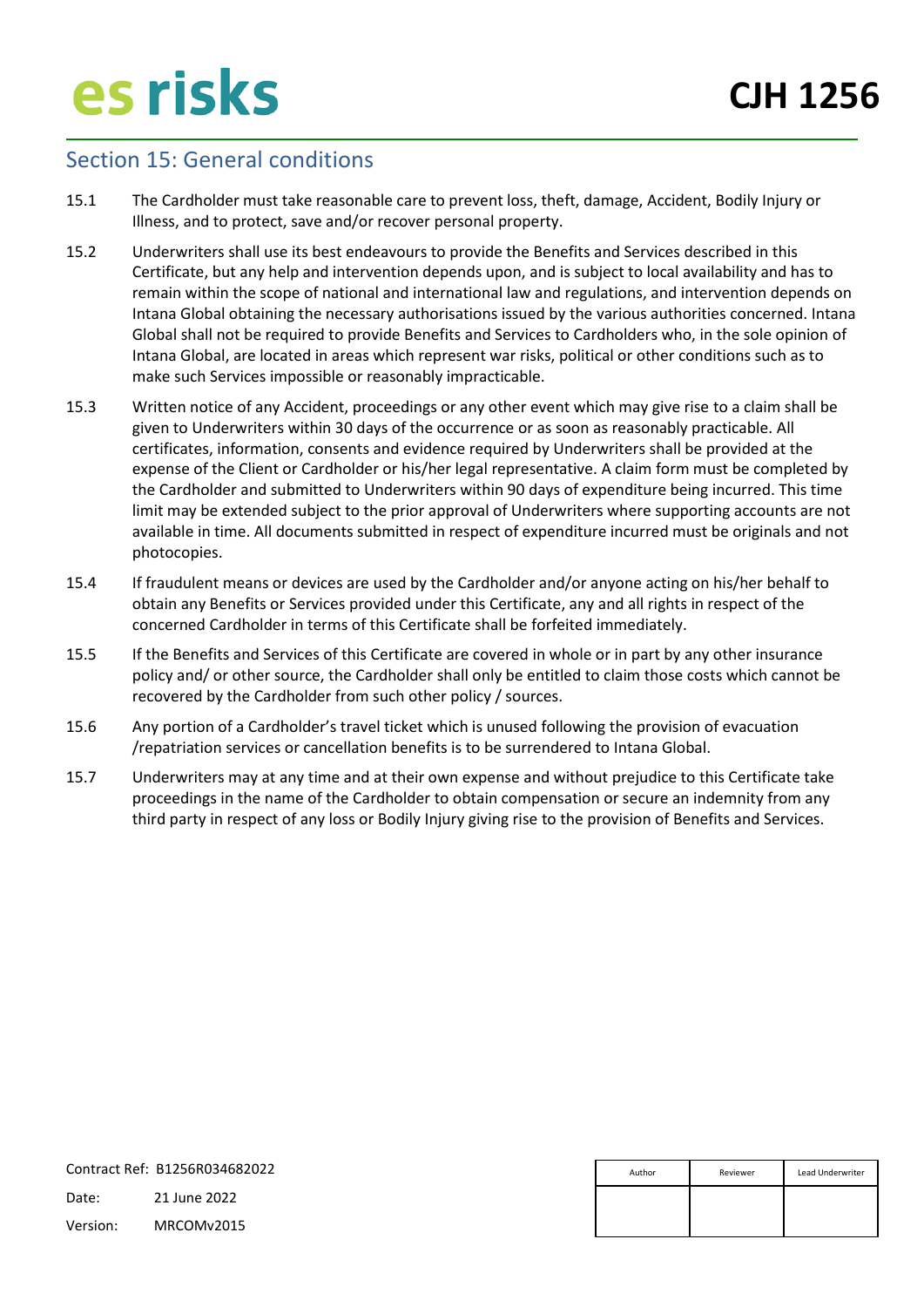### <span id="page-26-0"></span>Section 16: General exclusions applying to all sections

This Certificate does not cover:

- 16.1 Expenses which are more specifically covered by or recoverable from any other insurance policy or national insurance programme under which the Cardholder is covered;
- 16.2 Expenses incurred as a result of claims for events occurring after the Journey;
- 16.3 Any pre-existing defect, infirmity or condition for which the Cardholder is receiving medical treatment, advice or consultation at the time of travelling or at the time of arranging travel;
- 16.4 Any Journey booked or undertaken against medical advice;
- 16.5 Situations where a Journey was specifically undertaken with the intention of obtaining medical treatment;
- 16.6 Situations where a Journey was booked after receipt of a terminal prognosis to the Cardholder or Relative;
- 16.7 Expenses related to psychiatric disorders, infirmities or conditions for which treatment has previously been received;
- 16.8 Expenses related to pregnancy, unless unexpected complications for which treatment has previously been received;
- 16.9 Situations arising from or in any way connected with a wilfully self-inflicted Bodily Injury or Illness, insanity, alcohol, drug or substance abuse or self-exposure to needless peril (except in an attempt to save human life) including suicide;
- 16.10 Claims resulting from the failure of the Cardholder to exercise all reasonable care to protect himself/herself and his/her property;
- 16.11 The commission of, or the attempt to commit, an unlawful act;
- 16.12 Any expense, regardless of any contributory cause(s), involving the use of or release or the threat thereof of any nuclear weapon or device or chemical or biological agent, including but not limited to expenses in any way caused or contributed to by an Act of Terrorism or war;
- 16.13 Any expense which is a direct result of nuclear reaction or radiation;
- 16.14 Consequential loss other than stated as being specifically covered;
- 16.15 Services provided by any party other than Assistance Provider for which no charge would be made if this Certificate were not in place;
- 16.16 Claims notified more than 90 days after the date of loss;
- 16.17 The Cardholder exercising any form of hazardous work in connection with any business, trade or profession;
- 16.18 The Cardholder engaging in any form of aerial flight except as a farepaying passenger on a regular scheduled airline or licensed charter aircraft over an established route;
- 16.19 Any expense related to an Accident or Bodily Injury occurring while the Cardholder is engaged in any hazardous activity, pastime or pursuit, caving, mountaineering or rock climbing necessitating the use of guides or ropes, potholing, skydiving, parachuting, bungee-jumping, ballooning, hang-gliding, deep-sea diving utilising hard helmet with air hose attachments, martial arts, rallying, racing of any kind other than on foot, and any organised sports undertaken on a professional or sponsored basis;

Contract Ref: B1256R034682022

Date: 21 June 2022

| Author | Reviewer | Lead Underwriter |
|--------|----------|------------------|
|        |          |                  |
|        |          |                  |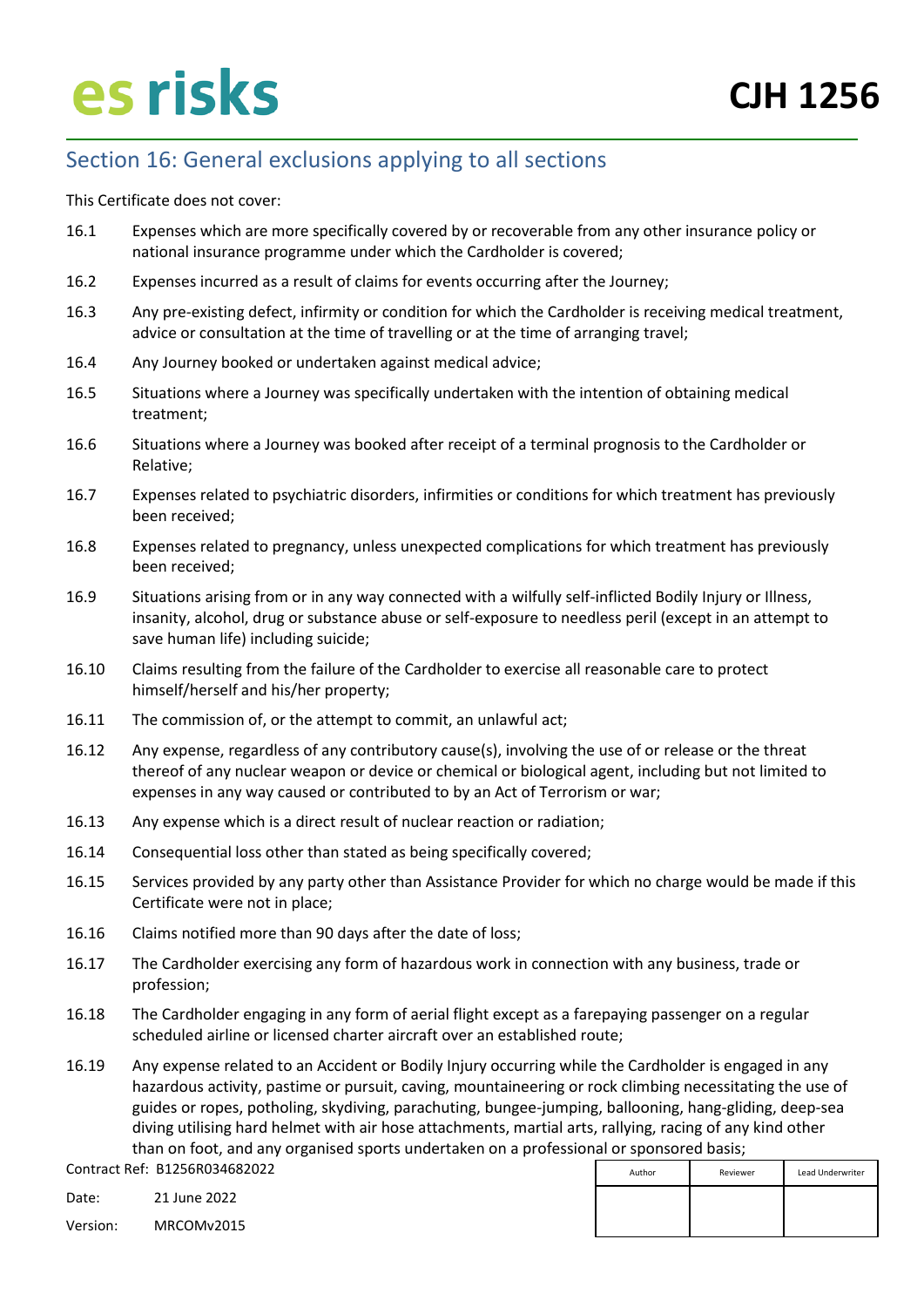- 16.20 The Cardholder engaging in active service in the armed forces of any nation;
- 16.21 The Cardholder engaging in active participation in war (whether declared or not), invasion, act of foreign enemy, hostilities, civil war, rebellion, riot, revolution or insurrections; and
- 16.22 Any Bodily Injury, Illness, death, loss, expenses or any other liability attributable to HIV (Human Immune deficiency Virus) or AIDS (Acquired Immune Deficiency Syndrome) or any similar syndrome whatever it is called unless contracted during a medical investigation, test or course of treatment (unless related to drug abuse or sexually transmitted diseases).

### <span id="page-27-0"></span>Section 17: Intermediary

17.1 The intermediary for this contract is WestMed Insurance Services, to whom all correspondence should be addressed.

### <span id="page-27-1"></span>Section 18: Security

18.1 LSW 1001 (Insurance)

The subscribing insurers' obligations under contracts of insurance to which they subscribe are several and not joint and are limited solely to the extent of their individual subscriptions. The subscribing insurers are not responsible for the subscription of any co subscribing insurer who for any reason does not satisfy all or part of its obligations.

### <span id="page-27-2"></span>Section 19: Requesting emergency or travel assistance

19.1 Emergency medical and travel assistance services are available 24 hours a day from Intana Global. In the event that the Cardholder requires these services, please call +44 (0) 20 8315 07 01.

### <span id="page-27-3"></span>Section 20: How to make a claim

- 20.1 In the event of an event occurring that may give rise to a claim under this Certificate, the Cardholder, or his representative, should call +44 (0) 208 865 3140 during UK office hours of 09.00 to 17.00hrs. Outside normal UK working hours, the cardholder should contact trustednovustravel@westmed.gi and request a claim form or call back during office hours as stated above.
- 20.2 The Cardholder must first check his/her policy wording and the relevant section(s), terms, conditions and exclusions, to ensure that what you are intending to claim for is covered. Original invoices, receipts, official reports, tickets, agreements, credit or debit card slips, or other documentary evidence will be required to be submitted in support of any claim.
- 20.3 Upon contacting INTANA GLOBAL to report a claim, the Cardholder should request a claim form, which should be returned to the address given within 28 days, along with all required supporting documentation. Claimants are advised to retain copies of all documents for their own reference.

Before settling any claims INTANA Global must validate the card by sending an email to trustednovustravel@westmed.gi

This email will contain the following information obtained from the client:

- (i) Full Name
- (ii) Advise that they are Trusted Novus Bank Cardholders

Contract Ref: B1256R034682022

Date: 21 June 2022

| Author | Reviewer | Lead Underwriter |
|--------|----------|------------------|
|        |          |                  |
|        |          |                  |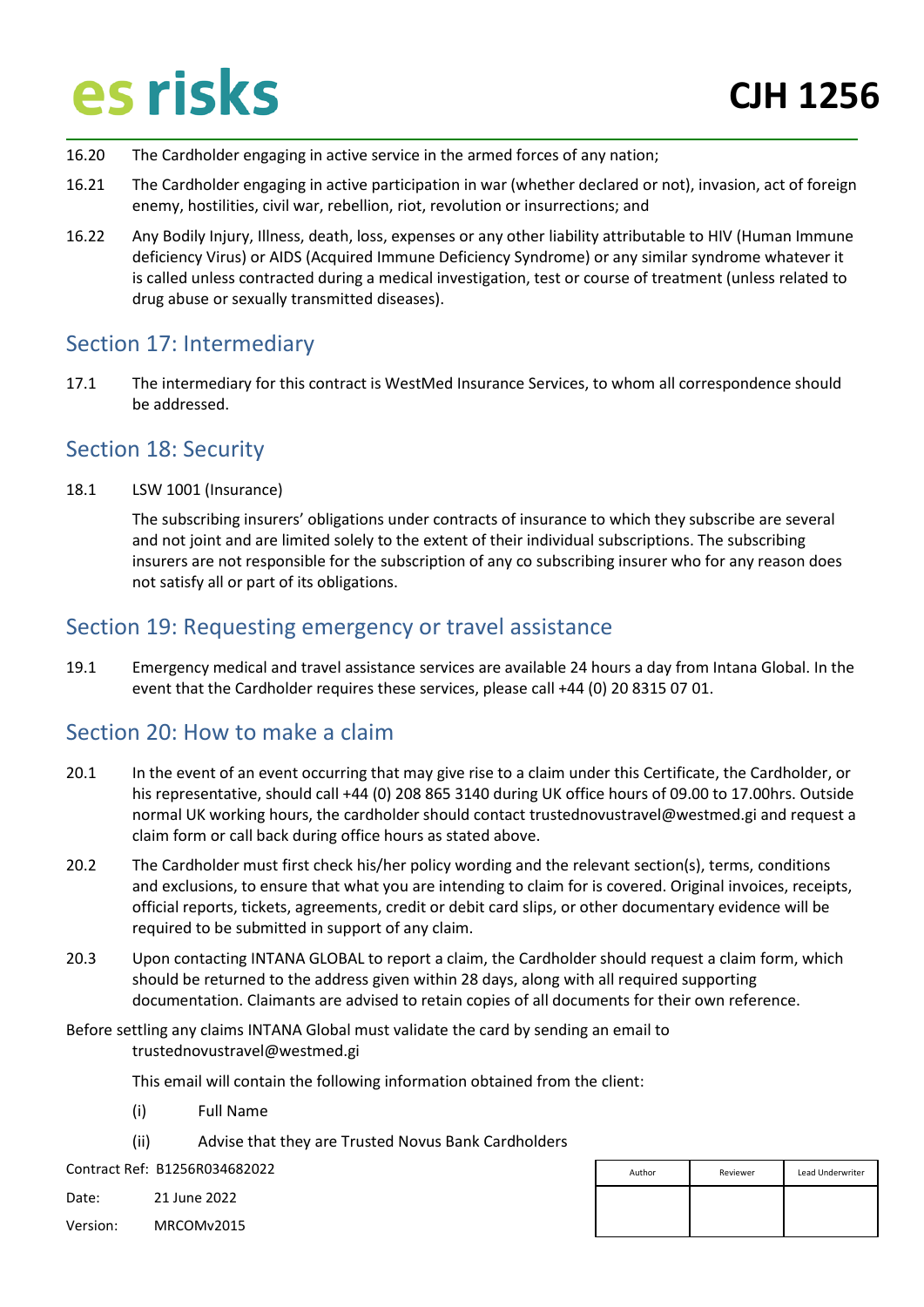(iii) First and last four numbers of their visa card.

Westmed will then forward the email to cards@trustednovusbank.gi to validate the information.

### <span id="page-28-0"></span>Section 21: Complaints Procedure

In the first instance the Cardholder should write with details of the complaint to the Policyholder and Market Assistance Department at Lloyd's.

Their address is: Policy holder and Market Assistance Department Lloyd's One Lime Street London EC3M 7HA Tel No: +44 (0)20 7327 5693 Email[: Complaints@Lloyds.com](mailto:Complaints@Lloyds.com) In the event that the Policyholder and Market Assistance Department is unable to resolve the complaint, it may be possible for it to be referred to the Financial Ombudsman Service. Further details will be provided at the appropriate stage of the complaints process.

Please note that where we deal with you through a retail agent, in respect of claims that you refer to us, we act as an agent for the Insurers and not as agent for you.

### <span id="page-28-1"></span>Section 22: Data Protection Act 1998

We collect Personal Data from applicants for our insurance products and from communications with policy holders including claims under insurance policies. We act as a Data Controller for all Personal Data we obtain from customers and prospective customers and comply with obligations under the Data Protection Act 1998.

We may disclose the Personal Data obtained to our subcontractors, service providers and agents in connection with the provision of goods and services to us and our customers. In order to prevent and detect fraud we may at any time share information about you with other organisations and public bodies including the police, undertake credit searches and additional fraud searches, and check and/or file your details with fraud prevention agencies and databases, and if you give us false or inaccurate information and we suspect fraud, will record this. We and other organisations may also search agencies and databases to:

| Author | Reviewer | Lead Underwriter |
|--------|----------|------------------|
|        |          |                  |
|        |          |                  |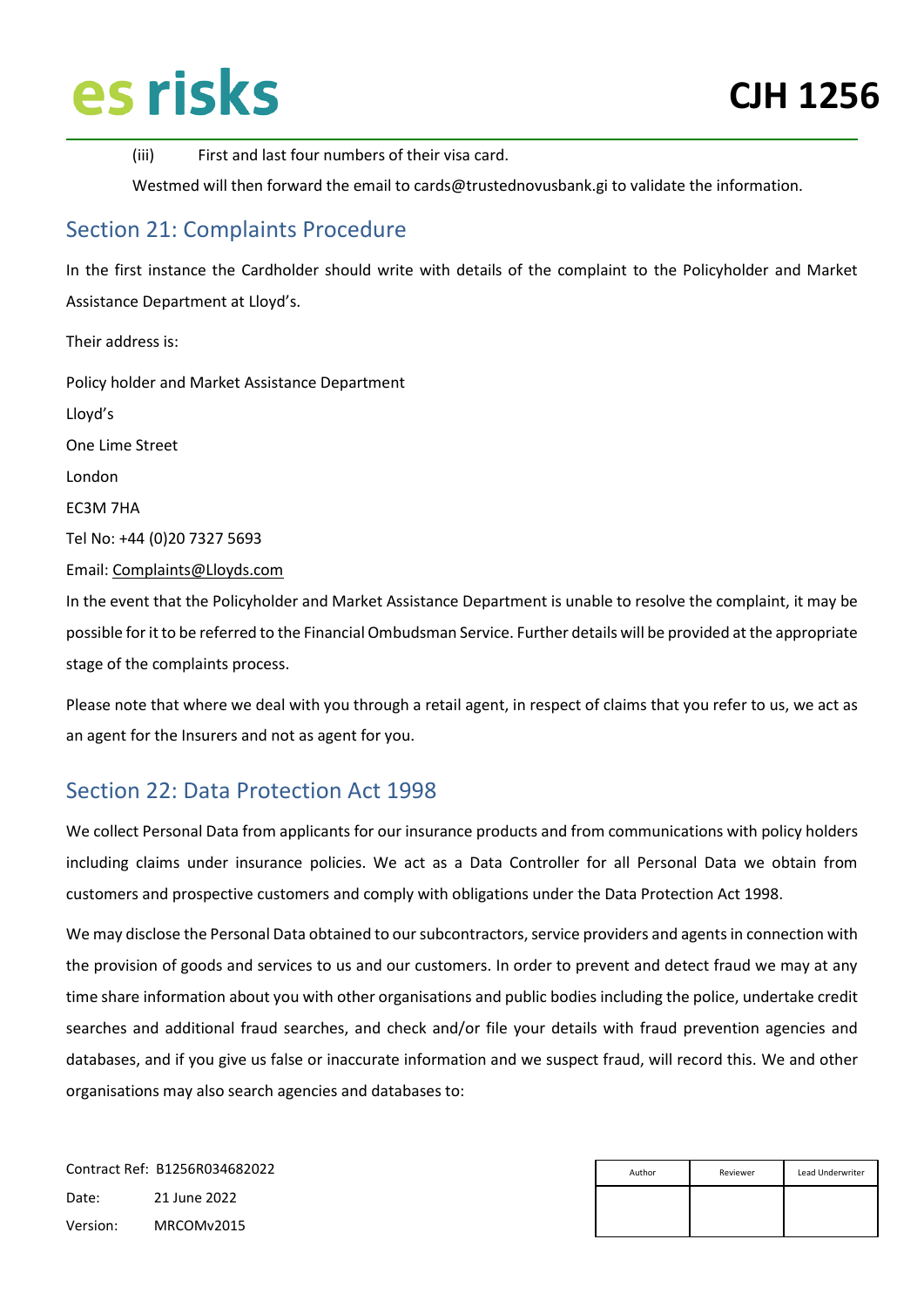- a) Help make decisions about the provision and administration of insurance, credit and related services for you and members of your household
- b) Trace debtors or beneficiaries, recover debt, prevent fraud and to manage your accounts or insurance policies.
- c) Check your identity to prevent money laundering, unless you furnish us with other satisfactory proof of identity;

We can supply on request further details of the databases we access or contribute to.

The recipients of Personal Data from us may be located outside the European Economic Area in countries which do not have the same level of legal protection of Personal Data as the European Union, and where we provide Personal Data to parties in such countries we will have in place agreements under which the recipient agrees to protect the Personal Data to standards which are equivalent to the standards observed by us to comply with data protection laws within the European Union. Where a person provides us with Personal Data about any other individual, he or she warrants that they have full rights to disclose the Personal Data to us to use for the purposes for which it is disclosed.

For the purposes of this clause the following terms shall have the meanings set out below, which are the meanings given to them in the Data Protection Act 1998:

"Personal Data" means data which relate to a living individual who can identified:

- a) from those data, or
- b) from those data and other information which is in the possession of, or is likely to come into the possession of, the Data Controller, and includes any expression of opinion about the individual and any indication of the intentions of the Data Controller or any other person in respect of the individual;

"Data Controller" means a person who (either alone or jointly or in common with other persons) determines the purposes for which and the manner in which any Personal Data are, or are to be processed.

|          | Contract Ref: B1256R034682022 |  | Reviewer | Lead Underwriter |
|----------|-------------------------------|--|----------|------------------|
| Date:    | 21 June 2022                  |  |          |                  |
| Version: | MRCOMv2015                    |  |          |                  |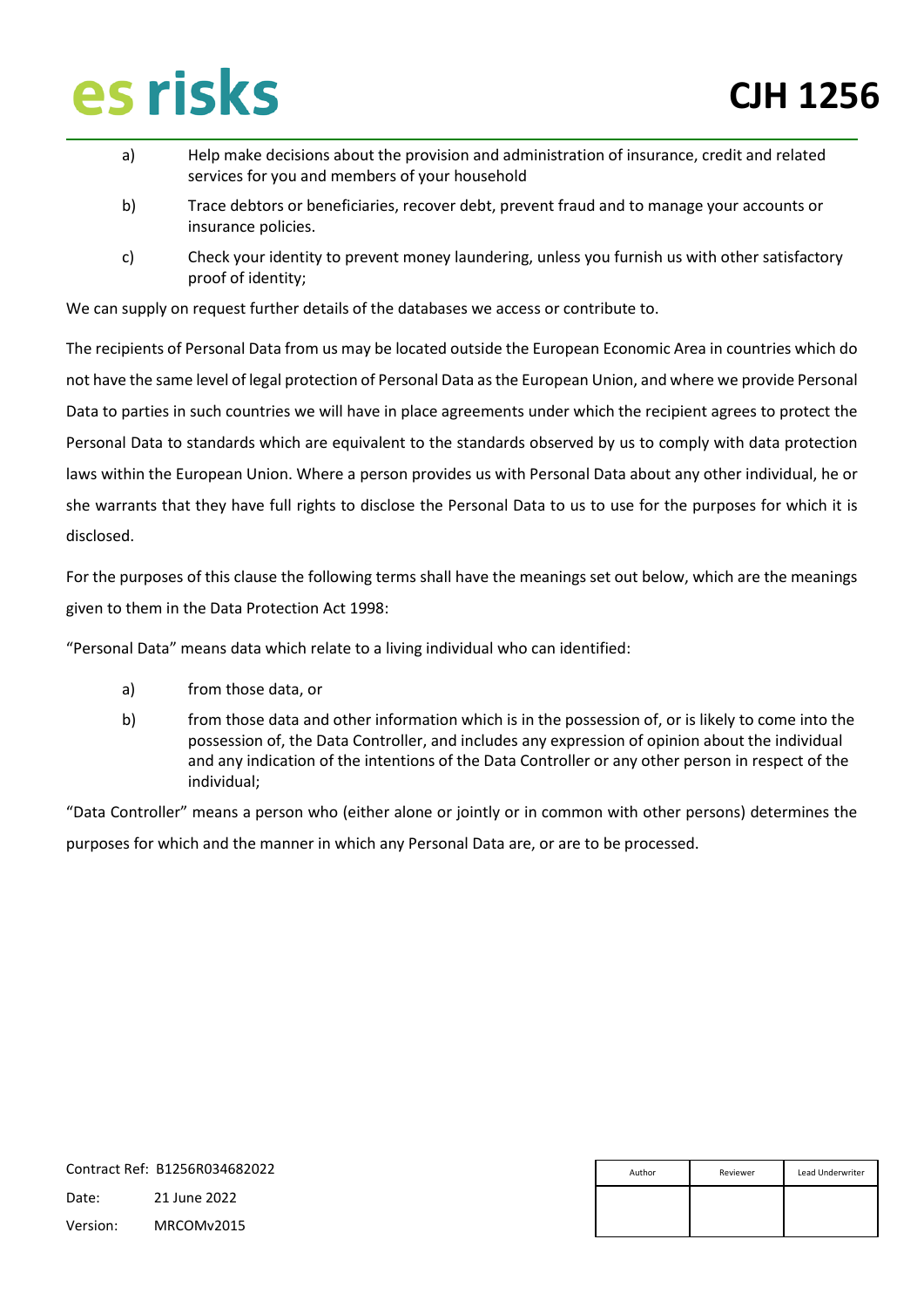### **Security Details:**

**(Re)Insurer's Liability**

**:** LMA3333

#### **(Re)insurer's liability several not joint**

The liability of a (re)insurer under this contract is several and not joint with other (re)insurers party to this contract. A (re)insurer is liable only for the proportion of liability it has underwritten. A (re)insurer is not jointly liable for the proportion of liability underwritten by any other (re)insurer. Nor is a (re)insurer otherwise responsible for any liability of any other (re)insurer that may underwrite this contract.

The proportion of liability under this contract underwritten by a (re)insurer (or, in the case of a Lloyd's syndicate, the total of the proportions underwritten by all the members of the syndicate taken together) is shown next to its stamp. This is subject always to the provision concerning "signing" below.

In the case of a Lloyd's syndicate, each member of the syndicate (rather than the syndicate itself) is a (re)insurer. Each member has underwritten a proportion of the total shown for the syndicate (that total itself being the total of the proportions underwritten by all the members of the syndicate taken together). The liability of each member of the syndicate is several and not joint with other members. A member is liable only for that member's proportion. A member is not jointly liable for any other member's proportion. Nor is any member otherwise responsible for any liability of any other (re)insurer that may underwrite this contract. The business address of each member is Lloyd's, One Lime Street, London EC3M 7HA. The identity of each member of a Lloyd's syndicate and their respective proportion may be obtained by writing to Market Services, Lloyd's, at the above address.

#### **Proportion of liability**

Unless there is "signing" (see below), the proportion of liability under this contract underwritten by each (re)insurer (or, in the case of a Lloyd's syndicate, the total of the proportions underwritten by all the members of the syndicate taken together) is shown next to its stamp and is referred to as its "written line".

Where this contract permits, written lines, or certain written lines, may be adjusted ("signed"). In that case a schedule is to be appended to this contract to show the definitive proportion of liability under this contract underwritten by each (re)insurer (or, in the case of a Lloyd's syndicate, the total of the proportions underwritten by all the members of the syndicate taken together). A definitive proportion (or, in the case of a Lloyd's syndicate, the total of the proportions underwritten by all the members of a Lloyd's syndicate taken together) is referred to as a "signed line". The signed lines shown in the schedule will prevail over the written lines unless a proven error in calculation has occurred.

Although reference is made at various points in this clause to "this contract" in the singular, where the circumstances so require this should be read as a reference to contracts in the plural.

**Order Hereon :** 100% of 100%

| Author | Reviewer | Lead Underwriter |
|--------|----------|------------------|
|        |          |                  |
|        |          |                  |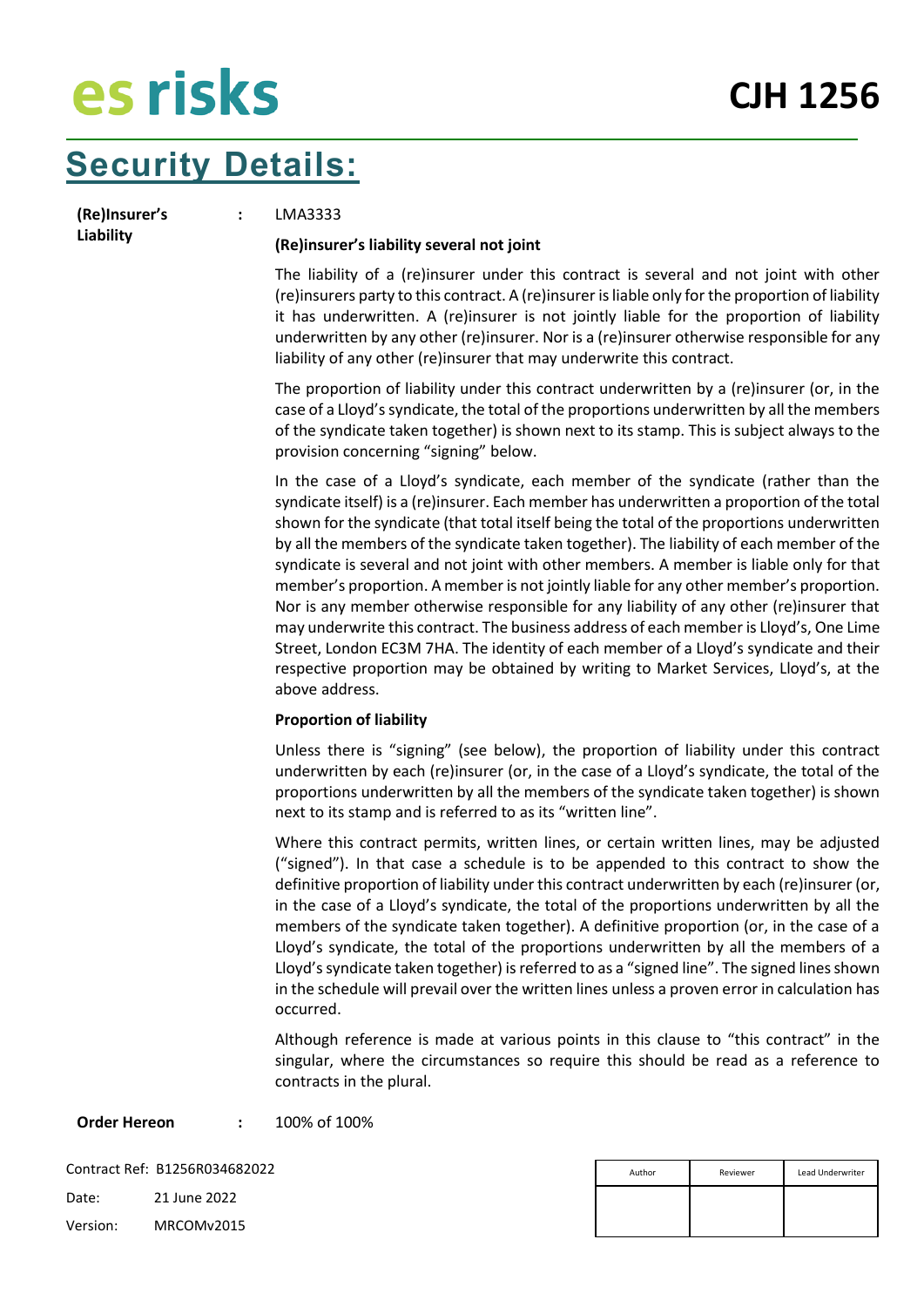| <b>Basis of Written</b><br>Lines |                |          | Percentage of whole                                                                                                                                                                                                                                                                                                                                                                                                                                          |  |  |
|----------------------------------|----------------|----------|--------------------------------------------------------------------------------------------------------------------------------------------------------------------------------------------------------------------------------------------------------------------------------------------------------------------------------------------------------------------------------------------------------------------------------------------------------------|--|--|
| <b>Basis of Signed Lines :</b>   |                |          | Percentage of whole                                                                                                                                                                                                                                                                                                                                                                                                                                          |  |  |
| <b>Signing Provisions</b>        | $\ddot{\cdot}$ |          | In the event that the written lines hereon exceed 100% of the order, any lines written<br>"To Stand" will be allocated in full and all other lines will be signed down in equal<br>proportions so that the aggregate signed lines are equal to 100% of the order without<br>further agreement to any of the (re)insurers.                                                                                                                                    |  |  |
|                                  |                | However: |                                                                                                                                                                                                                                                                                                                                                                                                                                                              |  |  |
|                                  |                | a)       | in the event that the placement of the order is not completed by the<br>commencement date of the period of (re)insurance, then all lines written by that<br>date will be signed in full;                                                                                                                                                                                                                                                                     |  |  |
|                                  |                |          | the signed lines resulting from the application of the above provisions can be<br>varied, before or after the commencement date of the period of insurance, by the<br>agreement of the (re)insured and all (re)insurers whose lines are to be varied. The<br>variation to the contracts will take effect only when all such (re)insurers have<br>agreed, with the resulting variation in signed lines commencing from the date set<br>out in that agreement. |  |  |
|                                  |                | b)       | the (re)insured may elect for the disproportionate signing of the (re)insurers'<br>lines, without further specific agreement of the (re)insurers, providing that any<br>such variation is made prior to the commencement date of the period of<br>(re)insurance, and that lines written "To Stand" cannot be varied without the<br>agreement of those (re)insurers;                                                                                          |  |  |
|                                  |                |          | the signed lines resulting from the application of the above provisions can be<br>varied, before or after the commencement date of the period of insurance, by the<br>agreement of the (re)insured and all (re)insurers whose lines are to be varied. The<br>variation to the contracts will take effect only when all such (re)insurers have<br>agreed, with the resulting variation in signed lines commencing from the date set                           |  |  |

| Contract Ref: B1256R034682022 |              | Author | Reviewer | Lead Underwriter |
|-------------------------------|--------------|--------|----------|------------------|
| Date:                         | 21 June 2022 |        |          |                  |
| Version:                      | MRCOMv2015   |        |          |                  |

out in that agreement.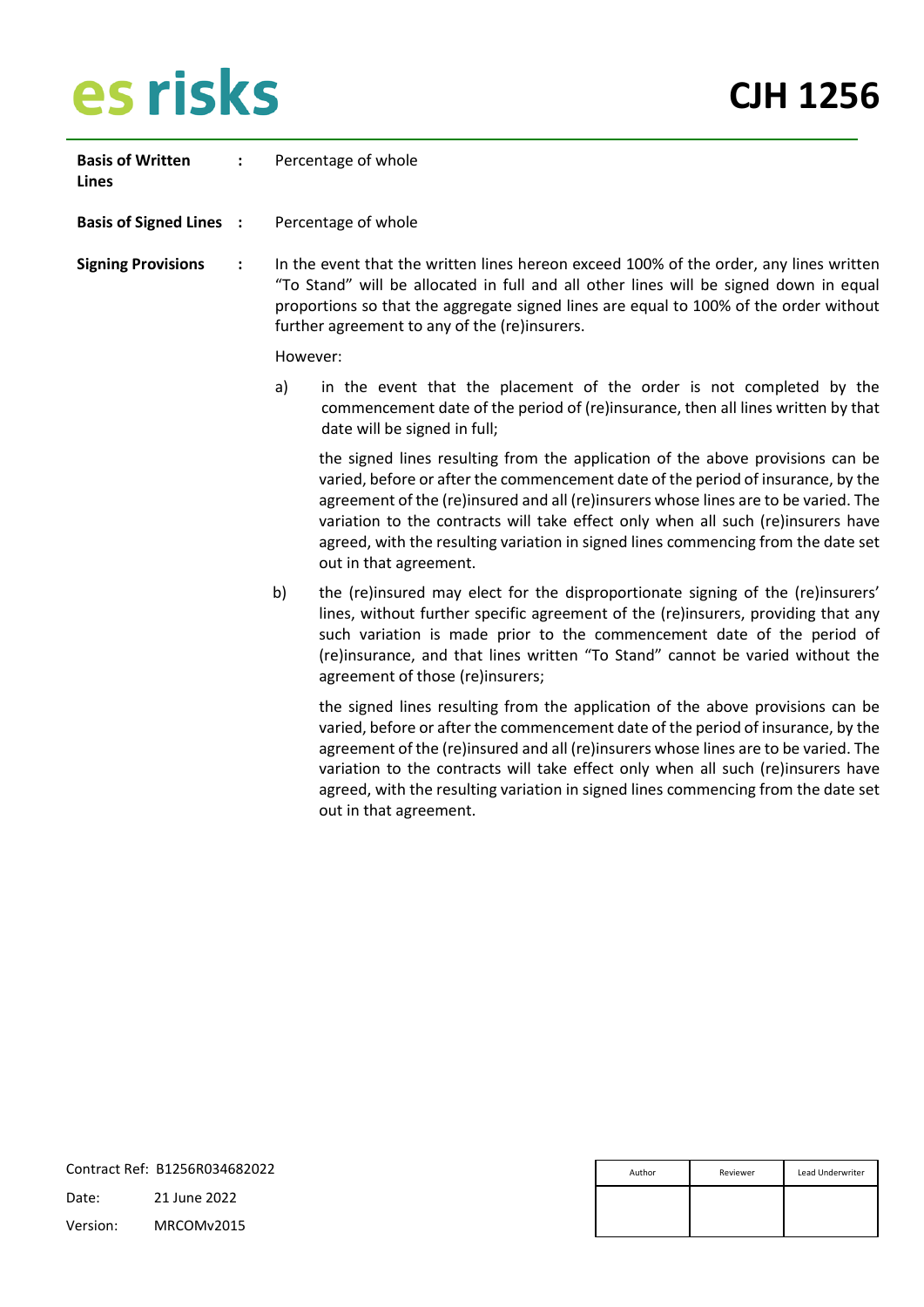### **Written Lines:**

*In a co-insurance placement, following (re)insurers may, but are not obliged to, follow the premium charged by the slip leader.*

*(Re)insurers may not seek to guarantee for themselves terms as favourable as those which others subsequently achieve during the placement.*

**Attaching to and forming part of Contract Reference: B1256R034682022**

| (Re)Insurer:             |  |  |
|--------------------------|--|--|
|                          |  |  |
|                          |  |  |
|                          |  |  |
|                          |  |  |
|                          |  |  |
|                          |  |  |
|                          |  |  |
| <b>Written Line %:</b>   |  |  |
|                          |  |  |
|                          |  |  |
|                          |  |  |
|                          |  |  |
|                          |  |  |
|                          |  |  |
| <b>Signed Lines %:</b>   |  |  |
|                          |  |  |
|                          |  |  |
|                          |  |  |
|                          |  |  |
|                          |  |  |
|                          |  |  |
|                          |  |  |
| Date Signed:             |  |  |
|                          |  |  |
|                          |  |  |
|                          |  |  |
|                          |  |  |
|                          |  |  |
|                          |  |  |
|                          |  |  |
|                          |  |  |
|                          |  |  |
|                          |  |  |
|                          |  |  |
|                          |  |  |
|                          |  |  |
|                          |  |  |
| (Re)Insurer's Reference: |  |  |
|                          |  |  |
|                          |  |  |
|                          |  |  |
|                          |  |  |
|                          |  |  |
|                          |  |  |

| Contract Ref: B1256R034682022 |              | Author | Reviewer | Lead Underwriter |
|-------------------------------|--------------|--------|----------|------------------|
| Date:                         | 21 June 2022 |        |          |                  |
| Version:                      | MRCOMv2015   |        |          |                  |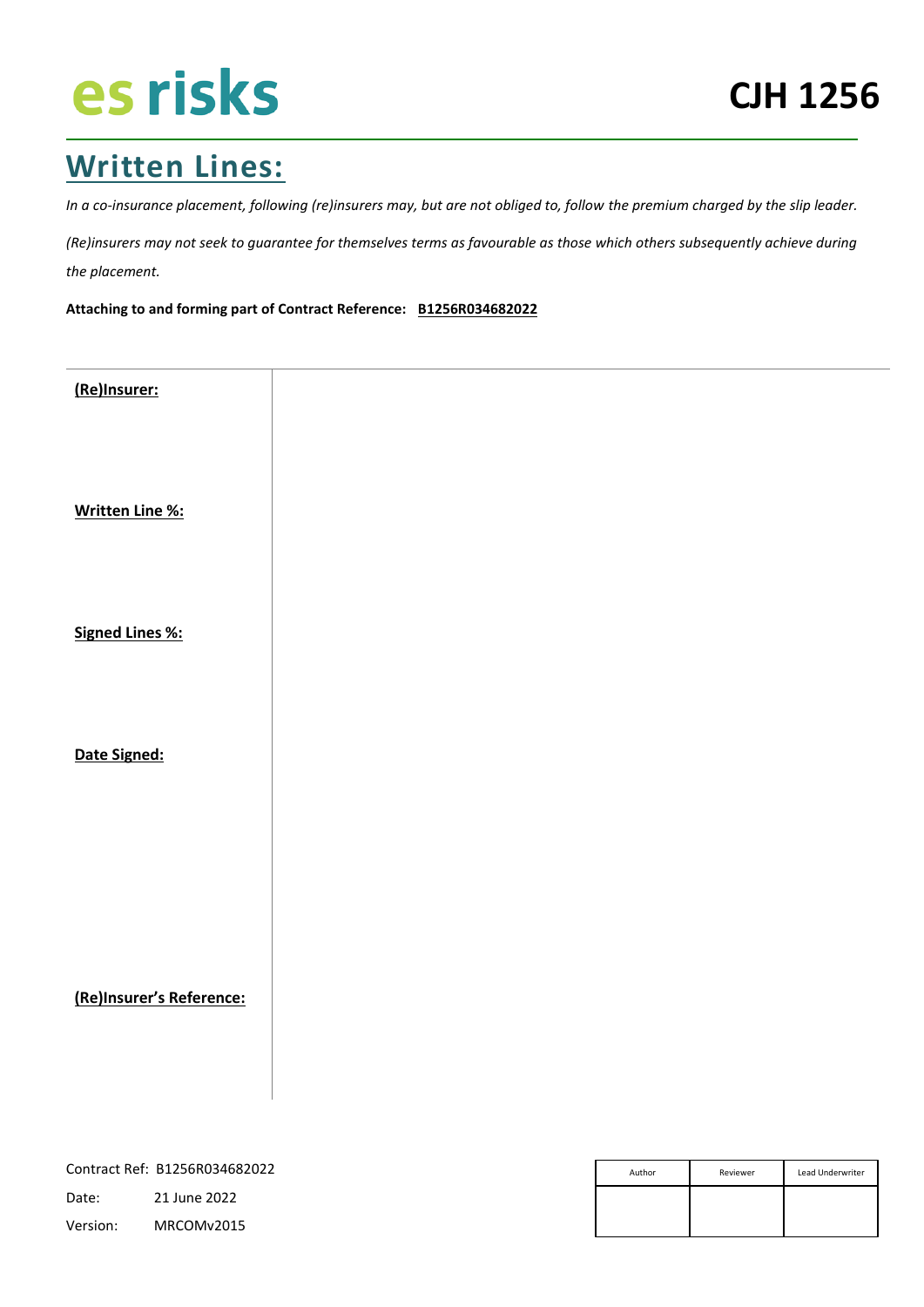### **Subscription Agreement Section:**

| <b>Slip Leader</b>                                                                                         |                                                                                                                               | <b>CNP 4444</b>                                                                                                  |                                                                                                                                                                                |        |          |                  |  |
|------------------------------------------------------------------------------------------------------------|-------------------------------------------------------------------------------------------------------------------------------|------------------------------------------------------------------------------------------------------------------|--------------------------------------------------------------------------------------------------------------------------------------------------------------------------------|--------|----------|------------------|--|
| <b>Bureau Leader</b>                                                                                       | ÷                                                                                                                             | <b>CNP 4444</b>                                                                                                  |                                                                                                                                                                                |        |          |                  |  |
| <b>Basis of Agreement to</b>                                                                               | $\ddot{\cdot}$                                                                                                                |                                                                                                                  | GUA (Version 2.0 February 2014) with Non-Marine Schedule (October 2001).                                                                                                       |        |          |                  |  |
| <b>Contract Changes</b>                                                                                    |                                                                                                                               |                                                                                                                  | When details of agreed endorsements are required to be provided to following<br>(re)insurers, email may be used at the sole discretion of the broker.                          |        |          |                  |  |
|                                                                                                            |                                                                                                                               |                                                                                                                  | Where there is a requirement for any wording to be agreed, this is to be agreed by the<br>Slip Leader only.                                                                    |        |          |                  |  |
|                                                                                                            |                                                                                                                               |                                                                                                                  | Extensions to Premium Payment Conditions and or Settlement Due Date to be agreed<br>by Slip Leader only.                                                                       |        |          |                  |  |
| <b>Other Agreement</b><br><b>Parties for Contract</b><br>Changes.<br>For Part 2 GUA<br><b>Changes Only</b> | $\ddot{\cdot}$<br>Where no other parties for contract changes are so identified, Slip Leader only to agree<br>Part 2 changes. |                                                                                                                  |                                                                                                                                                                                |        |          |                  |  |
| <b>Agreement Parties for</b><br><b>Contract Changes.</b><br><b>For Their Proportion</b><br>Only            | $\ddot{\phantom{0}}$                                                                                                          | Not Applicable                                                                                                   |                                                                                                                                                                                |        |          |                  |  |
| <b>Basis Of Claims</b>                                                                                     | $\ddot{\cdot}$                                                                                                                |                                                                                                                  | Claims to be managed in accordance with:                                                                                                                                       |        |          |                  |  |
| <b>Agreement</b>                                                                                           |                                                                                                                               | $\mathsf{i}$                                                                                                     | The Lloyd's Claims Scheme (Combined), or as amended or any successor<br>thereto.                                                                                               |        |          |                  |  |
|                                                                                                            |                                                                                                                               | ii)                                                                                                              | IUA claims agreement practices.                                                                                                                                                |        |          |                  |  |
|                                                                                                            |                                                                                                                               | iii)                                                                                                             | The practices of any company(ies) electing to agree claims in respect of their<br>own participation.                                                                           |        |          |                  |  |
| <b>Claims Agreement</b>                                                                                    | ÷                                                                                                                             | i)                                                                                                               | For Lloyd's syndicates                                                                                                                                                         |        |          |                  |  |
| <b>Parties</b>                                                                                             |                                                                                                                               |                                                                                                                  | The leading Lloyd's syndicate and, where required by the applicable Lloyd's<br>Claims Scheme, the second Lloyd's syndicate.<br>The second Lloyd's Syndicate is: Not Applicable |        |          |                  |  |
|                                                                                                            |                                                                                                                               | ii)                                                                                                              | Those companies acting in accordance with the IUA claims agreement practices,                                                                                                  |        |          |                  |  |
|                                                                                                            |                                                                                                                               |                                                                                                                  | excepting those that may have opted out via iii below.                                                                                                                         |        |          |                  |  |
|                                                                                                            |                                                                                                                               | Those companies that have specifically elected to agree claims in respect of<br>iii)<br>their own participation. |                                                                                                                                                                                |        |          |                  |  |
|                                                                                                            |                                                                                                                               | iv)                                                                                                              | All other subscribing (re)insurers that are not party to the Lloyd's/IUA claims<br>agreement practices, each in respect of their own participation.                            |        |          |                  |  |
| <b>Claims Administration</b>                                                                               |                                                                                                                               |                                                                                                                  | Lloyd's and XIS member (re)insurers                                                                                                                                            |        |          |                  |  |
| Contract Ref: B1256R034682022                                                                              |                                                                                                                               |                                                                                                                  |                                                                                                                                                                                | Author | Reviewer | Lead Underwriter |  |
| Date:<br>21 June 2022                                                                                      |                                                                                                                               |                                                                                                                  |                                                                                                                                                                                |        |          |                  |  |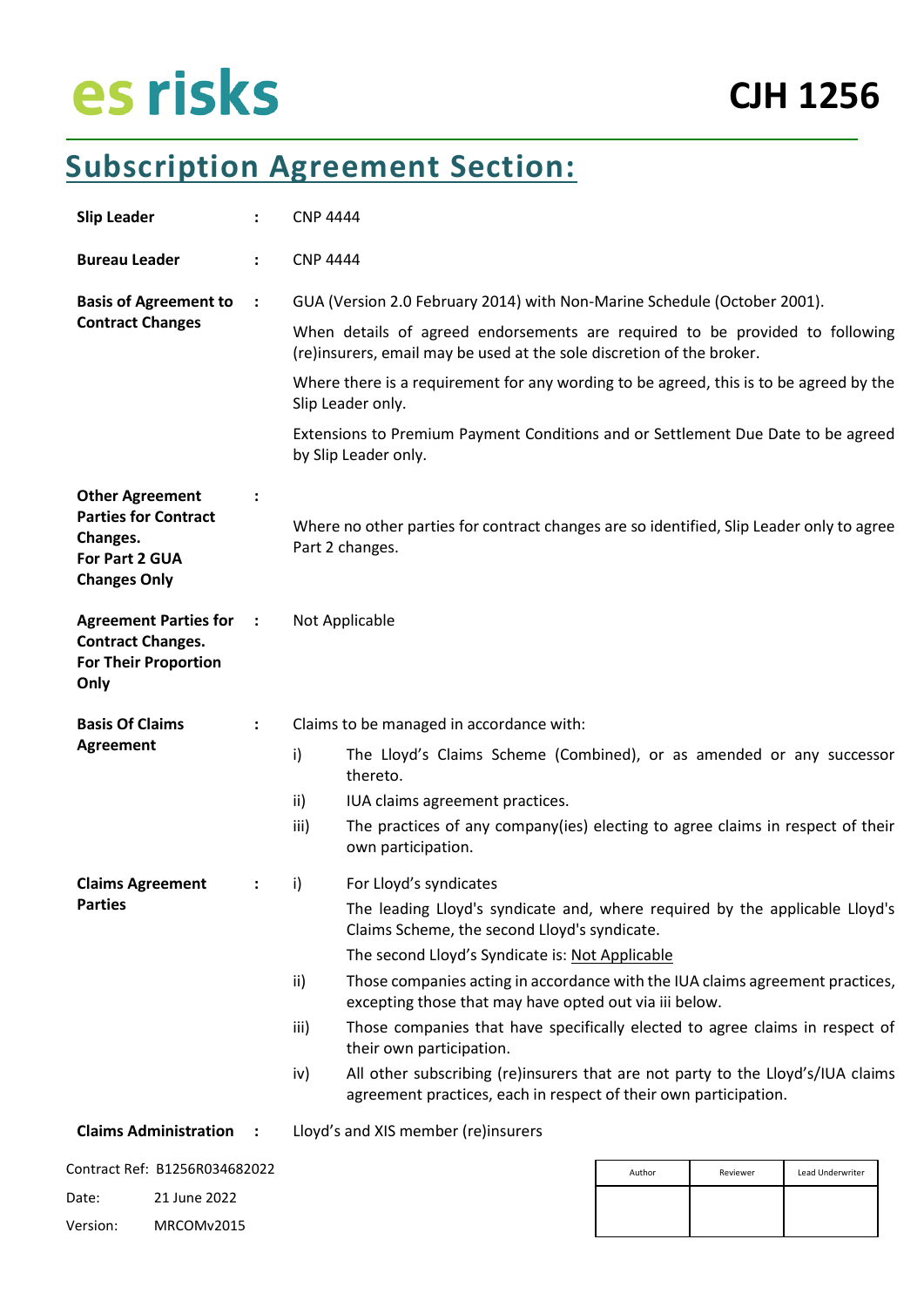**any other Delegated** 

**Period of Credit**

**Period of Credit**

### **CJH 1256**

| The Intermediary and Lloyd's and XIS member (re)insurers agree that any claims        |
|---------------------------------------------------------------------------------------|
| hereunder (including any claims related costs/fees) will be notified and administered |
| via Electronic Claims File (ECF) with any payment(s) processed via Claims Loss Advice |
| and Settlement System (CLASS), unless both parties agree to do otherwise.             |
|                                                                                       |

Other (re)insurers

All non-bureau (re)insurers to be agreed directly.

| <b>Rules and Extent of</b> |  | Not Applicable |
|----------------------------|--|----------------|
|----------------------------|--|----------------|

| <b>Claims Authority</b> |                             |
|-------------------------|-----------------------------|
| Expert(s) Fee           | Broker to collect all fees. |
| Collection              |                             |

- **Settlement Due Date :** 60 days from inception
- **Instalment Premium :** Not Applicable

| <b>Adjustment Premium</b> | Not Applicable |
|---------------------------|----------------|
|                           |                |

**Bureau Arrangements :** Xchanging Ins-sure Services are authorised to accept ES Risks Ltd certification of figures without (re)insurers' prior agreement and without submission of the (re)insured's documents in respect of additional premiums, reinstatement premiums, premium adjustments, return premiums, profit commissions, no claims bonus, treaty statements, binding authority and line slip premiums.

> Xchanging Ins-sure Services are further authorised to take down simultaneous signings in respect of premium and claim submissions without (re)insurers' agreement.

> Where the settlement due date set by the relevant first (re)insurer falls on a weekend or a public holiday, then the next working day shall be taken to be the actual settlement due date. In such circumstances any signing submitted to Xchanging Ins-sure Services on this date shall not appear on the broker's monthly settlement performance as a late item.

> Premium payment requirements are deemed met subject to accounts being released for settlement to Xchanging Ins-sure Services in line with bureaux procedures on or before the settlement due date.

> Delinked accounts may be presented to Xchanging Ins-sure Services where required by and at the request of ES Risks Ltd.

> Settlement to be made in USD and/or GBP and/or EUR where applicable, or to be agreed by the Slip Leading only.

> If premium is payable by instalments, the first instalment is payable as original premium, all subsequent instalments are to be taken down as additional premiums.

|          | Contract Ref: B1256R034682022 | Author | Reviewer | Lead Underwriter |
|----------|-------------------------------|--------|----------|------------------|
| Date:    | 21 June 2022                  |        |          |                  |
| Version: | MRCOMv2015                    |        |          |                  |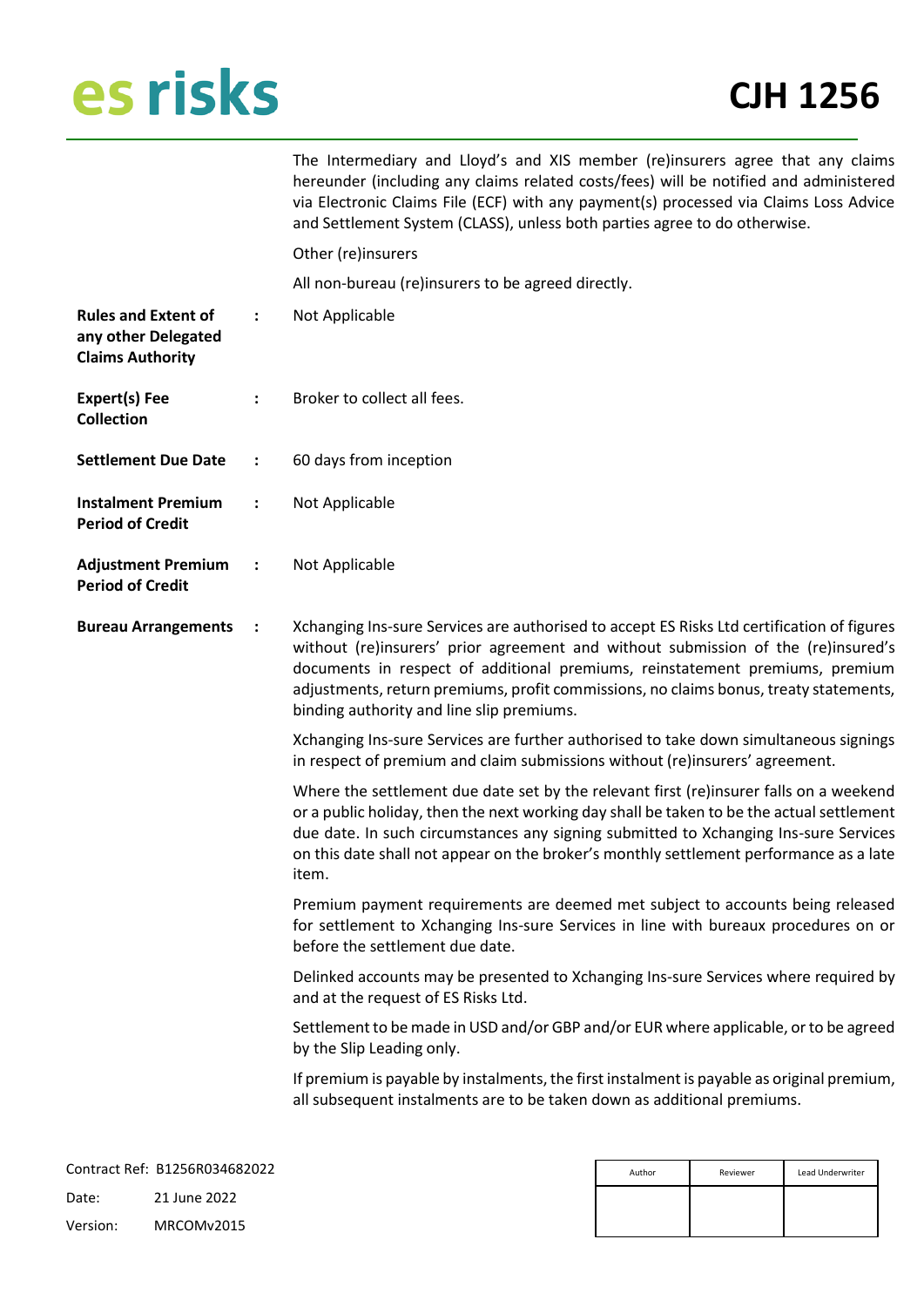**Notice Of Cancellation Provisions :** Where (re)insurers have the right to give notice of cancellation, in accordance with the provisions of the contract, then: To the extent provided by the contract, the Slip Leader is authorised to issue such notice on behalf of all participating (re)insurers; and (optionally)

Any (re)insurer may issue such notice in respect of its own participation.

The content and format of any such notice should be in accordance with the 'Notice of Cancellation' standard, as published by the London Market Group (LMG), or their successor body, on behalf of London Market Associations and participants. However failure to comply with this standard will not affect the validity of the notice given.

The notice shall be provided to the broker by the following means:

By an email to Chris.Hobbs@esrisks.com and Martin.Baker@esrisks.com; or

Failure to comply with this delivery requirement will make the notice null and void. Satisfactory delivery of the notice will cause it to be effective irrespective of whether the broker has acknowledged receipt.

|          | Contract Ref: B1256R034682022 | Author | Reviewer | Lead Underwriter |
|----------|-------------------------------|--------|----------|------------------|
| Date:    | 21 June 2022                  |        |          |                  |
| Version: | MRCOMv2015                    |        |          |                  |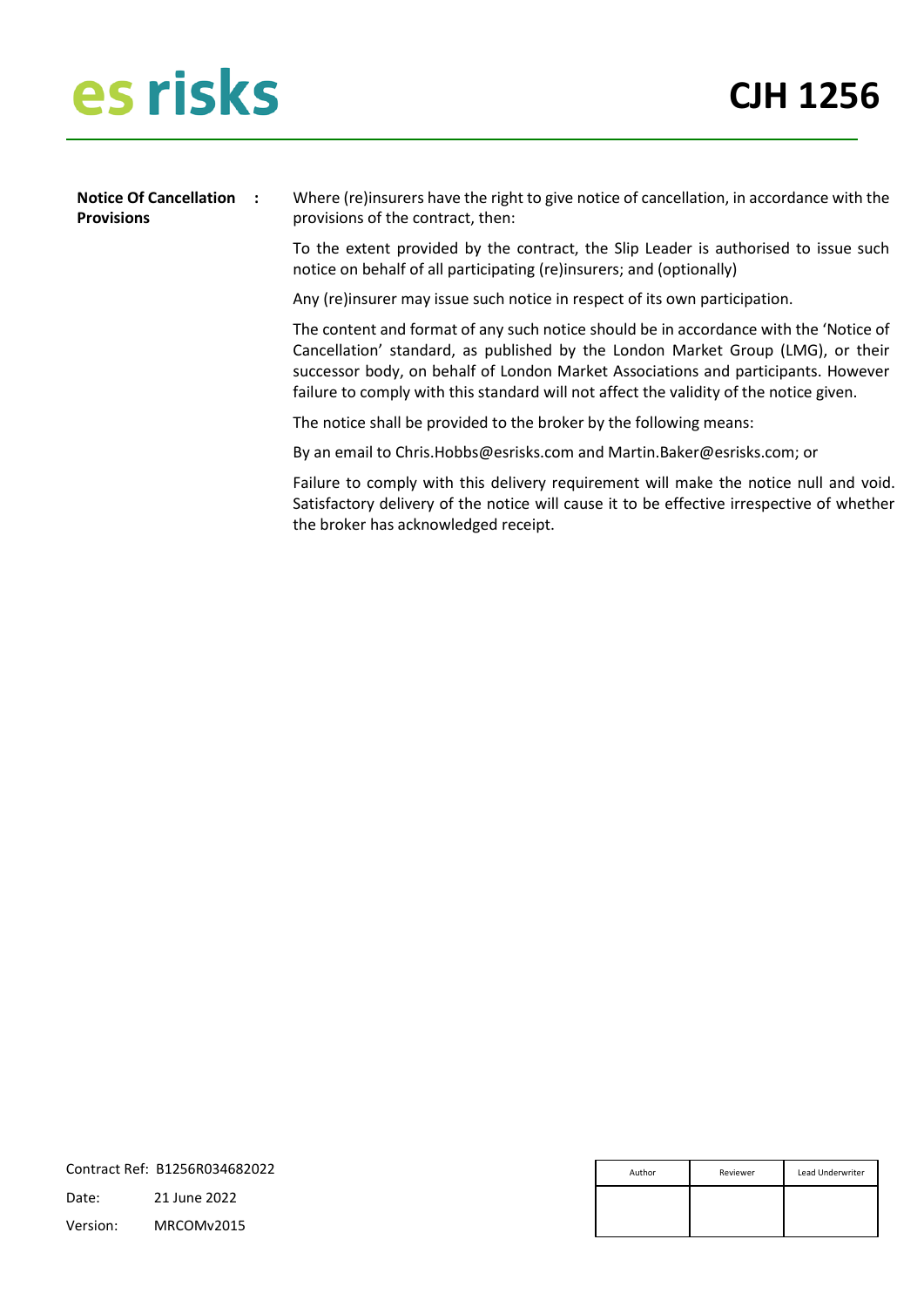### **Fiscal and Regulatory Section:**

| <b>Tax Payable by</b><br>(Re)Insurer(s)                                            | $\ddot{\cdot}$       | None                                                                                              |
|------------------------------------------------------------------------------------|----------------------|---------------------------------------------------------------------------------------------------|
| <b>Country of Origin</b>                                                           | $\ddot{\phantom{a}}$ | Gibraltar                                                                                         |
| <b>Regulatory Risk</b><br><b>Location</b>                                          |                      | Gibraltar                                                                                         |
| <b>Overseas Broker</b>                                                             | $\ddot{\phantom{a}}$ | <b>Westmed Insurance Services</b><br><b>Regal House</b><br>3 Queens Way<br>PO BOX 45<br>Gibraltar |
| <b>Surplus Lines Broker</b>                                                        | $\ddot{\cdot}$       | None                                                                                              |
| <b>State of Filing</b>                                                             | ÷                    | None                                                                                              |
| <b>US Classification</b>                                                           | :                    | Non-Regulated                                                                                     |
| <b>NAIC Codes</b>                                                                  | :                    | None                                                                                              |
| <b>Allocation of</b><br><b>Premium Coding</b>                                      | $\ddot{\phantom{0}}$ | KT 100%                                                                                           |
| <b>Regulatory Client</b><br><b>Classification</b>                                  | $\ddot{\phantom{a}}$ | <b>Commercial Customer</b>                                                                        |
| <b>Is the Business</b><br><b>Subject to Distance</b><br><b>Marketing Directive</b> |                      | No                                                                                                |

|          | Contract Ref: B1256R034682022 | Author | Reviewer | Lead Underwriter |
|----------|-------------------------------|--------|----------|------------------|
| Date:    | 21 June 2022                  |        |          |                  |
| Version: | MRCOMv2015                    |        |          |                  |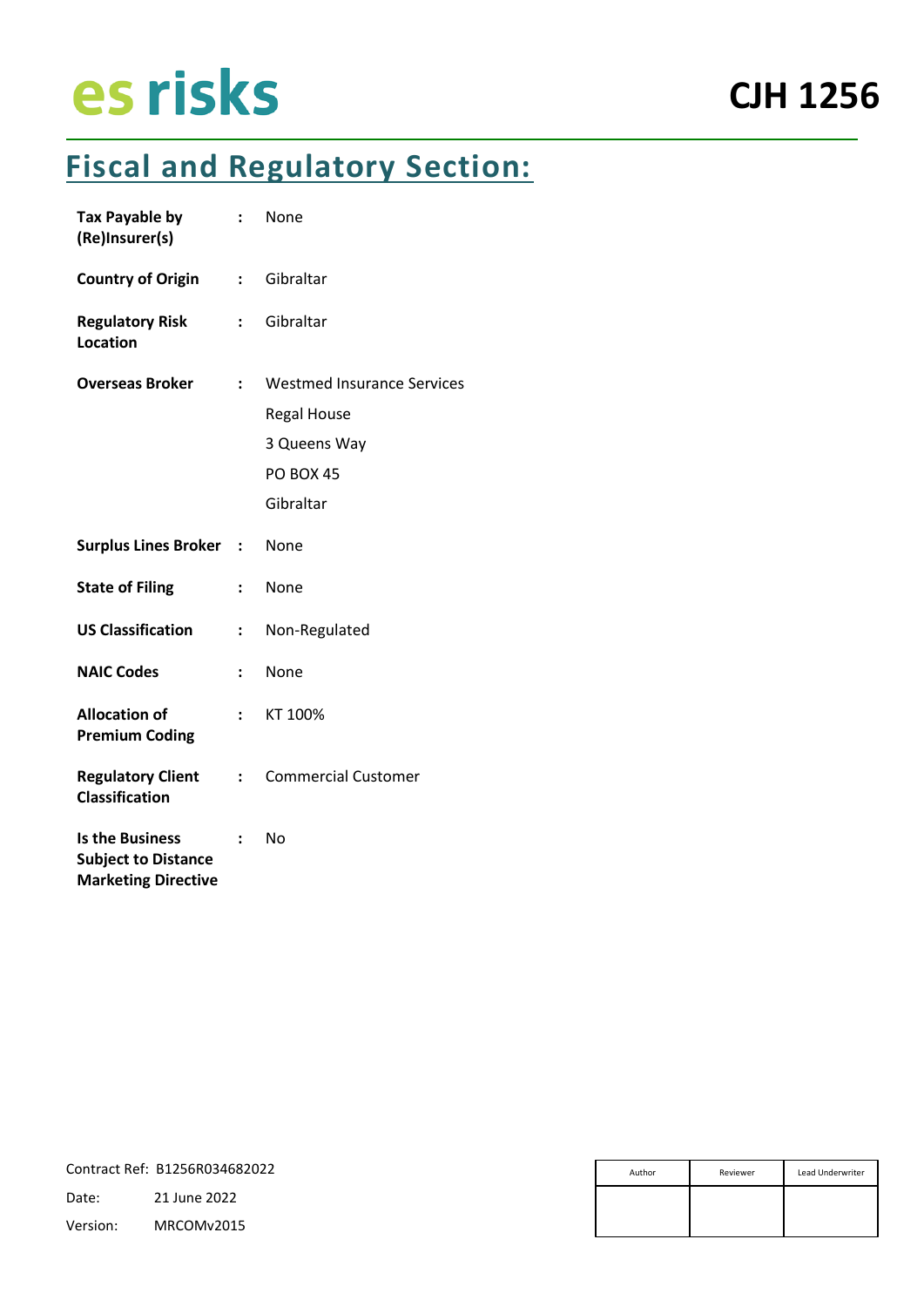### **Broker Remuneration & Deductions Section:**

| Fee Payable by<br><b>Client</b>         |               | Nil |
|-----------------------------------------|---------------|-----|
| <b>Total Brokerage</b>                  | $\mathbf{L}$  | 35% |
| <b>Other Deductions</b><br>from Premium | $\mathcal{L}$ | Nil |

| Contract Ref: B1256R034682022 |              | Author | Reviewer | Lead Underwriter |
|-------------------------------|--------------|--------|----------|------------------|
| Date:                         | 21 June 2022 |        |          |                  |
| Version:                      | MRCOMv2015   |        |          |                  |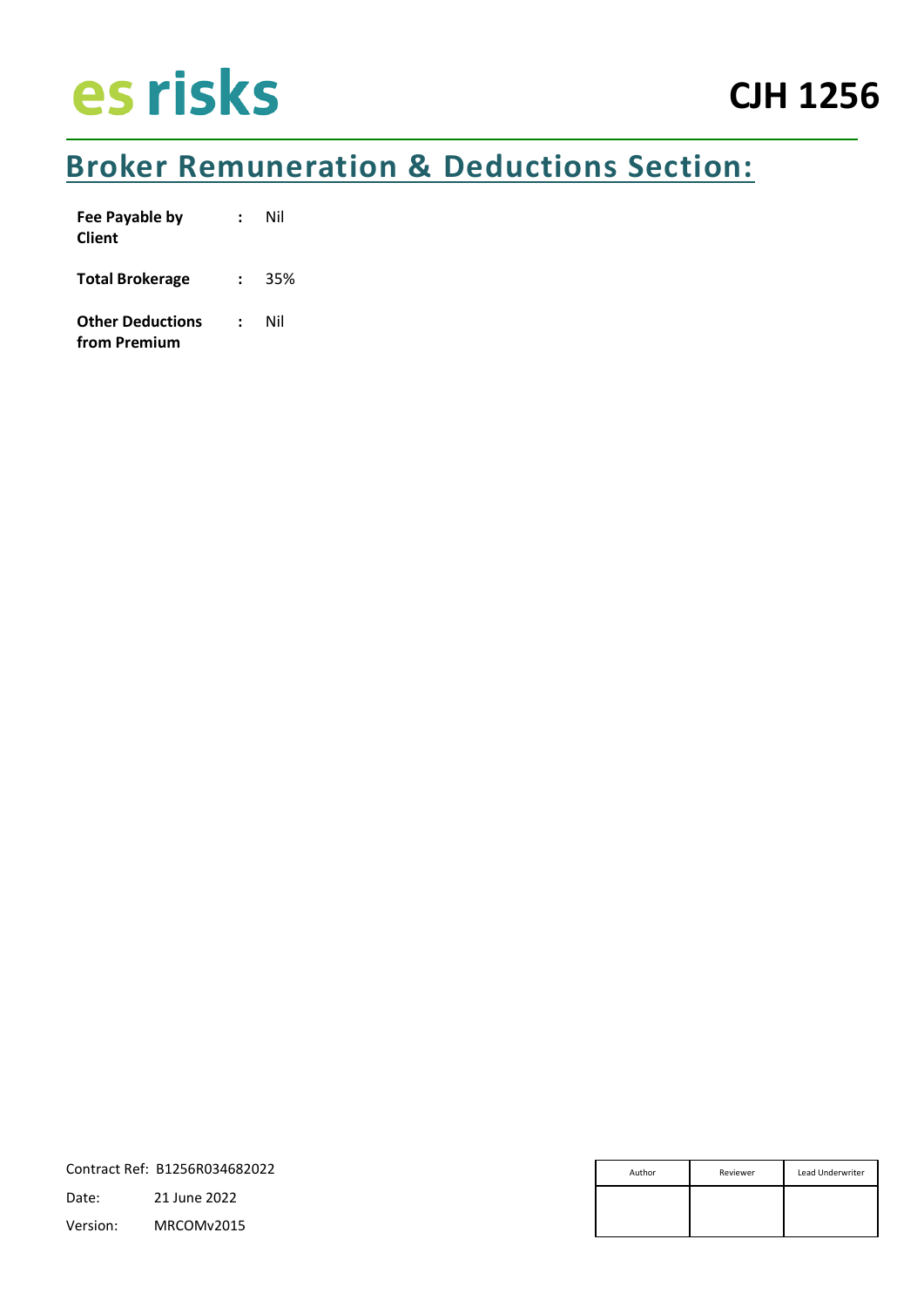### **SECURITY DETAILS**

#### **REFERENCES**

 UMR (Unique Market Reference): B1256R034682022 Date contract printed to PDF: 12:23 21 June 2022

### **SIGNED UNDERWRITERS**

**Canopius Managing Agents Limited**